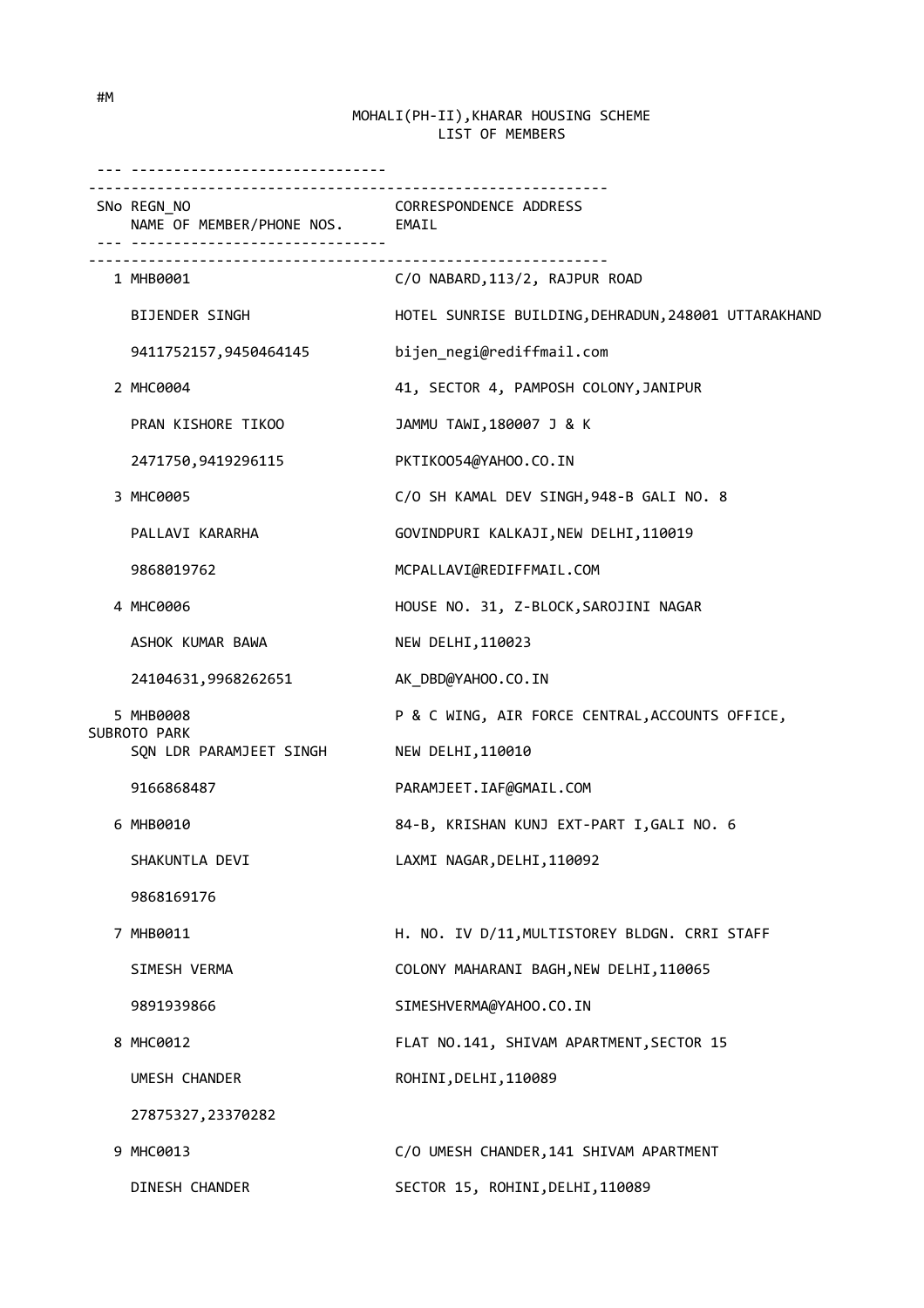| 10 MHB0014                 | DY. COMMDT. COMN, SECTOR HQ BSF, JALPAIGURI BSF  |
|----------------------------|--------------------------------------------------|
| DEEPAK RANA (PJC3168)      | RANINAGAR CAMPUS, JALPAIGURI, 735101 WEST BENGAL |
| 3561250554                 | 77DEEPAKRANA@GMAIL.COM                           |
| 11 MHB0015                 | FLAT NO. 64, ANKUR APARTMENTS, 7, IP EXTENSION   |
| JARNAIL SINGH (PJC3521)    | NR MOTHER DAIRY, DELHI, 110092                   |
| 22733225                   |                                                  |
| 12 MHB0019                 | H. NO. 27, BUDHAN PUR, NEAR BEL FACTORY          |
| SHYAM LAL KAUSHIK          | PANCHKULA, 134113 HARYANA                        |
| 9463961507<br>13 MHB0020   | â<br>25-DINESH NAGAR, NEAR BABYAL POWER HOUSE    |
| ARJAN DEV                  | AMBALA CANTT, 0 HARYANA                          |
| 2669751,9417804608         | ARJANDEVITAX@HOTMAIL.COM                         |
| 14 MHC0025                 | H. NO. 308, PHASE II, URBAN ESTATE               |
| KANWALJIT SINGH            | PATIALA, 147002 PUNJAB                           |
| 2286335,6220406,9436168788 | KANWAL2103@GMAIL.COM                             |
| 15 MHA0026                 | ,M-11, 3 FLOOR, BEHAIND NEW ERA                  |
| <b>RAJINDER KUMAR</b>      | PUBLIC SCHOOL, HARI NGAR, NEW DELHI, 110064      |
| 9350714492                 | ABINASHSHARMA@REDIFFMAIL.COM                     |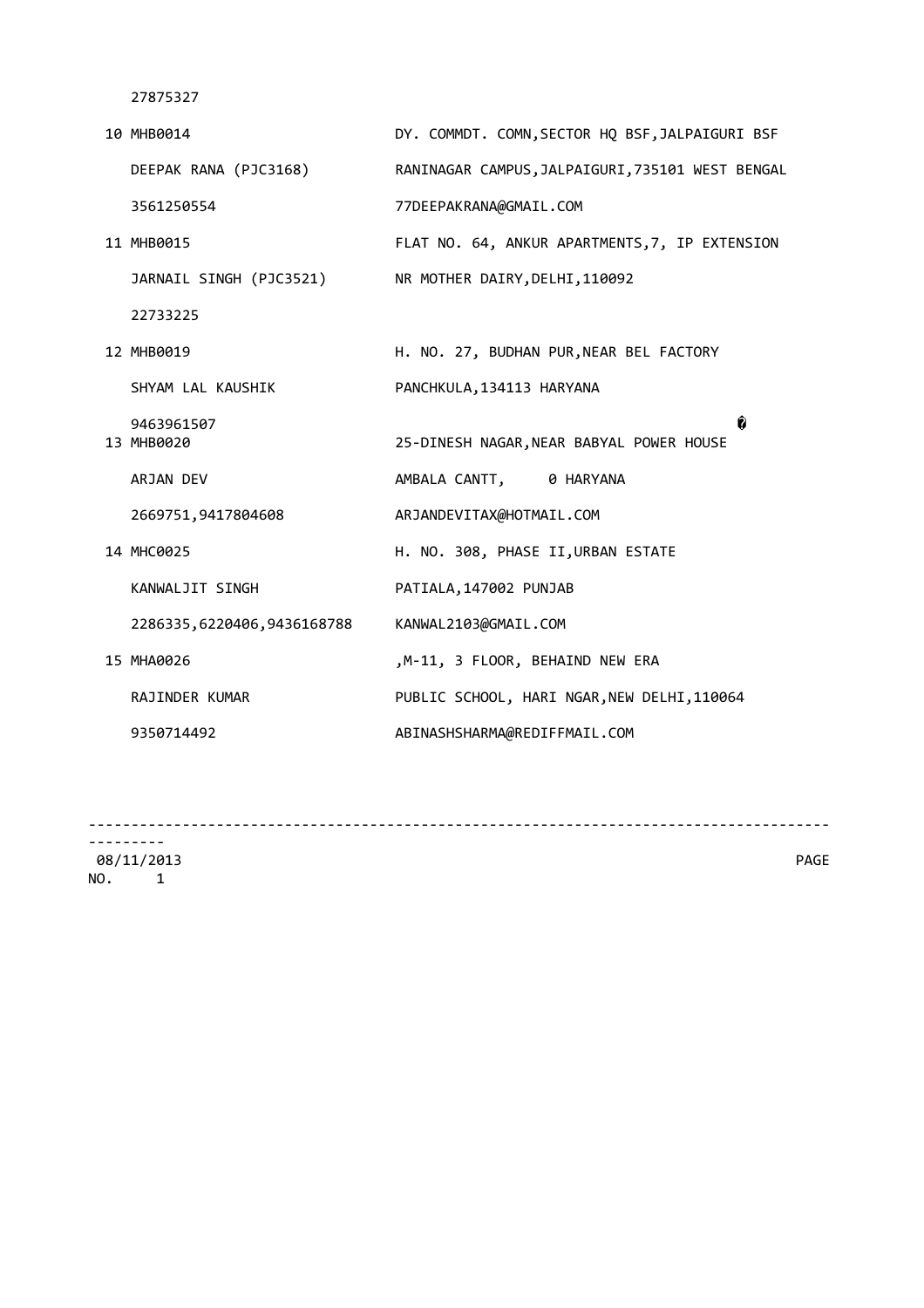| SNo REGN_NO<br>NAME OF MEMBER/PHONE NOS. EMAIL | CORRESPONDENCE ADDRESS                            |
|------------------------------------------------|---------------------------------------------------|
| -----------------------------<br>16 MHB0032    | HOUSE NO. D-699, MANDIR MARG                      |
| HARBANS LAL KHEPAR                             | NEW DELHI, 110001                                 |
| 9810797387                                     |                                                   |
| 17 MHB0033                                     | FLAT NO. C-6, SIDHARTHA APART., OFF. BAILEY ROAD, |
| MUKESH KUMAR BHARDWAJ                          | JAGDEO PATH, PATNA, 800014 BIHAR                  |
| 9431860600                                     | mukesh60600@gmail.com                             |
| 18 MHC0035                                     | ADVANCED EYE CENTRE PGIMER,                       |
| DR SRISHTI RAJ                                 | CHANDIGARH, 160012                                |
| 9463503967                                     | SRISHTIPGI@GMAIL.COM                              |
| 19 MHB0036                                     | WZ-244 IIND FLOOR, STREET NO. 14, SHIV NAGAR      |
| GURPREET SINGH ANAND                           | NEAR JAIL ROAD, NEW DELHI, 110058                 |
| 65482159,9212656724                            |                                                   |
| 20 MHA0037                                     | U-24A/14 GF DLF CITY, PHASE III                   |
| EVAN PATRICK KANE                              | GURGAON, 122002 HARYANA                           |
| 4067303,9811711303                             | DESMOND_KANE@HOTMAIL.COM                          |
| 21 MHC0039                                     | D-224, SARITA VIHAR,                              |
| AJAY KUMAR                                     | NEW DELHI, 110076                                 |
| 9312408527                                     | IMMUNUAJAY@YAHOO.CO.IN                            |
| 22 MHD0041                                     | 5177/3, MODERN HOUSING COMPLEX                    |
| MAN UPDESH SINGH SACHDEVA                      | MANIMAJRA, CHANDIGARH, 160012                     |
| 2735177,9815802080                             | DRMANUPDESHPGI@YAHOO.CO.IN                        |
| 23 MHB0043                                     | C-119, RAMPRASTHA,                                |
| JITENDRA KUMAR SOOD                            | GHAZIABAD, 201011                                 |
| 9810490298                                     | SOODJITENDRA@YAHOO.CO.IN                          |
| 24 MHC0044                                     | H. NO. 3500 KRISHAN PURA, BANZARWARA              |
| ANUJ KANT                                      | REWARI, 123401 HARYANA                            |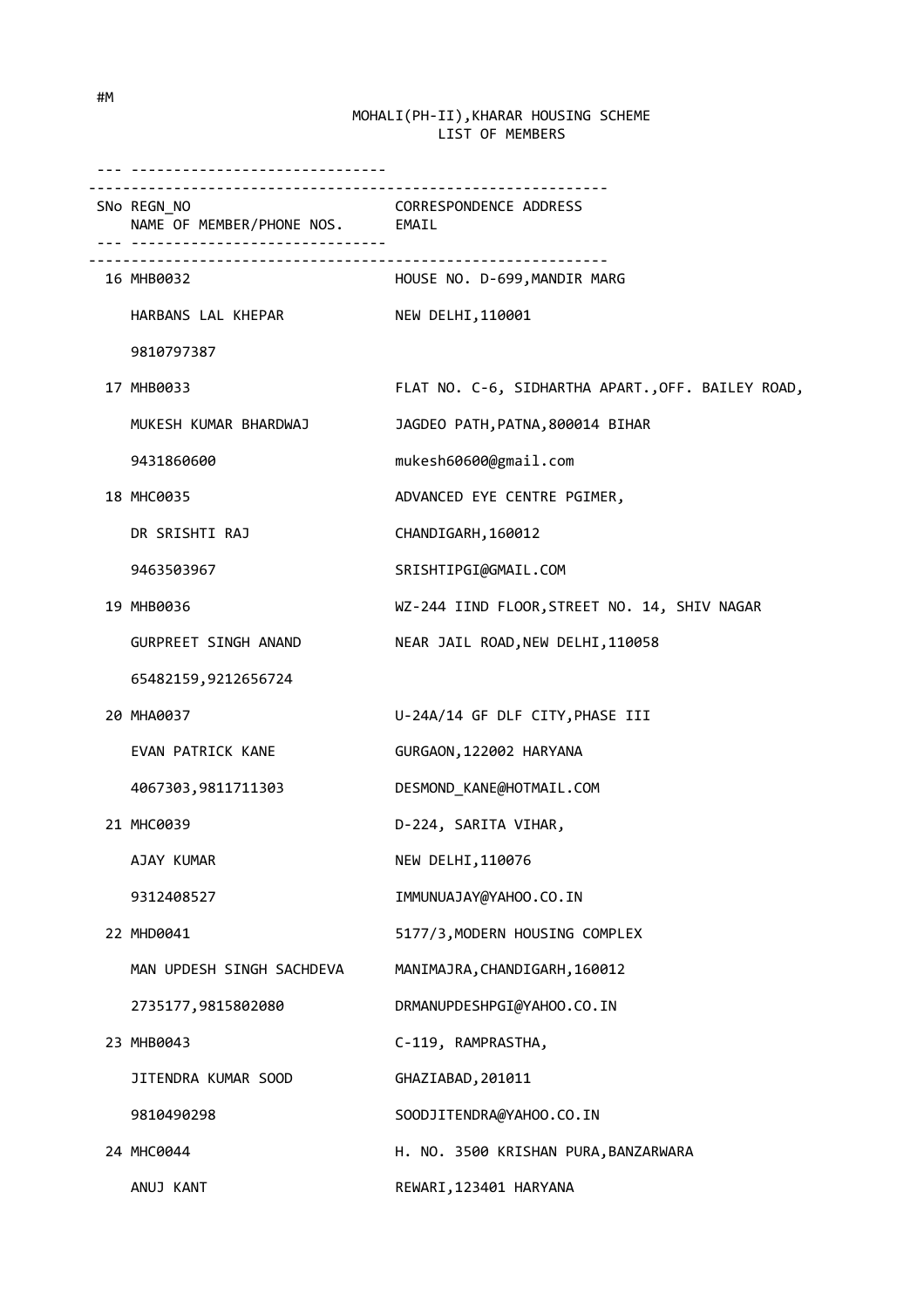|        | 9895823877                     | ANUJLEANT@REDIFFMAIL.COM                              |   |
|--------|--------------------------------|-------------------------------------------------------|---|
|        | 25 MHC0046                     | HOUSE NO. 2552, PHASE 7,                              |   |
|        | HARVINDER SINGH (PJC4162)      | MOHALI, 160061 PUNJAB                                 |   |
|        | 2264574                        | HS1806@GMAIL.COM                                      |   |
|        | 26 MHC0048                     | P-28/6 DRDO RESIDENTIAL COMPLX, LUCKNOW ROAD          |   |
|        | DR SUBASH KHUSHU               | TIMARPUR, DELHI, 110054                               |   |
|        | 9868163222                     | SKHUSHU@YAHOO.COM                                     |   |
|        | 27 MHB0050                     | M35 G S APPARTMENT, PLOT 38                           |   |
|        | PARAMJIT SINGH                 | SECTOR 13, ROHINI, 110085                             |   |
|        | 27868609,7868609<br>28 MHA0051 | PJ_GABHI@YAHOO.COM<br>FLAT NO. 64/2, SECTOR 41A       | Ô |
|        | KRISHAN KUMAR MALHOTRA         | CHANDIGARH, 160036                                    |   |
|        | 2636302,9872646949             |                                                       |   |
|        | 29 MHA0054                     | HOUSE NO. 17A, SECTOR 43A                             |   |
|        | <b>KRISHAN KUMAR</b>           | CHANDIGARH, 160022                                    |   |
|        | 2638061,9888410088             |                                                       |   |
| (ANSAL | 30 MHA0055                     | C/O SH. SUNDER PARSHAD, # 835, PO-LANDRAN, SECTOR 114 |   |
| PUNJAB | RENU YADAV<br>9872654685       | API) OPP VILL.CHAPAR CHIRI, DISTT. MOHALI, 140307     |   |
|        |                                |                                                       |   |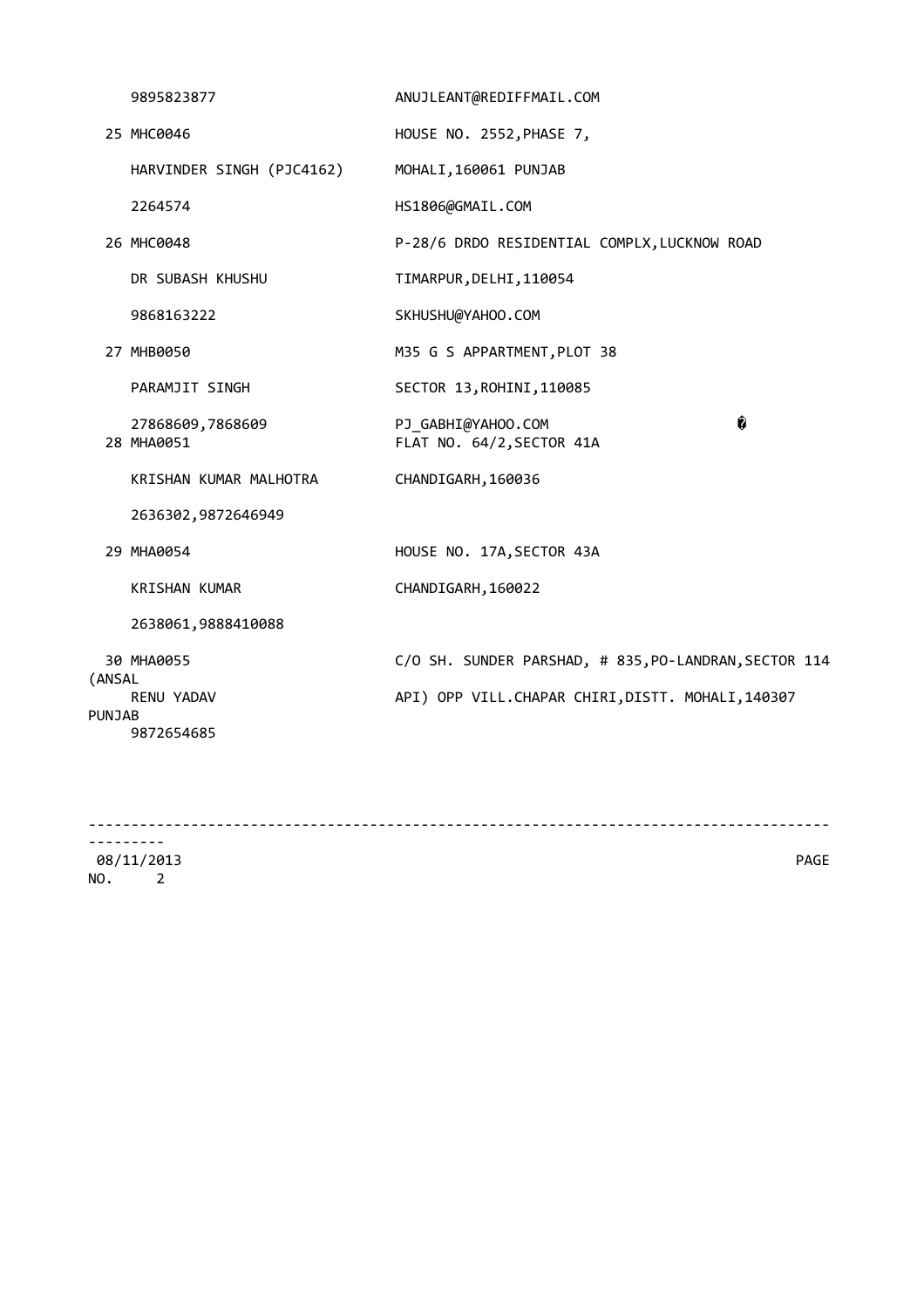|          | .                                                                                              |                                                      |
|----------|------------------------------------------------------------------------------------------------|------------------------------------------------------|
|          | SNo REGN_NO<br>NAME OF MEMBER/PHONE NOS. EMAIL<br><u>---  --------------------------------</u> | <b>CORRESPONDENCE ADDRESS</b>                        |
| 8        | 31 MHC0059                                                                                     | SSM DIVISION, TELEMATICS GROUP, DEFENCE ELECTRONICS  |
|          | JASPREET KAUR                                                                                  | LABORATORY, (DEAL) RAIPUR ROAD, DEHRADUN, 248001     |
|          | UTTRAKHAND<br>2223015,9368449844                                                               | GILL.JASPREET@GMAIL.COM                              |
|          | 32 MHC0060                                                                                     | C-301 M S APARTMENT, K G MARG                        |
|          | CHANDER SHEKHAR                                                                                | NEW DELHI, 110001                                    |
|          | 23052047                                                                                       | CJAIRATH@NIC.IN                                      |
|          | 33 MHD0063                                                                                     | H. NO. 18 BLOCK 118, SECTOR 32A, ITBP HOUSING COLONY |
|          | RANA YUDHVIR SINGH                                                                             | NEAR NIRMAN CINEMA THEATRE, CHANDIGARH,<br>0         |
|          | 9478425244                                                                                     | RANA.Y.S.SANDHU@GMAIL.COM                            |
|          | 34 MHD0064                                                                                     | 11 SOUTH WING RIVIERA APTT., 45 MALL ROAD            |
|          | NAMITA SINGH SAINI                                                                             | DELHI, 110054                                        |
|          | 9313118288                                                                                     | GIRIGUJNAL@HOTMAIL.COM                               |
|          | 35 MHB0068                                                                                     | QR NO. 438/TYPE II/ SECTOR II, SADIQ NAGAR           |
|          | GURCHARAN SINGH MANHANS                                                                        | NEW DELHI, 110049                                    |
|          | 9911492988                                                                                     |                                                      |
|          | 36 MHA0070                                                                                     | JMS OFFICE APC BUILDING, PGI SECTOR 12               |
|          | ARUNA SHARMA                                                                                   | CHANDIGARH, 160012                                   |
|          | 9872666040                                                                                     |                                                      |
|          | 37 MHA0071                                                                                     | SURVEY OF INDIA, HIMACHAL PRADESH GEO SPATIAL        |
|          | AJIT KUMAR SHARMA                                                                              | DATA CENTRE, SECTOR 32A, CHANDIGARH, 160030          |
|          | 9417038053                                                                                     | AJIT_KAILASHPURI@YAHOO.CO.IN                         |
|          | 38 MHC0073                                                                                     | C/307 PRAGATI VIHAR HOSTEL, LODHI ROAD (NEAR CGO     |
| COMPLEX) | RAJESH KUMAR GURUNG                                                                            | NEW DELHI, 110003                                    |
|          | 24366716,9868829950                                                                            | rajoo_290165.gurung@yahoo.in                         |
|          | 39 MHD0079                                                                                     | 5705-A SECTOR 38 (WEST),                             |
|          | O P BHARDWAJ                                                                                   | CHANDIGARH, 160014                                   |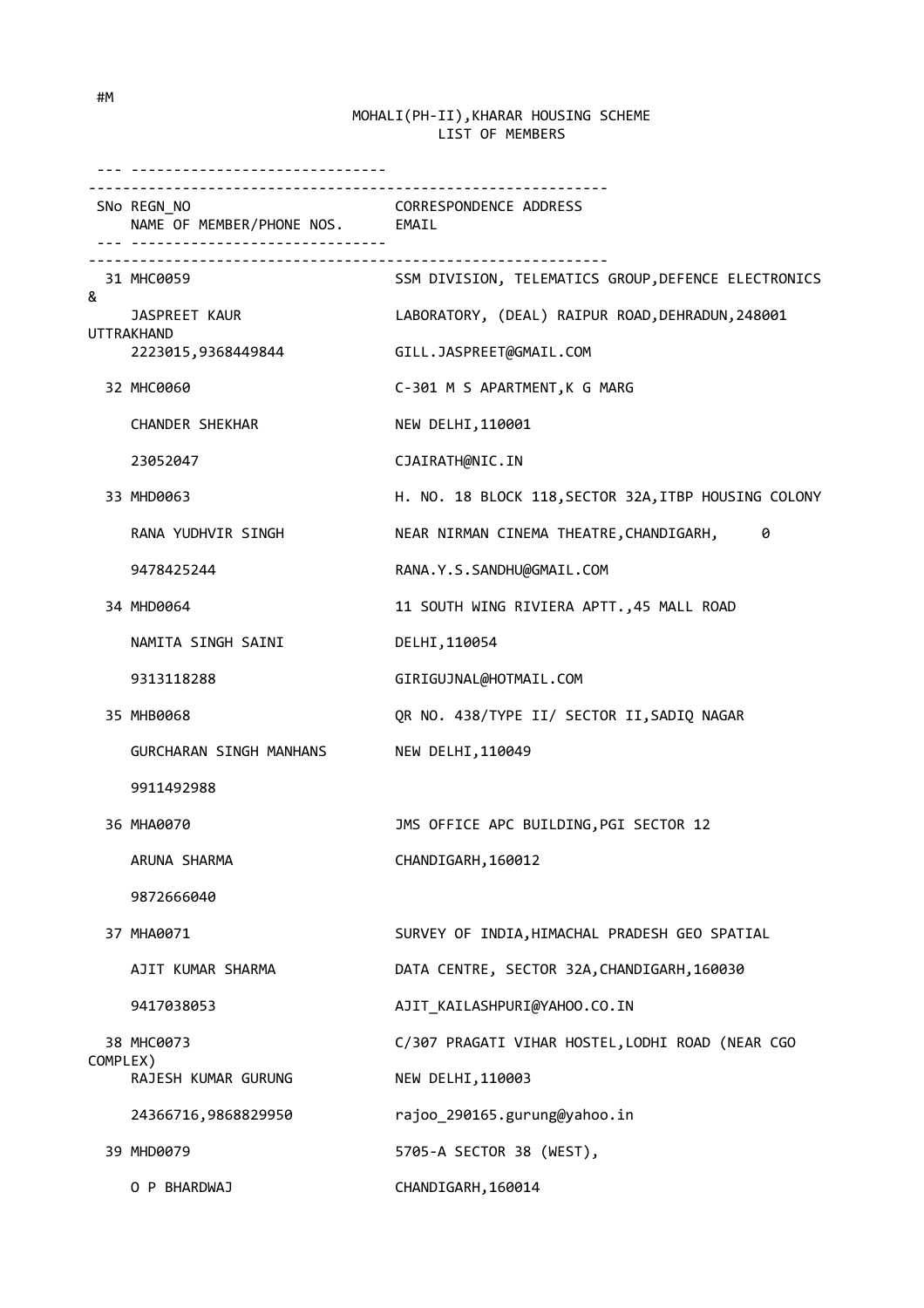| 2625400,9814112911                         | opbhardwaj@hotmail.com                                            |
|--------------------------------------------|-------------------------------------------------------------------|
| 40 MHB0081                                 | H. NO. 600, PHASE 2, MOHALI                                       |
| MOHINDER PAL SINGH                         | MOHALI, 160055 PUNJAB                                             |
| 2261043,9888471368                         | MPSINGH_600@YAHOO.COM                                             |
| 41 MHB0085                                 | QTR NO.-F BLOCK NO.6, CENTRAL GOVERNMENT HOUSING                  |
| YASHPAL SINGH THAKUR                       | COMPLEX, VASANT VIHAR, NEW DELHI, 110057                          |
| 29947382,9654951930                        | pummi@692002@yahoo.com                                            |
| 42 MHC0086                                 | SO-2 EDN, HQ 72 INF BDE                                           |
| LT.COL. YADVINDER SINGH PARMAR C/O 56 APO, | 0                                                                 |
| 237013<br>43 MHC0089                       | Ô<br>YADI24742YAHOO.COM<br>HOUSE NO. 1006, PHASE II, URBAN ESTATE |
| <b>BALJINDER SINGH</b>                     | PATIALA, 147001 PUNJAB                                            |
| 2280108,9463390440                         | ASD_PB@IFFCO.NIC.IN                                               |
| 44 MHC0093                                 | G-25A VIJAY NAGAR, SINGLE STOREY                                  |
| RAJIV AGGARWAL                             | NEAR KINGSWAY CAMP, DELHI, 110009                                 |
| 27138324,9868257668                        | AGGARWAL RAJIV@NIC.IN                                             |
| 45 MHB0095                                 | H. NO. 482 SECTOR 32A,                                            |
| HARI CHAND RAHEJA                          | CHANDIGARH, 160047                                                |
| 9814725370                                 |                                                                   |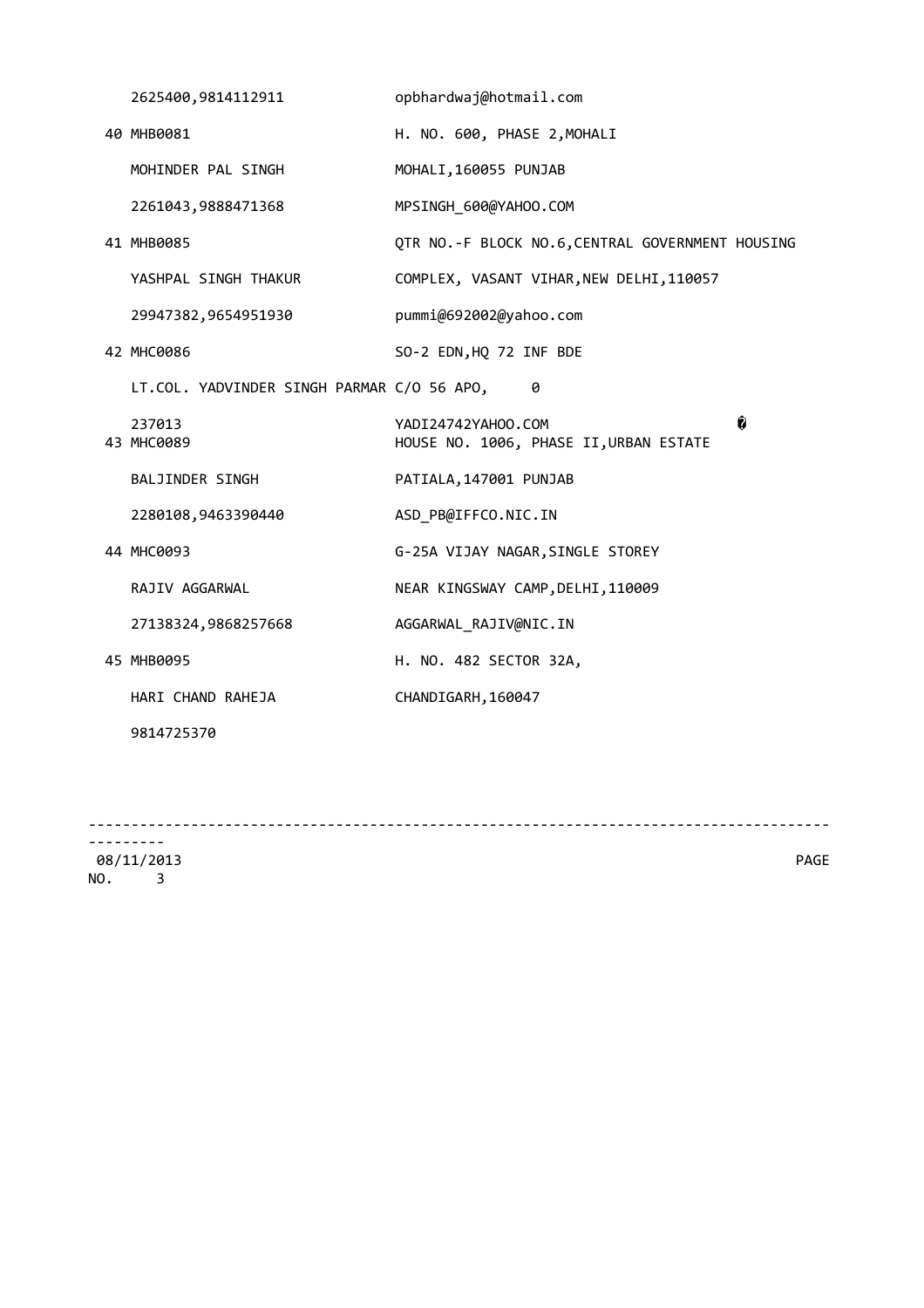| <u>. </u>                                      |                                                      |
|------------------------------------------------|------------------------------------------------------|
| SNo REGN_NO<br>NAME OF MEMBER/PHONE NOS. EMAIL | <b>CORRESPONDENCE ADDRESS</b>                        |
| 46 MHC0096                                     | 23B, DHRUV APPT., PLOT NO. 43                        |
| MANMEET SINGH                                  | SECTOR 13, ROHINI, DELHI, 110085                     |
| 27562600                                       | MS_PEC@YAHOO.COM                                     |
| 47 MHC0098                                     | 4061-B, CUSTOMS COLONY, SECTOR 37C                   |
| SUNIL GANJOO                                   | CHANDIGARH, 160036                                   |
| 9417425493                                     | SGANJOO_SGANJOO@YAHOO.CO.IN                          |
| 48 MHB0101                                     | S/O SH. MEHAR SINGH, H. NO. 1532/19, SRINAGAR COLONY |
| SURAJMAL                                       | DIST. ROHTAK, 124001 HARYANA                         |
| 9812834133                                     |                                                      |
| 49 MHC0103                                     | E10 PRAGATI VIHAR HOSTEL, LODHI ROAD                 |
| NEERAJ LAKHANPAL                               | NEAR JLN STADIUM, NEW DELHI, 110003                  |
| 9650853340                                     | NEERAJ.BSF@GMAIL.COM                                 |
| 50 MHD0107                                     | DDA FLAT NO. 6, BER SARAI                            |
| SIMMI R NAKRA                                  | NEW DELHI, 110016                                    |
| 26514142,9868535222                            |                                                      |
| 51 MHB0108                                     | # 1870-F, SECTOR 7C                                  |
| RAJNEESH VERMA                                 | CHANDIGARH, 160019                                   |
| 9216422264                                     | RAJNEES.VERMA@NIC.IN                                 |
| 52 MHC0109                                     | BU 106 VISHAKHA ENCLAVE, PITAMPURA                   |
| K C KAPOOR                                     | DELHI, 110034                                        |
| 27341360                                       |                                                      |
| 53 MHC0110                                     | 4082-B 37-C CUSTOMS COLONY,                          |
| <b>VIKAS DHAWAN</b>                            | CHANDIGARH, 160036                                   |
| 2629869, 2679451                               | dhawanjivikas@gmail.com                              |
| 54 MHC0111                                     | 1123 B, SECTOR 46B,                                  |
| DINESH TEWARI                                  | CHANDIGARH, 160047                                   |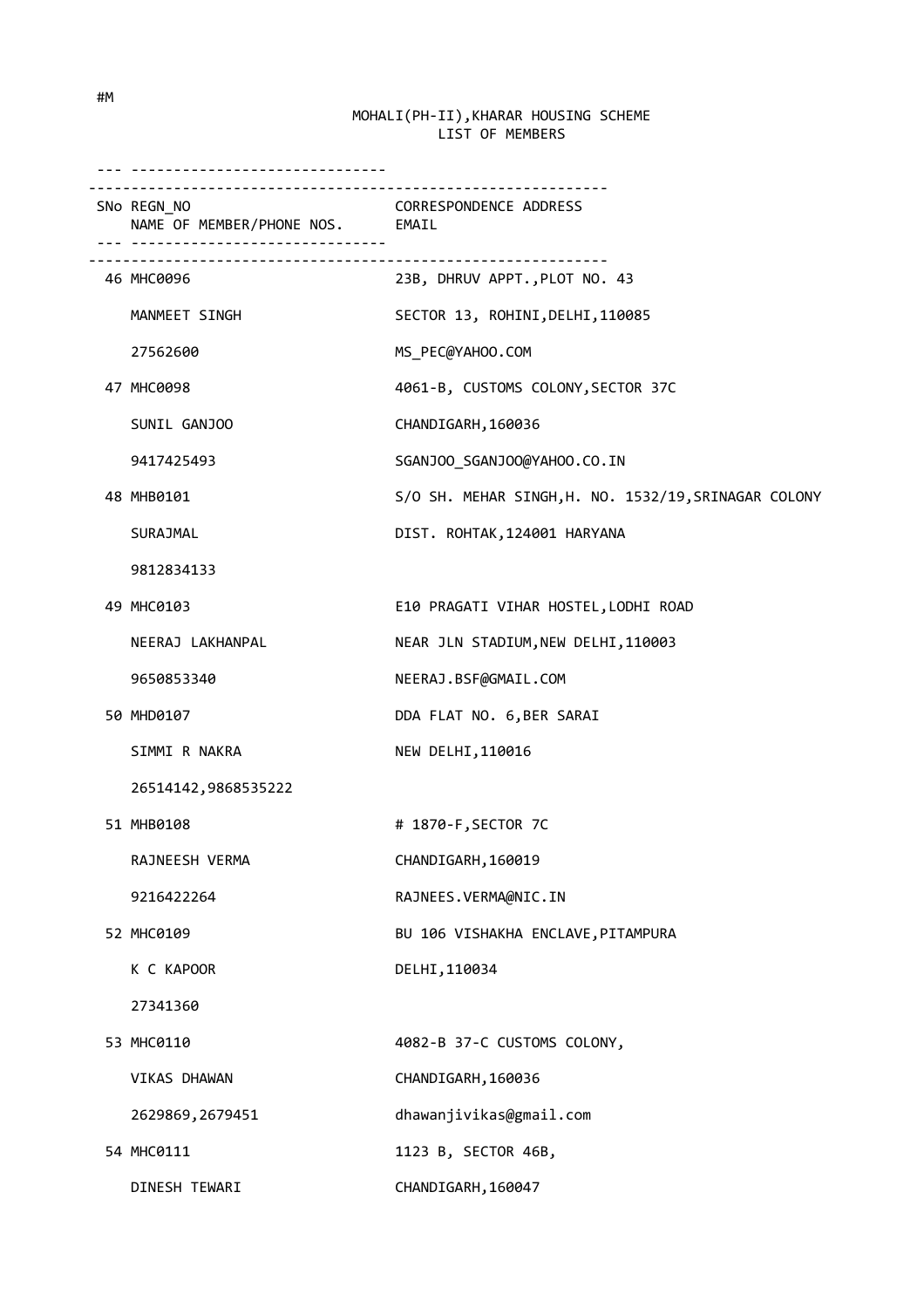|  | 4603550,9878698350                | tewari_dinesh@rediffmail.com                              |
|--|-----------------------------------|-----------------------------------------------------------|
|  | 55 MHD0112                        | HOUSE NO. 1832, SECTOR 7C                                 |
|  | SUDHIR MITTAL                     | CHANDIGARH, 160019                                        |
|  | 9780805794                        | sudhism@nic.in                                            |
|  | 56 MHC0113                        | 9 SHANTI NIWAS, JANPATH LANE                              |
|  | MUNEESH RAJANI                    | NEW DELHI, 110001                                         |
|  | 9968311859                        | muneeshrajani@yahoo.co.in                                 |
|  | 57 MHA0115                        | 54A/2, RAMPURA GALI NO. 05                                |
|  | RAJBIR SINGH CHAUHAN              | SCHOOL ROAD, DELHI, 110035                                |
|  | 27395339,7503222435<br>58 MHC0116 | ĥ<br>VILL SUNDER CHUK MEHTIAN, PO N J SINGH TEH PATHANKOT |
|  | SHYAM MEHTA                       | DT GURDASPUR, 145026 PUNJAB                               |
|  | 2269350                           |                                                           |
|  | 59 MHB0117                        | F-160 NAUROJI NAGAR,                                      |
|  | MOTI LAL                          | NEW DELHI, 110029                                         |
|  | 26712046,9312973514               | motilalsharma1499@yahoo.in                                |
|  | 60 MHB0119                        | # 222 2ND FLOOR, NIC, UT SECRETARIATE BLDGN.              |
|  | LEELA DHAR                        | SECTOR 9D, CHANDIGARH, 160009                             |
|  | 9216467465                        | ld.thakur@nic.in                                          |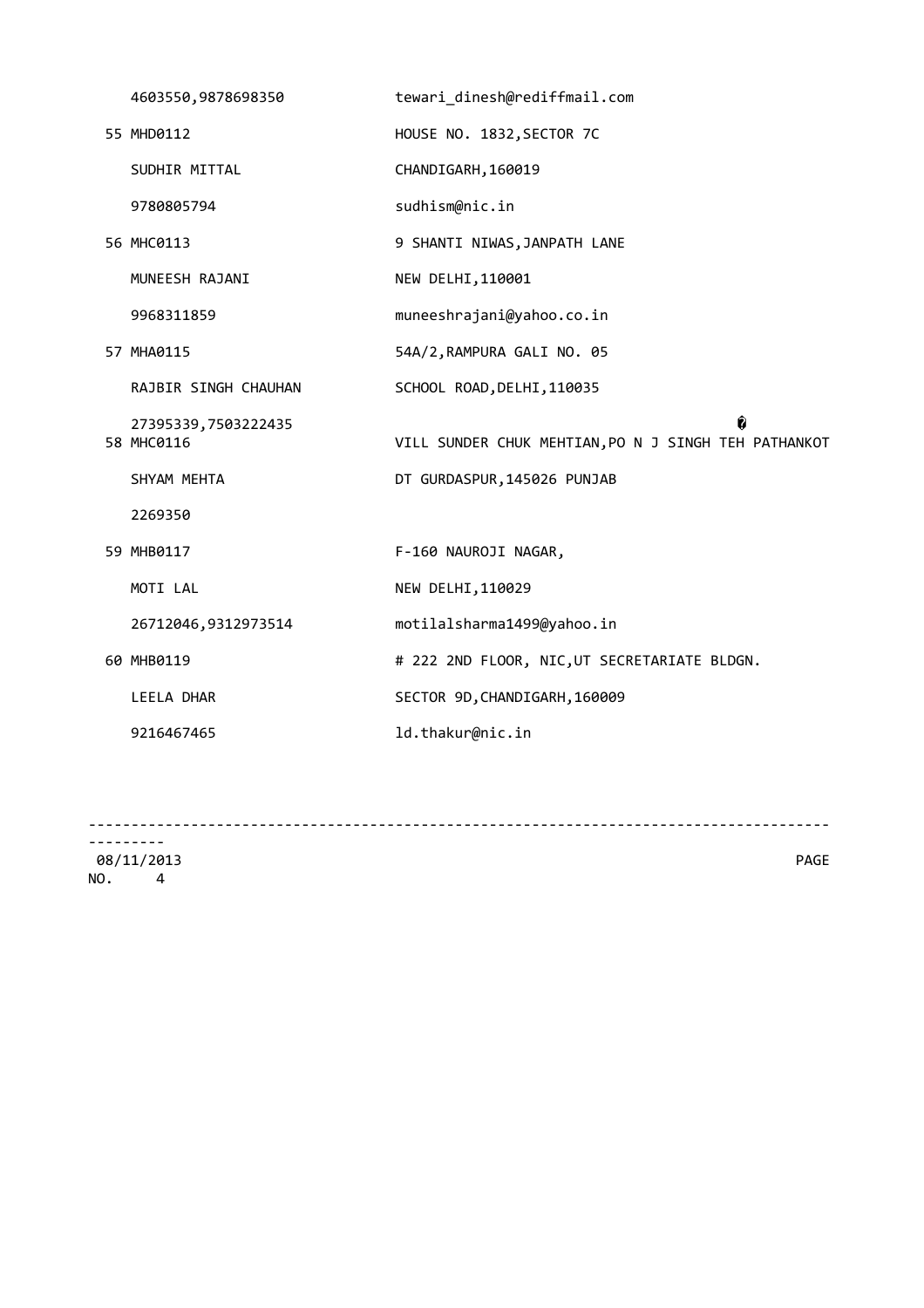|        | ___________________________________                                              |                                                    |
|--------|----------------------------------------------------------------------------------|----------------------------------------------------|
|        | ------------------------------<br>SNo REGN_NO<br>NAME OF MEMBER/PHONE NOS. EMAIL | CORRESPONDENCE ADDRESS                             |
|        | 61 MHB0122                                                                       | H. NO. 228F, SECTOR 14                             |
|        | RAM MEHAR SINGH                                                                  | PANCHKULA, 134113 HARYANA                          |
|        | 9463961345                                                                       |                                                    |
|        | 62 MHA0123                                                                       | BLOCK NO. 4 HOUSE NO. 426, KHICHRIPUR              |
|        | DHIR SINGH                                                                       | DELHI, 110091                                      |
|        | 9968315244                                                                       |                                                    |
|        | 63 MHC0124                                                                       | B-185 LOK VIHAR, PITAMPURA                         |
|        | KULDIP KUMAR MALIK                                                               | DELHI, 110034                                      |
|        | 9968070788                                                                       |                                                    |
|        | 64 MHB0125                                                                       | H. NO. 602 SECTOR 23,                              |
|        | MONIKA MAHAJAN                                                                   | GURGAON, 122017 HARYANA                            |
|        | 9968305236                                                                       |                                                    |
|        | 65 MHC0126                                                                       | 109, DEFENCE APPTT., PO SUNDER VIHAR               |
|        | C S MEHTA                                                                        | PASCHIM VIHAR, NEW DELHI, 110087                   |
|        | 9968280925                                                                       |                                                    |
|        | 66 MHC0127                                                                       | 198, VAISHALI, [DELHI UNIVERSITY TEACHER           |
|        |                                                                                  |                                                    |
|        | 27315981,9868527943                                                              | vsrandh@yahoo.com                                  |
|        | 67 MHC0128                                                                       | EXECUTIVE ENGINEER, FTR HQ BSF                     |
|        | BALBIR SINGH SANDHU                                                              | JALANDHAR CANTT, 144006 PUNJAB                     |
|        | 9436304876                                                                       | bssandhu95@gmail.com                               |
|        | 68 MHA0129                                                                       | C/O JASBIR O LAKRA, BLD - 140 R-01, NAVAL CIVILIAN |
|        | SAMUNDER OM SINGH                                                                | HOUSING COLONY KANJUR MARG, LBS ROAD WEST, 400078  |
| MUMBAI | 9022226853                                                                       | jasbirlakra@gmail.com                              |
|        | 69 MHC0130                                                                       | BP 182, SHALIMAR BAGH (WEST)                       |
|        | ASHOK KUMAR KAUSHAL                                                              | DELHI, 110088                                      |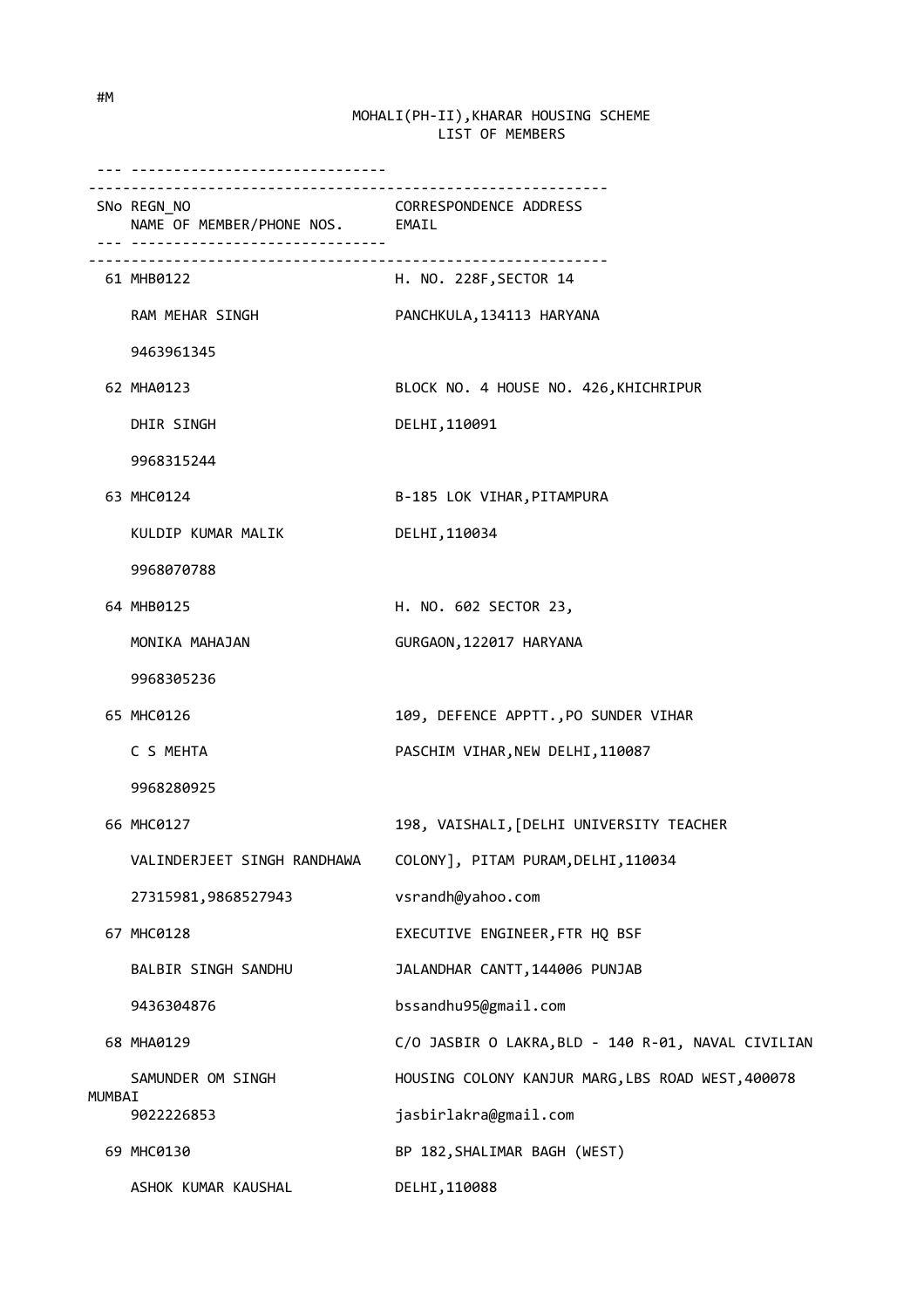47029557,9891923413

| 70 MHB0132          | SHREE BALA ENCLAVE, (NEAR GUPTA STORE)           |
|---------------------|--------------------------------------------------|
| PROMILA SINGH       | KONLOG, SHIMLA, 171001 H.P.                      |
| 2674026, 2654447    |                                                  |
| 71 MHC0137          | C-8/2, DEAL COLONY, RAIPUR ROAD                  |
| SACHIN DHIMAN       | DEHRADUN, 0 UTTARAKHAND                          |
| 9411339219          | catchsachin_dhiman@yahoo.co.in                   |
| 72 MHB0138          | C-6-B/181, JANAKPURI                             |
| VIRENDER KHANNA     | NEW DELHI, 110058                                |
| 9810426163          | virender_khanna@hotmail.com                      |
| 73 MHC0139          | 231 TYPE 4 QUARTERS, FIRST FLOOR, LUXMIBAI NAGAR |
| PAL SINGH           | OPP. SANJAY PARK, NEW DELHI, 110023              |
| 29564518,9871076173 |                                                  |
| 74 MHA0140          | 102 (GF) AGCR ENCLAVE, (GROUND FLOOR)            |
| SUMAN GUPTA         | DELHI, 110092                                    |
| 22376520            |                                                  |
| 75 MHB0145          | GI 722 SAROJINI NAGAR,                           |
| SUBHASH CHAND       | NEW DELHI, 110023                                |
| 26874439,9958463051 | rana.sub15@gmail.com                             |
|                     |                                                  |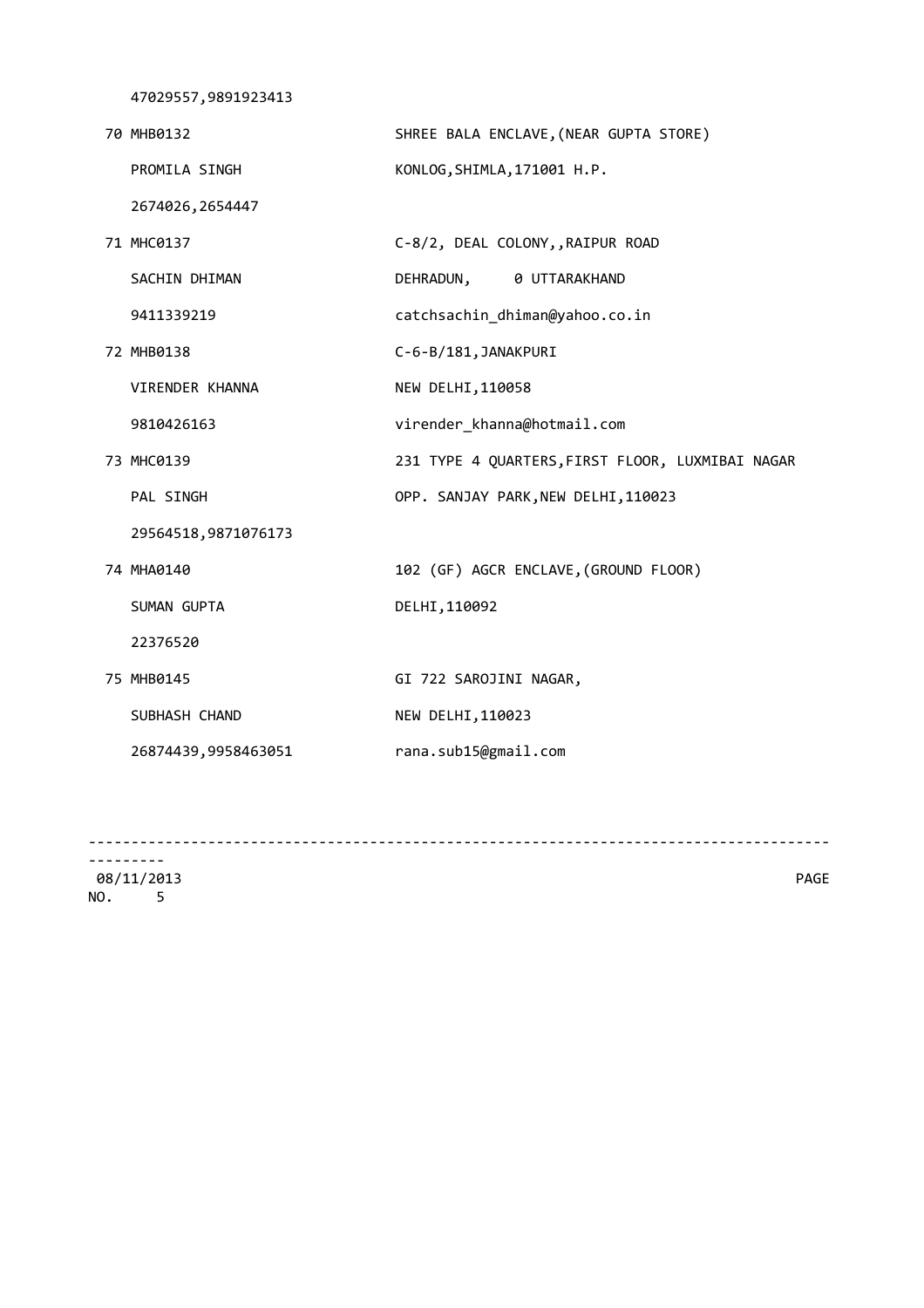|                | -----------------------------                  |                                                      |
|----------------|------------------------------------------------|------------------------------------------------------|
|                | SNo REGN_NO<br>NAME OF MEMBER/PHONE NOS. EMAIL | CORRESPONDENCE ADDRESS                               |
|                | 76 MHB0147                                     | BUNGLOW NO. TYPE IV/II, NORTH ESTATE                 |
|                | DHARAM DUTT DIWAKAR                            | ORDNANCE FACTORY MURADNAGAR, GHAZIABAD, 201206 UP    |
|                | 227233                                         |                                                      |
|                | 77 MHB0148                                     | MCME CH AL II QTRN, 421 - C VARUNA PURI              |
|                | <b>BALBIR CHAND</b>                            | MANGOOR, VASCO DA GAMA, 403802 GOA                   |
|                | 9975260130                                     | balvirchand85@gmail.com                              |
|                | 78 MHB0152                                     | QTR NO. 1148 B, AUDIT POOL COLONY                    |
|                | DIWAN CHAND                                    | SECTOR 41 B,CHANDIGARH,<br>0                         |
|                | 2690148,9419221680                             | diwan_rti@rediffmail.com                             |
|                | 79 MHB0153                                     | S/O MOHINDER SINGH, H. O. 685 PAANA RAANGED          |
|                | BHUPENDER SINGH                                | VPO DICHAON KALAN, NEW DELHI, 110043                 |
|                | 20273104,9013342827                            | bhupendersingh40@yahoo.com                           |
|                | 80 MHC0154                                     | # 4132-A, CUSTOMS COLONY, SECTOR 37-C                |
|                | SHYAM GOPAL NEGI                               | CHANDIGARH, 160036                                   |
|                | 9464837402                                     |                                                      |
|                | 81 MHD0155                                     | 1246/SECTOR 13, URBAN ESTATE                         |
|                | ANIL BHATIA                                    | KURUKSHETRA, 136118 HARYANA                          |
|                | 222880,9416010096                              |                                                      |
| P0             | 82 MHC0158                                     | A-22 CENTRAL GOVT QTRS, 14 IRONSIDE ROAD, BALLYGUNJ  |
|                | PARAMJIT SINGH                                 | KOLKATA, 700019 W.B.                                 |
|                | 9432227944                                     | pchanna@gmail.com                                    |
|                | 83 MHA0161                                     | 102 AGCR ENCLAVE,                                    |
|                | VIPIN KUMAR GUPTA                              | DELHI, 110092                                        |
|                | 22373863, 23792557                             |                                                      |
|                | 84 MHB0164                                     | S/O TARSEM CHAND GOYAL, D-15/1 DAYAL BAGH            |
| <b>HARYANA</b> | PAWAN KUMAR GOYAL                              | NEAR PANCHMUKHI HANUMAN MANDIR, AMBALA CANTT, 133001 |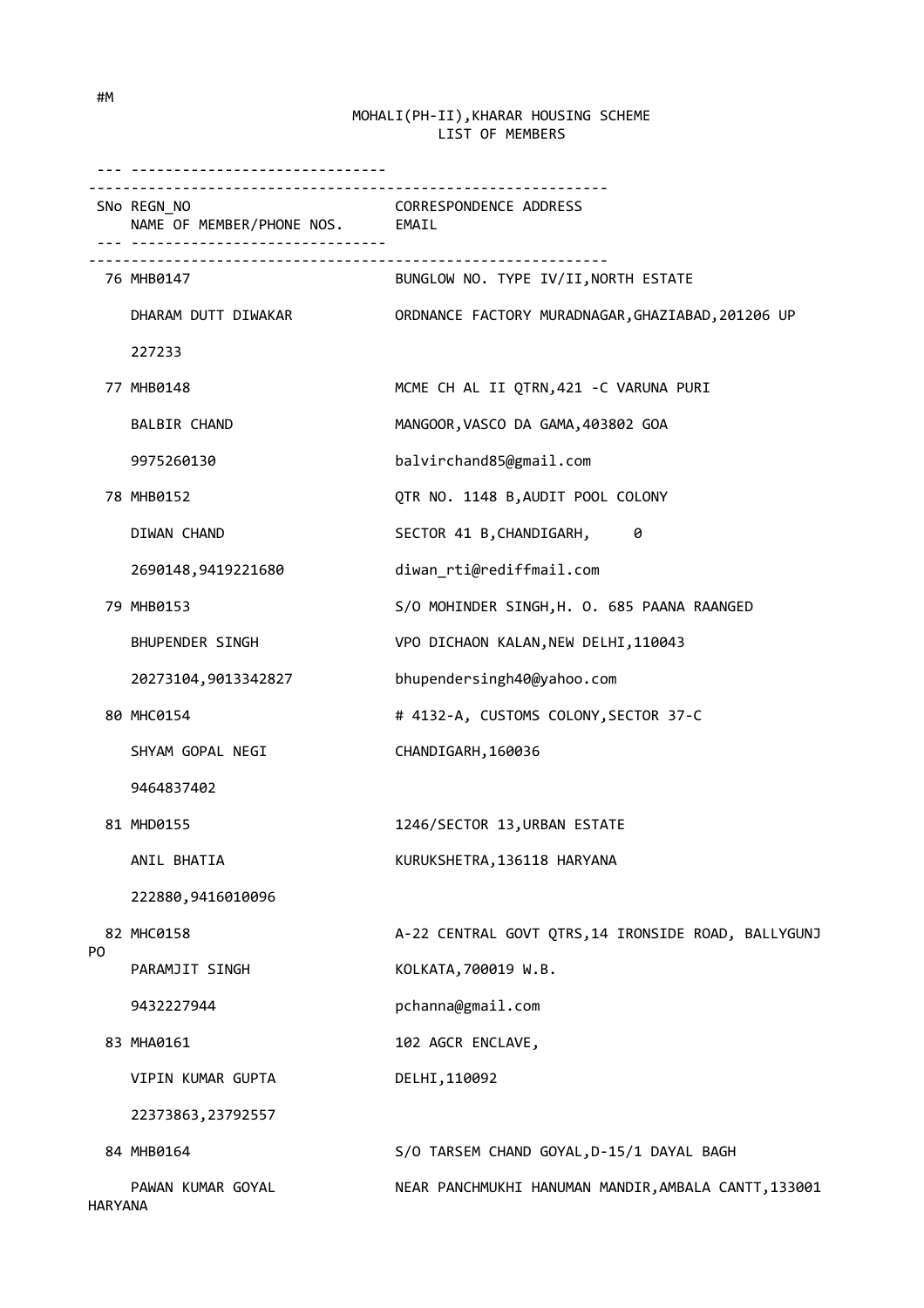| 2660786, 2603524, 9466608903 | pkgoyal1964@yahoo.com                             |
|------------------------------|---------------------------------------------------|
| 85 MHB0166                   | A-4/40 SECTOR 15, ROHINI                          |
| SAT PAL MANCHANDA            | DELHI, 110085                                     |
| 9891948649                   |                                                   |
| 86 MHB0168                   | CSDO, AIR FORCE, SUBROTO PARK                     |
| <b>KRISHAN SINGH</b>         | NEW DELHI, 110010                                 |
| 252855, 25697551, 9650692975 |                                                   |
| 87 MHB0169                   | 5/11 ASHOK NAGAR, SONIPAT                         |
| GULSHAN RAI PURI             | SONIPAT, 131001 HARYANA                           |
| 9990382948                   |                                                   |
| 88 MHB0170<br>VIDYALAYA      | QUARTER NO. 01 TYPE II, STAFF, QUARTERS, KENDRIYA |
| ANITA NARULA                 | NO. 1, AIR FORCE STATION, GURGAON, 122001 HARYANA |
| 26879264,9899609034          |                                                   |
| 89 MHC0172                   | H.NO. 509, SEC - 30 URBAN ESTATE                  |
| <b>KARAN SINGH</b>           | KURUKSHERTA, 136118 HARYANA                       |
| 8901309641, 9416209641       | AEKSPCCAB@GMAIL.COM                               |
| 90 MHC0175                   | H NO. 942 PHASE 10, SAS NAGAR                     |
| GURPREET SINGH BIMBRO        | DIST SAS NAGAR, MOHALI, 160062                    |
| 9974031561                   |                                                   |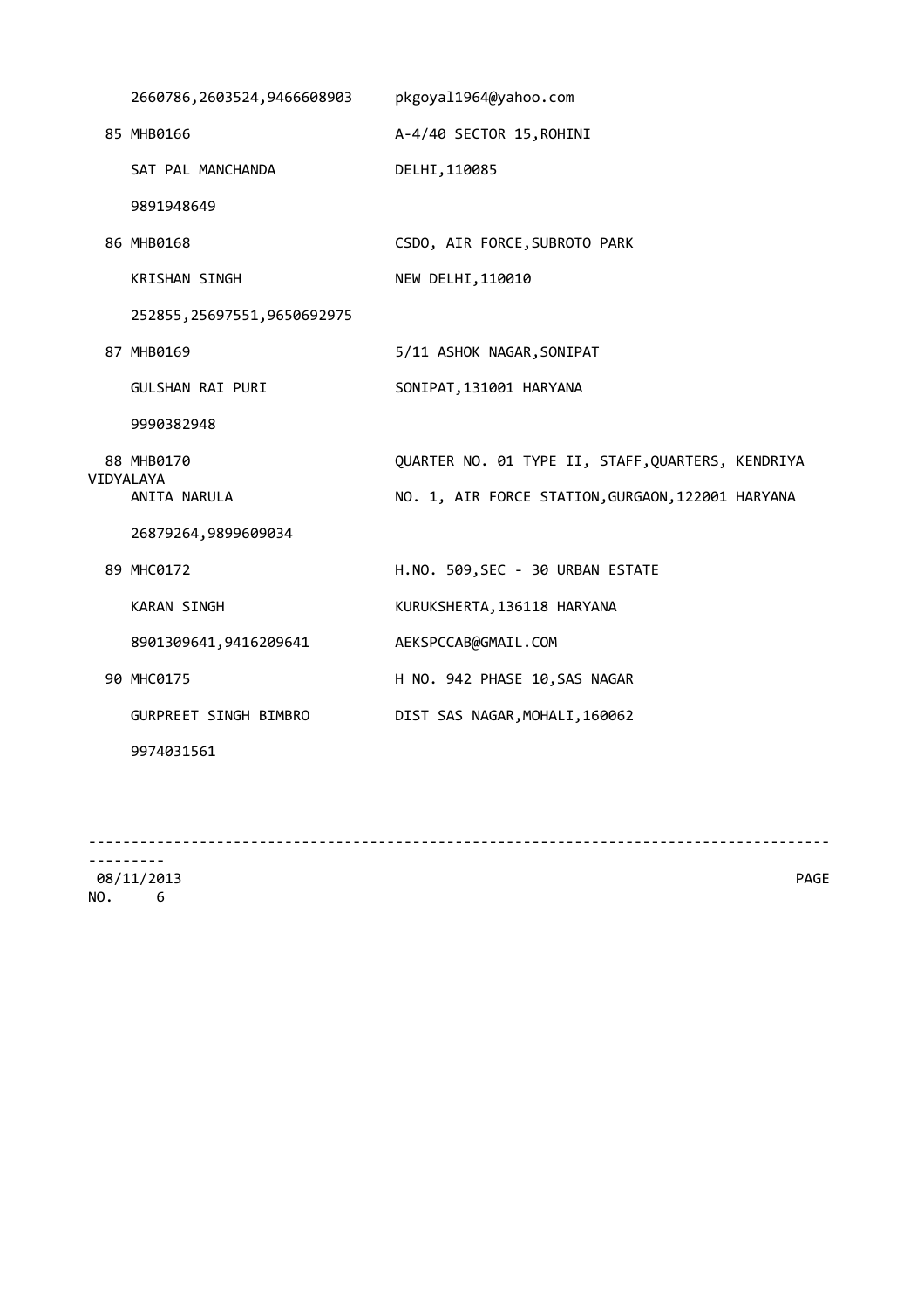| _________________________________<br>SNo REGN NO<br>NAME OF MEMBER/PHONE NOS. EMAIL | CORRESPONDENCE ADDRESS                                                    |
|-------------------------------------------------------------------------------------|---------------------------------------------------------------------------|
| 91 MHD0176                                                                          | -------------------------<br>M-247 GURU HARKRISHAN NAGAR, PO SUNDER VIHAR |
| JATINDER PAL SINGH                                                                  | NEW DELHI, 110087                                                         |
| 25262100                                                                            | JPSING10@HOTMAIL.COM                                                      |
| 92 MHC0177                                                                          | HOUSE NO. 872, SECTOR 19                                                  |
| DEEPA SHARAN                                                                        | PANCHKULA, 134113 HARYANA                                                 |
| 9417791184                                                                          | ds_barc@yahoo.co.in                                                       |
| 93 MHC0178                                                                          | C/O SHAKUNTLA DEVI, HOUSE NO. 872                                         |
| GANGA SHARAN                                                                        | SECTOR 19, PANCHKULA, 134113 HARYANA                                      |
| 2565734,9805283710                                                                  |                                                                           |
| 94 MHB0179                                                                          | C-385 STREET NO. 5, AMRIT VIHAR                                           |
| RAJENDER KUMAR SHARMA                                                               | BURARI, DELHI, 110084                                                     |
| 9868091874                                                                          | rksharma_1698@yahoo.co.in                                                 |
| 95 MHB0180                                                                          | B-4/169 SECTOR 8, ROHINI                                                  |
| RAM ROOP RAM                                                                        | DELHI, 110085                                                             |
| 27940883,9891208820                                                                 |                                                                           |
| 96 MHB0181                                                                          | 28/117 IIIRD FLOOR, WEST PATEL NAGAR                                      |
| <b>VEENA KHANNA</b>                                                                 | NEW DELHI, 110008                                                         |
| 25883724                                                                            |                                                                           |
| 97 MHB0182                                                                          | H-153 DR. AMBEDKAR NAGAR, SECTOR 5                                        |
| SATISH                                                                              | NEW DELHI, 110062                                                         |
| 65345829,9871925973                                                                 |                                                                           |
| 98 MHB0183                                                                          | AG CW4 AG BRANCH, ROOM NO 206B                                            |
| RAJPAL                                                                              | SOUTH BLOCK, NEW DELHI, 110011                                            |
| 23018110,9268768245                                                                 |                                                                           |
| 99 MHB0184                                                                          | H NO. 17 TEACHERS FLATS, PGI CAMPUS SECTOR 12                             |
| DEVI DAYAL                                                                          | CHANDIGARH, 160012                                                        |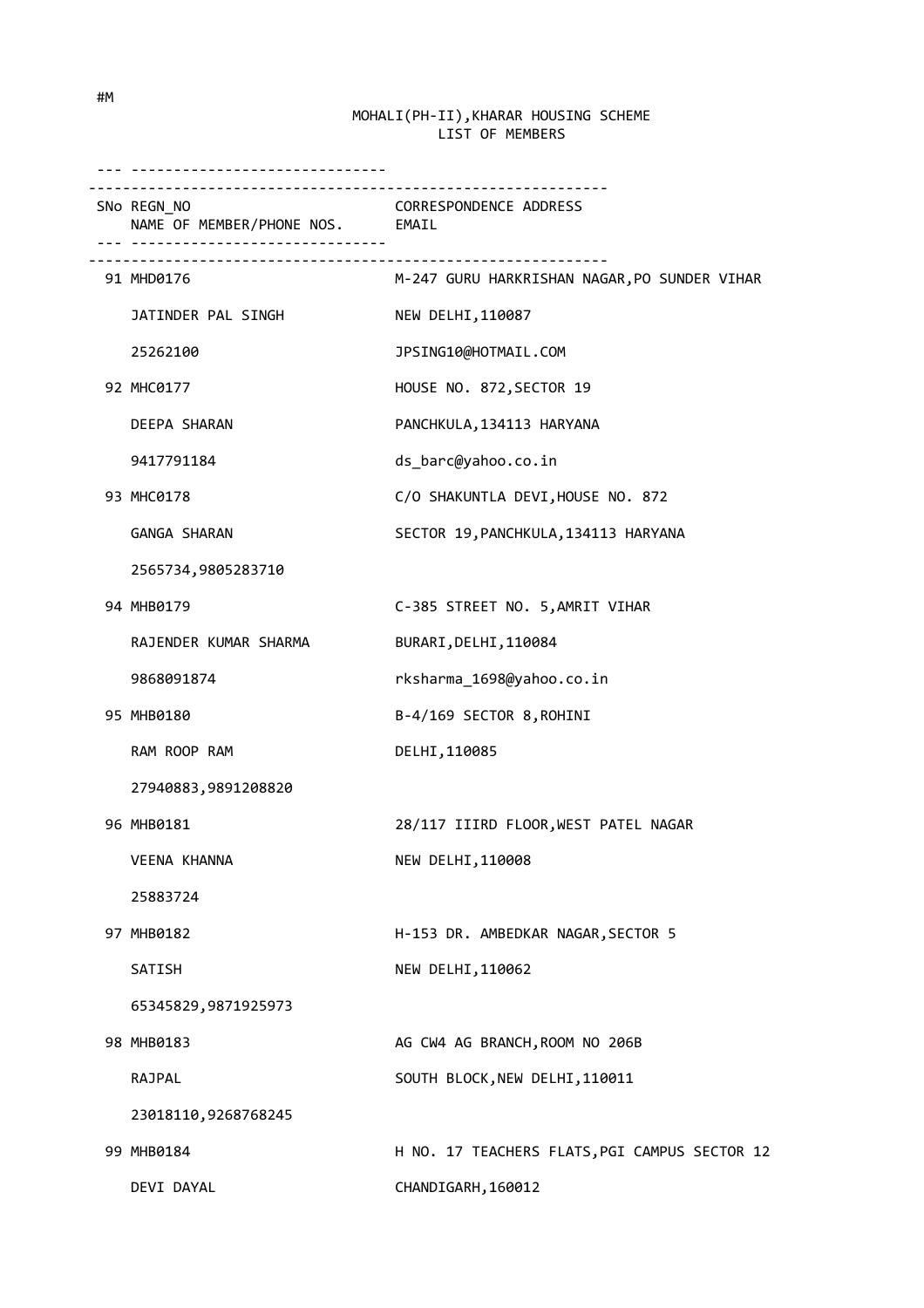|       | 9914208657                     | drdevidayal@indiatimes.com                       |
|-------|--------------------------------|--------------------------------------------------|
|       | 100 MHC0185                    | HOUSE NO. 1029, SECTOR 24B, NEAR PARK VIEW HOTEL |
|       | DR KRISHAN LAL GUPTA           | CHANDIGARH, 160023                               |
|       | 2700070                        |                                                  |
| NAGAR | 101 MHC0187                    | SHARMA SADAN, BANKERS, STREET, GALI NO. 1, PREET |
|       | RAM PARKASH SHARMA             | HOSHIARPUR, 146001 PUNJAB                        |
|       | 9893467818                     |                                                  |
|       | 102 MHC0189                    | FLAT 46 POCKET 7, SECTOR 23                      |
|       | JAGDEV SINGH RANA              | ROHINI, DELHI, 110085                            |
|       | 9818294063                     | jasrana_2000@yahoo.com                           |
|       | 103 MHB0190                    | A-503 HAPPY HOME APPTT, SECTOR 07 PLOT NO. 12A   |
|       | VIRENDRA KUMAR SHAILON         | DWARKA I, NEW DELHI, 110075                      |
|       | 9810976820                     |                                                  |
|       | 104 MHB0191                    | H NO. 122 (B), MEGHDOOT POSTAL COLONY            |
|       | HARMINDER PAL GAUTAM           | CHANDIGARH, 160036                               |
|       | 2696844                        |                                                  |
|       | 105 MHB0193                    | RZF-2/26 UGF I, GALI NO-3 MAHAVIR ENCLAVE        |
|       | MOHINDER SINGH                 | NASIRPUR ROAD, NEW DELHI, 110045                 |
|       | 25671567, 25671567, 9911702003 |                                                  |
|       |                                |                                                  |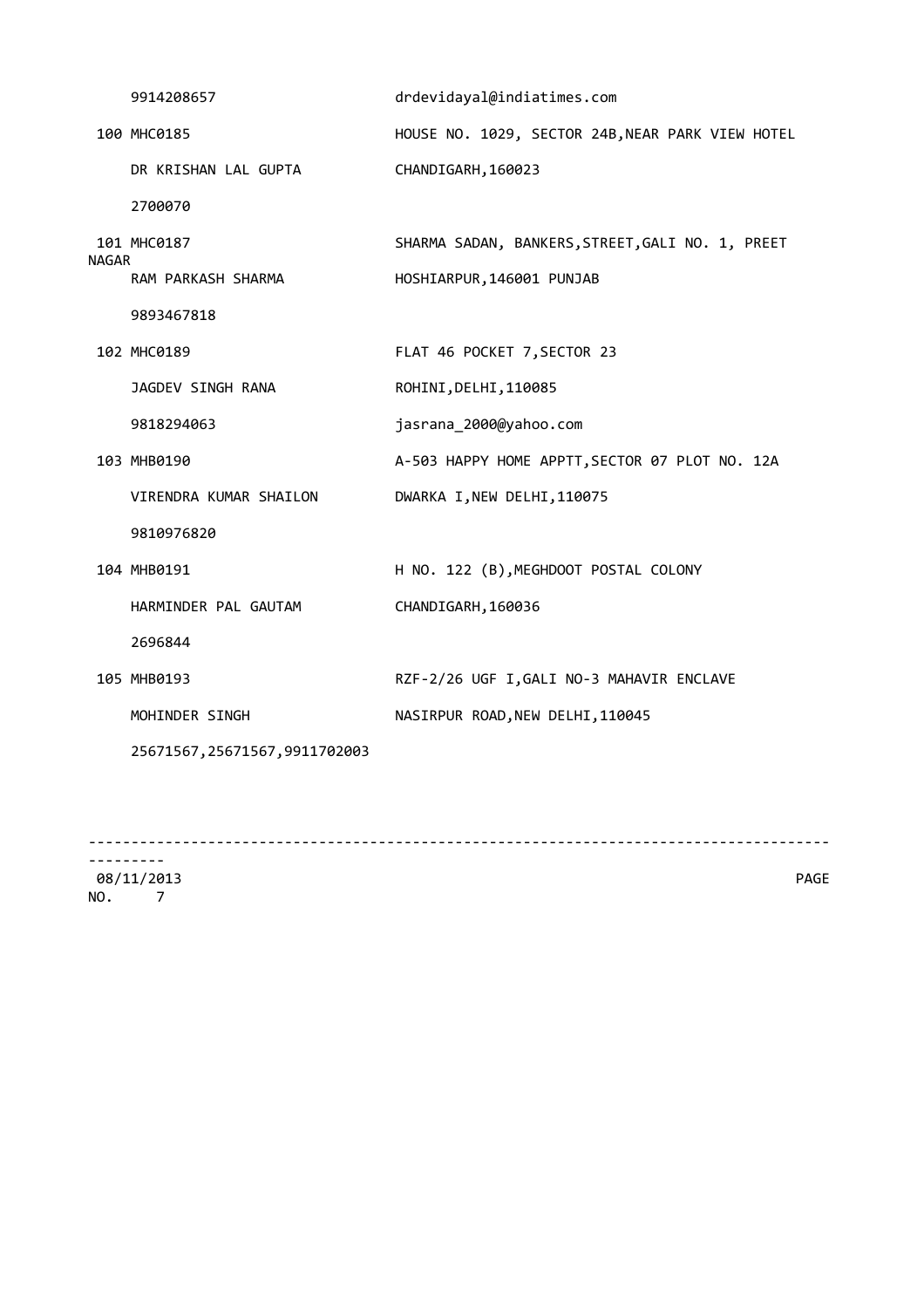--- ------------------------------ ------------------------------------------------------------- SNo REGN\_NO CORRESPONDENCE ADDRESS NAME OF MEMBER/PHONE NOS. EMAIL --- ------------------------------  $-$  106 MHB0194 NATIONAL ACADEMY OF AUDIT,AND ACCOUNTS SHIMLA RANJEET SINGH SHIMLA,171004 HP 2651243,9418700568 ranjeet1974@gmail.com 107 MHB0195 A-168 MOTI BAGH I, RAKESH KOHLI NEW DELHI,110021 9818138807 rakeshkohli2000@yahoo.com 108 MHB0196 FLAT NO 104 CHITRAKUT SADAN,CHS, CHANAKYA CHOWK, OMBIR GAHLAUT VIRAT NAGAR, VIRAR (WEST), MUMBAI, 401303 MAHARASHTRA 9273112253 109 MHC0197 # 4096A, CUSTOMS COLONY RAVINDER SINGH NEGI SECTOR 37C, CHANDIGARH, 160036 2702661,9417353183 110 MHC0199 QTR NO. 10/11/1 TYPE V,ORDNANCE FACTORY AMBAJHARI SANJEEV KUMAR DOGRA ESTATE, NAGPUR, 440021 MAHARASHTRA 235654,9423405271 beenudogra@yahoo.co.in 111 MHC0202 66 ENGR. REGT., JASWANT SINGH BRAR C/O 56 APO,914066 9419142416 jsbrar2001@yahoo.com 112 MHC0204 HOUSE NO. 1435G - GROUND FLOOR,SECTOR 39B VIRENDER TRIVEDI CHANDIGARH, 160036 2741950,9357011436 trivedi@hry.nic.in 113 MHB0206 BG-5/18A, LIG FLATS,PASCHIM VIHAR NARESH KUMAR HARPALANI NEW DELHI, 110063 45025437,23414434,9268228966 114 MHA0207 B-127,SECTOR 22 LAXMAN SINGH NEGI NOIDA, 0 UP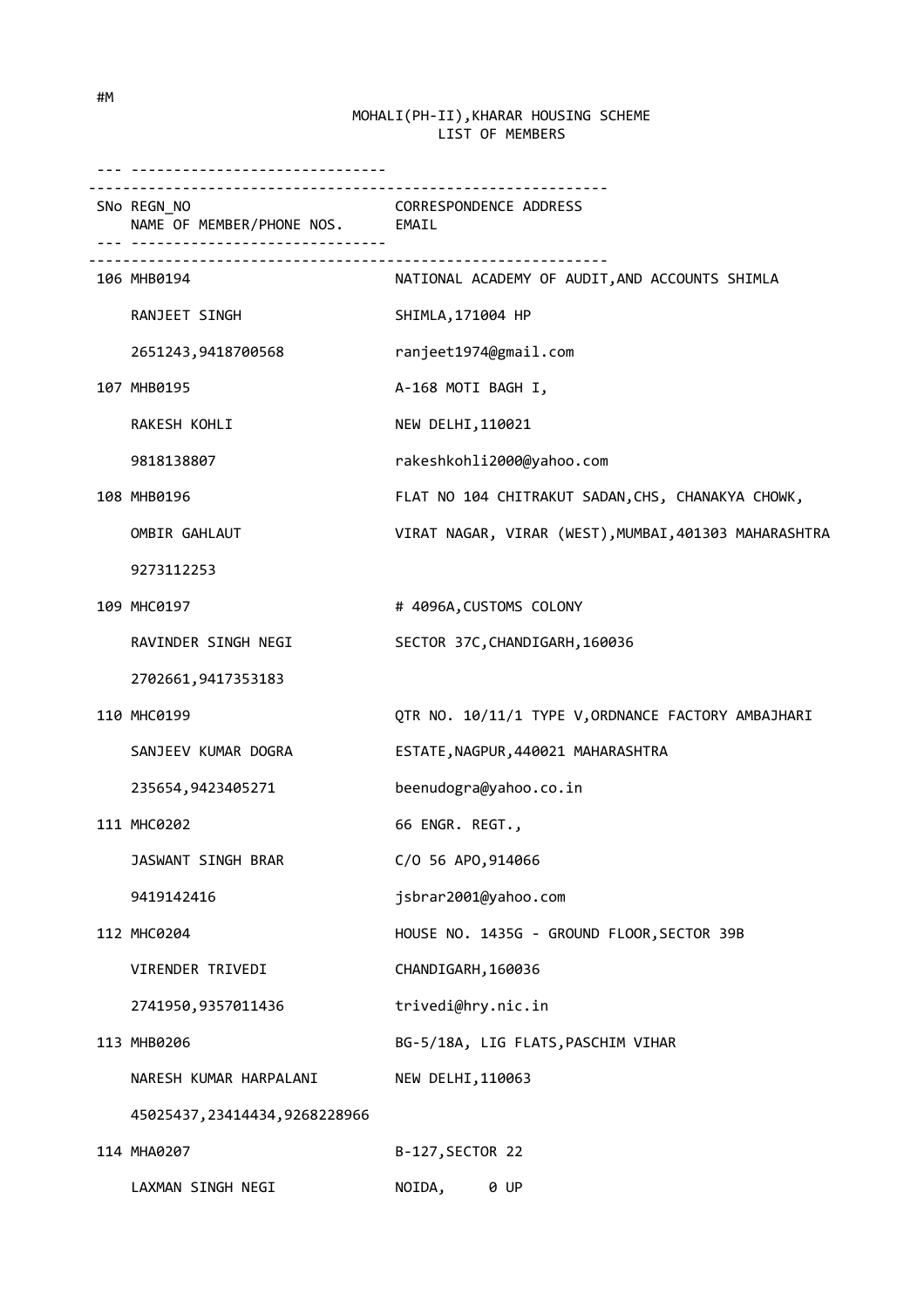|            | 26886373,9818200695          | shailendersinghnegi@gmail.com                       |
|------------|------------------------------|-----------------------------------------------------|
|            | 115 MHA0208                  | I-15 KIRTI NAGAR,                                   |
|            | PUNIT SEHGAL                 | NEW DELHI, 110015                                   |
|            | 25428287,23383062,9810566160 | taruna sehgal@rediffmail.com                        |
|            | 116 MHC0210                  | B/206 PRAGATI VIHAR HOSTEL, LODHI ROAD              |
|            | RAJ KUMAR                    | NEW DELHI, 110006                                   |
|            | 9868215444                   | rajkumarcrpf@yahoo.co.in                            |
| <b>IAF</b> | 117 MHB0211                  | SARGENT, C ENG O (B) SECTT, HQ MAINTENANCE COMMAND, |
|            | INDER PAL SINGH              | VAYUSENA NAGAR, NAGPUR, 440007 MAHARASHTRA          |
|            | 9922299023                   | inderpal.sk@gmail.com                               |
|            | 118 MHB0215                  | H-112 SAROJINI NAGAR,                               |
|            | DEVENDER SINGH DHANKHAR      | NEW DELHI, 110023                                   |
|            | 9868301249                   | devender1993@gmail.com                              |
|            | 119 MHA0217                  | # B-65,, SECTOR 30                                  |
|            | DHARMINDER KUMAR             | CSIO COLONY, CHANDIGARH, 160030                     |
|            | 9417056585                   |                                                     |
|            | 120 MHB0218                  | H NO. B-65 CSIO COLONY, SECTOR 30                   |
|            | RAM LAL JARWAL               | CHANDIGARH, 160030                                  |
|            | 9417056585                   |                                                     |
|            |                              |                                                     |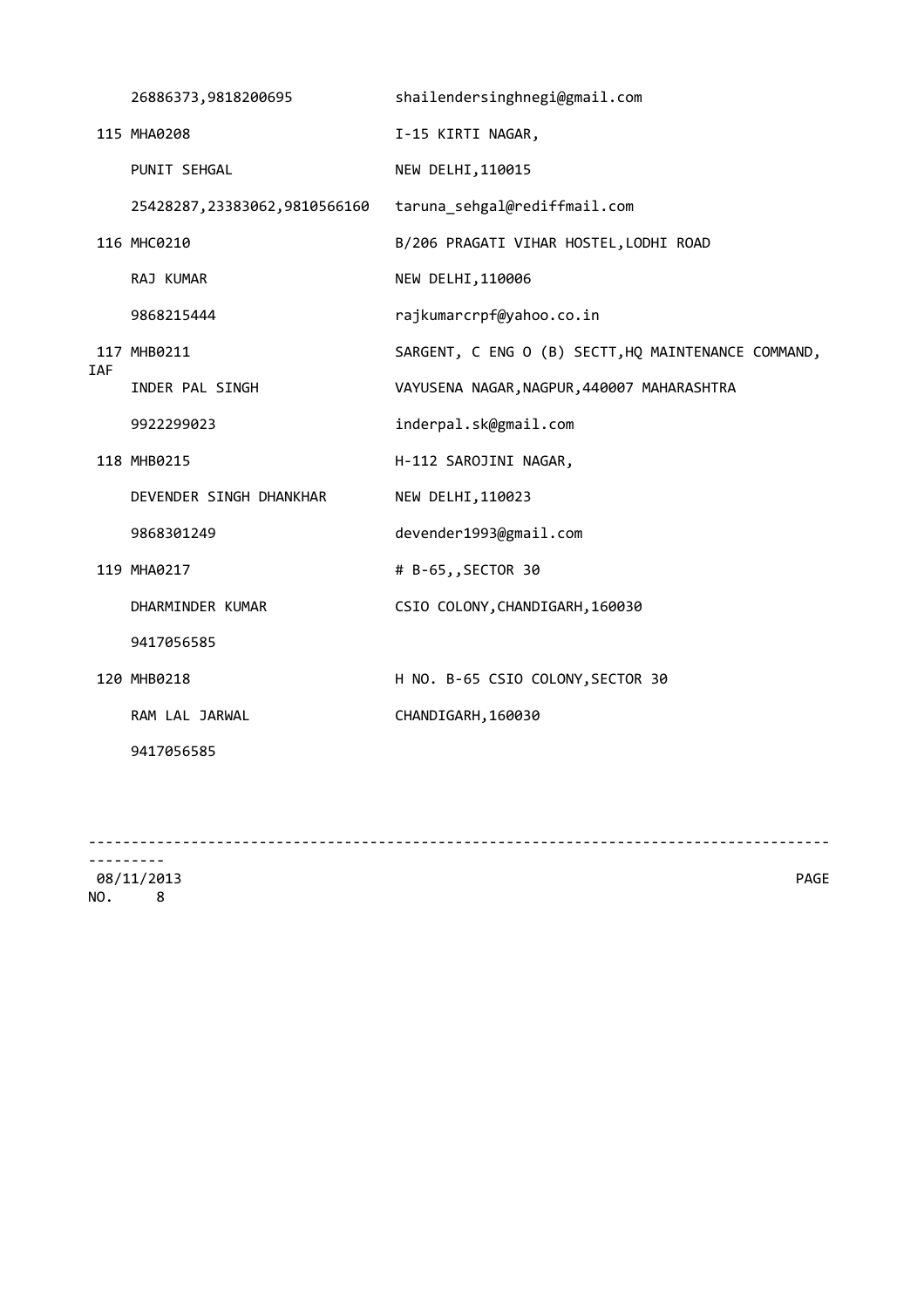|              | - --------------------------------                                                             |                                                  |
|--------------|------------------------------------------------------------------------------------------------|--------------------------------------------------|
|              | SNo REGN_NO<br>NAME OF MEMBER/PHONE NOS. EMAIL<br><u>---  --------------------------------</u> | <b>CORRESPONDENCE ADDRESS</b>                    |
|              | 121 MHD0220                                                                                    | H NO. 1056/3, NEAR NEW BUS STAND                 |
|              | JAI GOPAL SINGLA                                                                               | TOHANA DIST. FATEHABAD, 125120 HARYANA           |
|              | 9723537762                                                                                     | jaisingla@gmail.com                              |
|              | 122 MHC0221                                                                                    | H NO. HM-31, PHASE 3B-I                          |
|              | DEEPAK KUMAR MUKHEJA                                                                           | SAS NAGAR, MOHALI, 160059                        |
|              | 2236722,9417357277                                                                             |                                                  |
|              | 123 MHB0222                                                                                    | INSP CISF GR HQRS CHANDIGARH, KENDRIYA SADAN 4TH |
| <b>FLOOR</b> | KASHMIR SINGH                                                                                  | CHANDIGARH, 160009                               |
|              | 22920813,9768977384                                                                            | gphgr_mumbai@cisf.gov.in                         |
|              | 124 MHB0224                                                                                    | H NO. 559 URBAN ESTATE II,                       |
|              | RAMESH KUMAR                                                                                   | HISAR, 125001 HARYANA                            |
|              | 2246559, 2838917, 9416163759                                                                   |                                                  |
|              | 125 MHB0230                                                                                    | 46-A, RADHEY PURI, EXT I                         |
|              | MONIKA MITTAL                                                                                  | DELHI, 110051                                    |
|              | 22410322, 26188462                                                                             | monika_ans@sify.com                              |
|              | 126 MHC0231                                                                                    | 23/86-B, TILAK NAGAR                             |
|              | N P SINGH                                                                                      | NEW DELHI, 110018                                |
|              | 9811005234                                                                                     |                                                  |
|              | 127 MHC0232                                                                                    | 49 D-14, SECTOR 8                                |
|              | RAM PARTAP SINGH                                                                               | ROHINI, DELHI, 110085                            |
|              | 23092406,9868896203                                                                            |                                                  |
|              | 128 MHB0233                                                                                    | 18 GOLDEN COLONY PHASE I, BLOCK B, DEEP NAGAR    |
|              | SANDEEP KUMAR                                                                                  | JALANDHAR, 144005 PUNJAB                         |
|              | 2661533, 2263314                                                                               |                                                  |
|              | 129 MHB0236                                                                                    | 277 CHOTI BARAH DARI PHASE I, GARHA ROAD         |
|              | ASWANT KAUR GILL                                                                               | JALANDHAR, 144005 PUNJAB                         |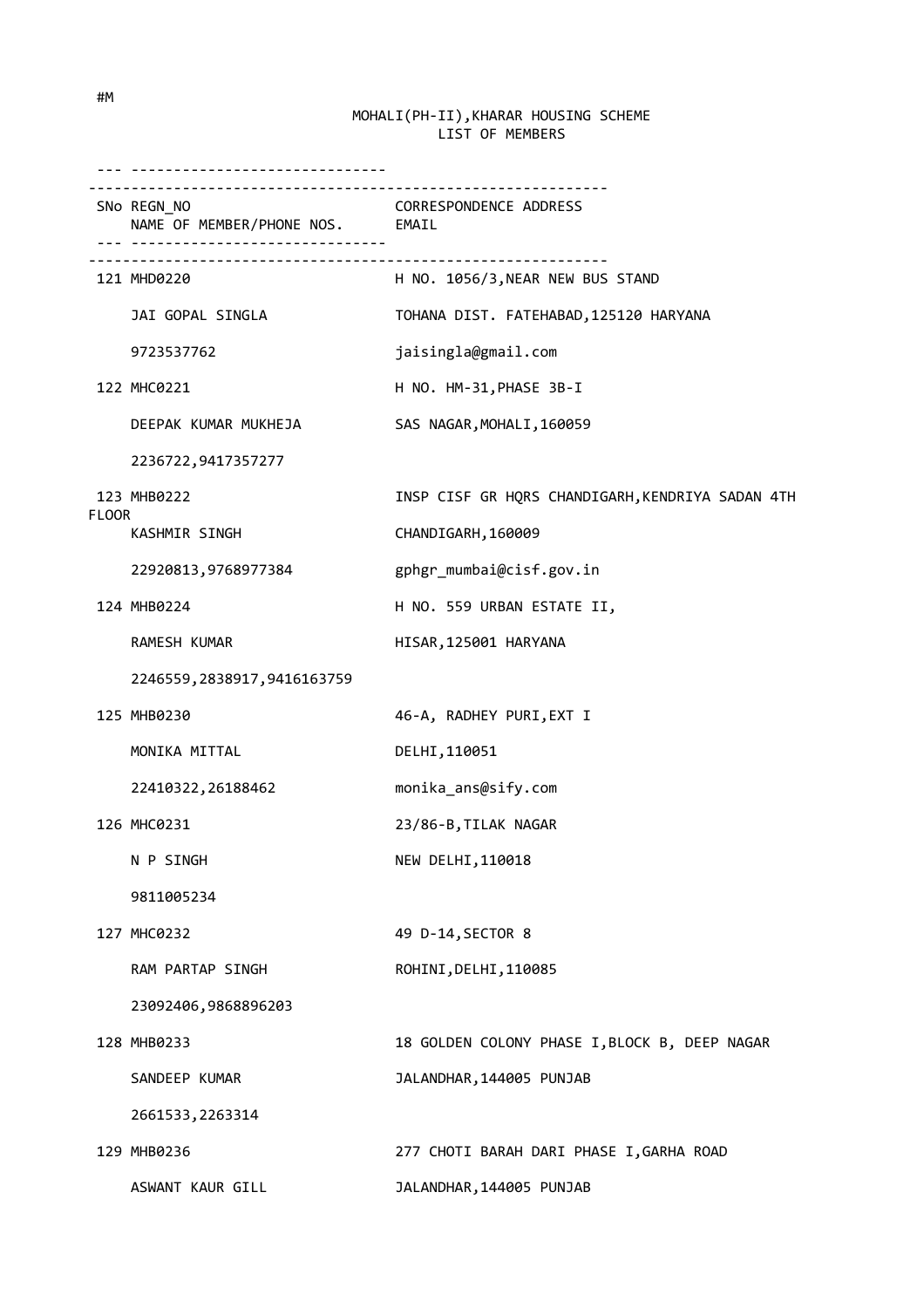| 130 MHD0240                                             | SHRI PRAKASH RATNA COMPLEX, BARNALA ROAD             |
|---------------------------------------------------------|------------------------------------------------------|
| ASHISH SINGLA                                           | SIRSA, 125055 HARYANA                                |
| 9416039944                                              | ashish_singla1985@yahoo.com                          |
| 131 MHD0242                                             | SR MANAGER-SECURITY BOB, BARODA SUN TOWER C-34 G BLK |
| SANJEEV KUMAR THAKUR                                    | BANDRA KURLA COMPLEX, MUMBAI, 400051 MAHSRASHTRA     |
| 2231987,9979862688                                      | sthakur30@yahoo.com                                  |
| 132 MHC0244                                             | 1568/1 OLD GADDA KHANA, NEAR ARYA SAMAJ              |
| RANDEEP CHOPRA                                          | PATIALA, 147001 PUNJAB                               |
| 9815195071                                              |                                                      |
| 133 MHB0245                                             | WB-148B GALI NO. 6, GANESH NAGAR II                  |
| SATVINDER KAUR BADHAN(PJB1817) SHAKARPUR, DELHI, 110092 |                                                      |
| 23388126,9891186560                                     |                                                      |
| 134 MHC0247                                             | SR REG MANAGER, CENTRAL BANK OF INDIA REG OFF        |
| RAJENDER KUMAR GIRDHAR                                  | NORTH 4TH FLOOR 33 N S ROAD, KOLKATA, 700001 WB      |
| 23321343,9999917105                                     | rkrgirdhar1@yahoo.co.in                              |
| 135 MHB0248                                             | HOUSE NO. 5, SECTOR - E                              |
| RANI DEVI                                               | SAINIK COLONY, JAMMU, 180011 J & K                   |
| 9906048528                                              | doniv274@gmail.com                                   |
|                                                         |                                                      |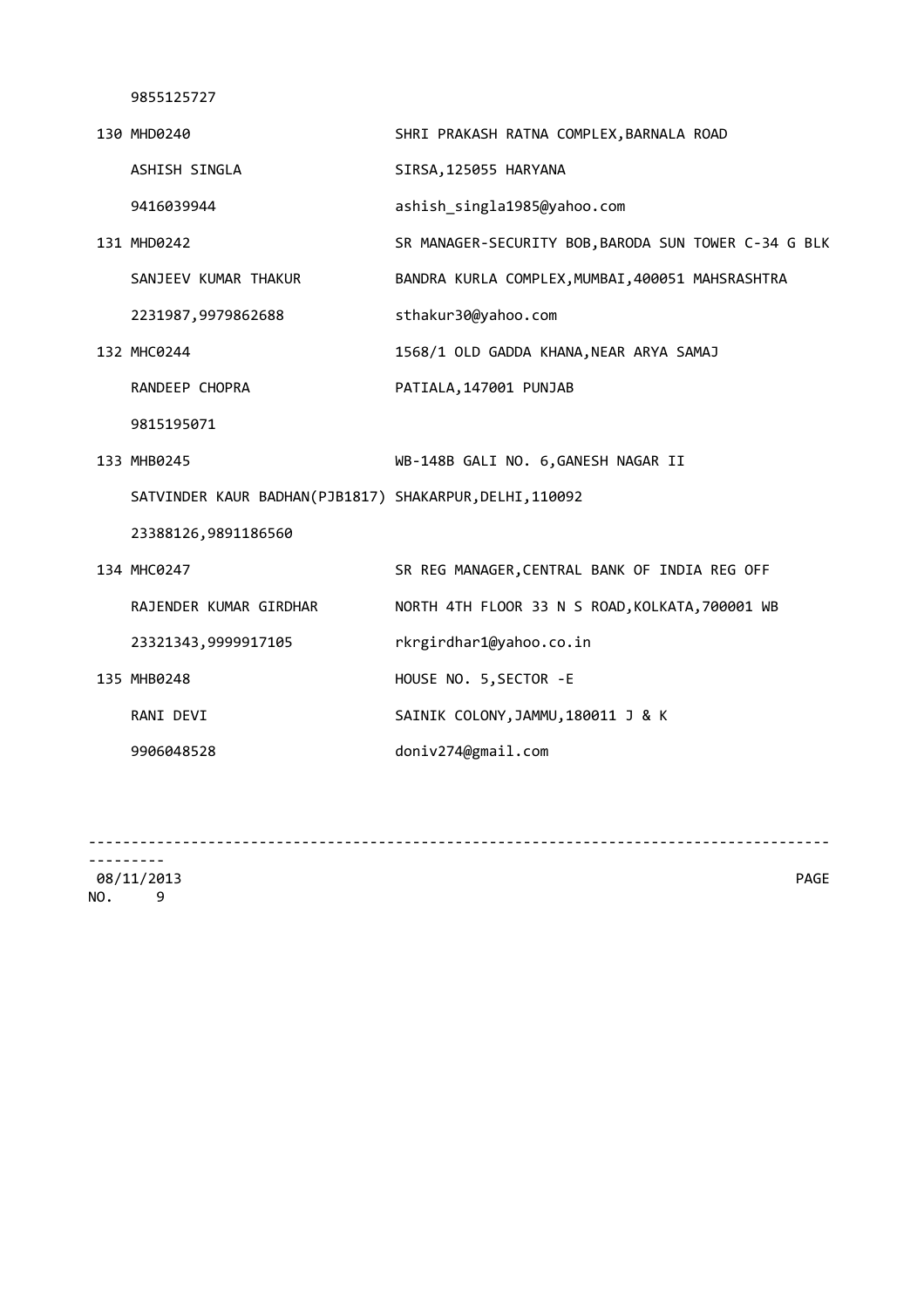| SNo REGN_NO<br>REGN_NO<br>NAME OF MEMBER/PHONE NOS. EMAIL |                                                                                     |
|-----------------------------------------------------------|-------------------------------------------------------------------------------------|
| 136 MHC0252                                               | FOREST HOUSE, FOREST DEPARTMENT TALLAND                                             |
| VINAY TANDON                                              | SHIMLA, 171002                                                                      |
| 9418485236                                                |                                                                                     |
| 137 MHB0253                                               | 34-C, RISHI NAGAR                                                                   |
| RAJ KUMAR WALIA                                           | LUDHIANA, 141001 PUNJAB                                                             |
| 9417609173                                                |                                                                                     |
| 138 MHD0256                                               | 0811 ATS VILLAGE, SECTOR 93A                                                        |
| MRS JEET VERMA                                            | NOIDA, 201304 UP                                                                    |
| 9810188529                                                |                                                                                     |
| 139 MHD0257                                               | APTT # 1076, PROGRESSIVE ENCLAVE                                                    |
| JASJIT SINGH SANDHU                                       | SECTOR 50B, CHANDIGARH, 160047                                                      |
| 9779578260                                                |                                                                                     |
| 140 MHC0258                                               | C/O SMT. ROSY SHARMA, G-1, MAJITHIA APARTMENT                                       |
|                                                           | KULWANT SINGH CHAUHAN(PJC0155) PATIALA (NEAR 24 NO. PHATAK), PATIALA, 147001 PUNJAB |
|                                                           |                                                                                     |
| 141 MHC0259                                               | C-139, KENDRIYA VIHAR                                                               |
| NISHI NAIR                                                | SECTOR 56, GURGAON, 122011 HARYANA                                                  |
| 9325057133                                                |                                                                                     |
| 142 MHB0260                                               | C-8/7 VIKRAM NAGAR, DOS HOUSING COLONY                                              |
| SHARD CHANDER                                             | BOPAL AMBLI ROAD, AHMEDABAD, 380058 GUJARAT                                         |
| 9725930860                                                |                                                                                     |
| 143 MHB0262                                               | 18/360, LODHI COLONY                                                                |
| PUSHPA GUPTA                                              | NEW DELHI, 110003                                                                   |
| 9718439920                                                |                                                                                     |
| 144 MHB0267                                               | B67 ASHA PARK, JAIL ROAD                                                            |
| DEVENDER KUMAR GANDHI                                     | NEW DELHI, 110018                                                                   |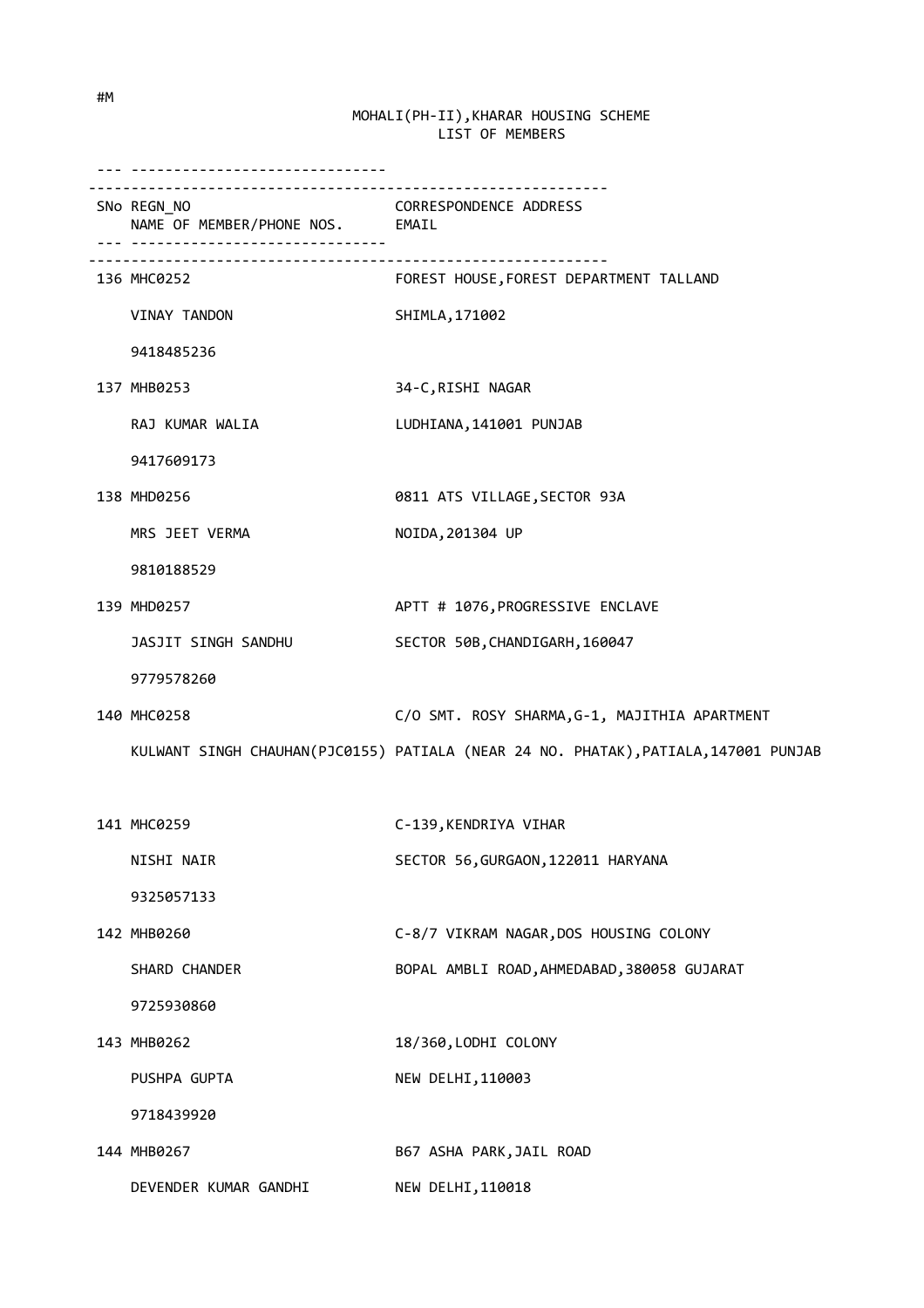| 145 MHA0269                | 19, PARTAP COLONY, MODEL GRAM,                   |
|----------------------------|--------------------------------------------------|
| SARITA GUPTA               | LUDHIANA, 141002 PUNJAB                          |
| 9910163989                 |                                                  |
| 146 MHB0271                | 9-B CYCLE MERCHANTS, COOPERATIVE HOUSING SOCIETY |
| INDER MOHAN SINGH GANDHOKE | RASTAPETH, PUNE, 411011 MAHARASHTRA              |
| 9096085776                 |                                                  |
| 147 MHC0277                | 43 RADHEYPURI EXTN. 2, KRISHNA NAGAR             |
| MANISH KAPOOR              | DELHI, 110051                                    |
| 23378211,9212806120        |                                                  |
| 148 MHC0279                | FLAT NO. 209, NAVNITI APARTMENT                  |
| ABHA JAIN                  | 51 I P EXTN., DELHI, 110092                      |
| 9868579981                 |                                                  |
| 149 MHD0281                | 533 POCKET 2, PASCHIM PURI,                      |
| WILLIAM KRALA              | OPP POLICE STATION MANDIPUR, NEW DELHI, 110063   |
| 25218271,45545433          |                                                  |
| 150 MHD0282                | 1137 SECTOR 15,                                  |
| SUDESH KAPOOR              | PANCHKULA, 0 HARYANA                             |

---------------------------------------------------------------------------------------

--------- 08/11/2013 PAGE NO. 10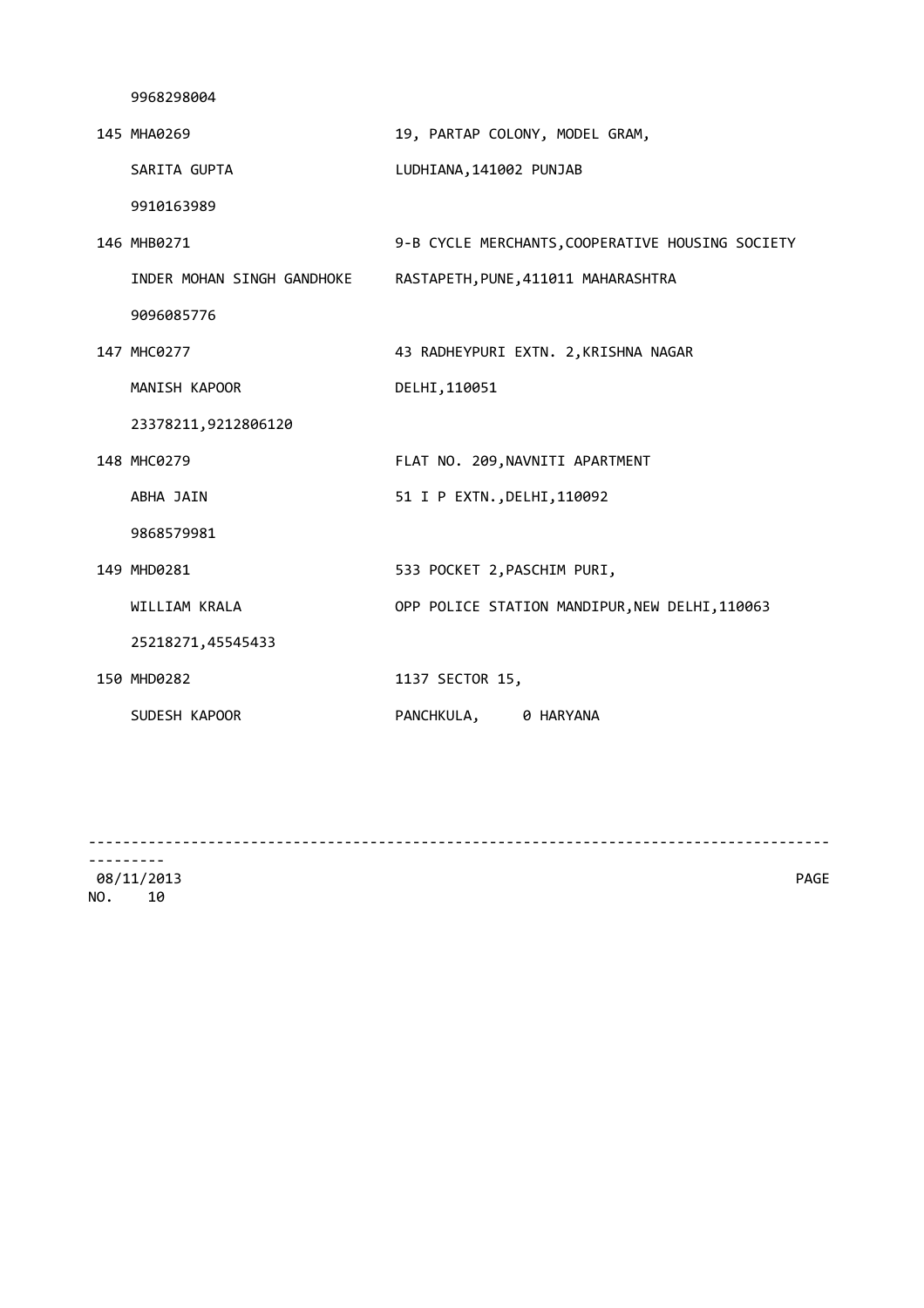| __________________________________             |                                                      |
|------------------------------------------------|------------------------------------------------------|
| SNo REGN_NO<br>NAME OF MEMBER/PHONE NOS. EMAIL | <b>CORRESPONDENCE ADDRESS</b>                        |
| 151 MHD0284                                    | HINDUSTAN PETROLEUM CORPN. LTD, AUTO CARE CENTRE OPP |
| SANJAY NAGPAL                                  | CHAWNI BODAKDEV, AHMEDABAD, 380054 GUJARAT           |
| 2307385,9415337923                             | snagpal10@yahoo.co.in                                |
| 152 MHC0287                                    | HOUSE NO. 1469,, SECTOR 25                           |
| THAMINDER SINGH                                | PANCHKULA, 0 HARYANA                                 |
| 6569537,9464234419                             |                                                      |
| 153 MHD0292                                    | 234-B SECTOR 48B, KENDRIYA VIHAR                     |
| HARCHARAN SINGH                                | CHANDIGARH, 160047                                   |
| 2634821, 2638029                               |                                                      |
| 154 MHC0293                                    | GE(AF) 8 FBSU, AF, C/O 56 APO                        |
| DEVINDER KUMAR                                 | 937208                                               |
| 9872124231                                     | dkidsel996@yahoo.co.in                               |
| 155 MHB0294                                    | VILL. KALAWATI PO BHUTANI, TEHSIL SAFIDON            |
| RAM KUMAR                                      | DIST. JIND, JIND, 126112 HARYANA                     |
| 9855603330                                     | jb_sharma@hotmail.com                                |
| 156 MHC0295                                    | G-34, SCHOOL ROAD, MANDIR LANE                       |
| AJMER SINGH                                    | CENTRAL UTTAM NAGAR, NEW DELHI, 110059               |
| 28564174, 23019887                             | asbhamrah@gmail.com                                  |
| 157 MHC0296                                    | 3224/1, SECTOR 47D                                   |
| SURINDER KUMAR JOSHI                           | CHANDIGARH, 160047                                   |
| 9876723204,9463603204                          |                                                      |
| 158 MHC0297                                    | H/NO. T-1, PLOT NO. 826/2, GREEN VIEW APARTMENT      |
| NASIB CHAND                                    | MANDI, NEW DELHI, 110047                             |
| 9560036064                                     |                                                      |
| 159 MHA0301                                    | 976/11 MILAP NAGAR, NEAR MANAV CHOWK                 |
| AJAY BHAGRA                                    | HISSAR ROAD, AMBALA CITY, 134003 HARYANA             |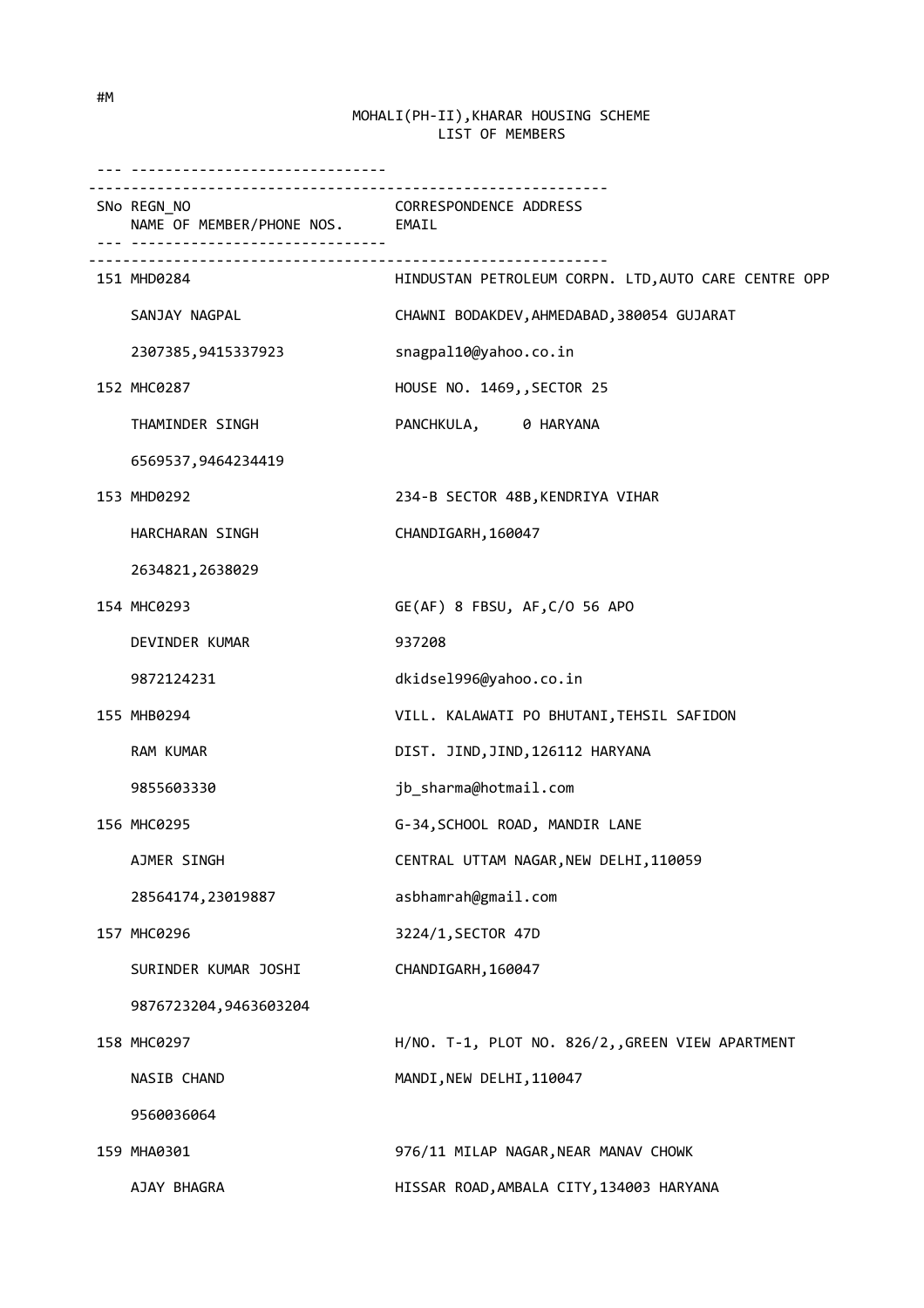| 160 MHD0303         | C/O BRIG SARJIT SINGH, HOUSE NO. 1158                             |
|---------------------|-------------------------------------------------------------------|
|                     | LT. COL. SANDEEP SINGH AULAKH SECTOR 69 SAS NAGAR, MOHALI, 160062 |
| 9815479956          |                                                                   |
| 161 MHB0305         | HOUSE NO. 276/2, SECTOR 44A                                       |
| BRIJ BHUSHAN SHARMA | CHANDIGARH, 160047                                                |
| 9417720991          |                                                                   |
| 162 MHD0306         | ,H. NO. 1127 SECTOR 7                                             |
| GULYANI SHER CHAND  | URBAN ESTATE KARNAL, KARNAL, 132001 HARYANA                       |
| 9466137238          |                                                                   |
| 163 MHD0307         | H.NO. 169, SEC 46 A                                               |
| NISHA ARORA         | CHANDIGARH, 160047                                                |
| 2226004,9815555460  |                                                                   |
| 164 MHB0309         | 6287 MATTA RANI CHOWK,                                            |
| VINOD KUMAR         | BATHINDA, 151001 PUNJAB                                           |
| 9464074441          |                                                                   |
| 165 MHD0312         | B - 185, LOKVIHAR                                                 |
| KAMLA VERMA         | PITAMPURA, DELHI, 110034                                          |
| 7838923252          |                                                                   |
|                     |                                                                   |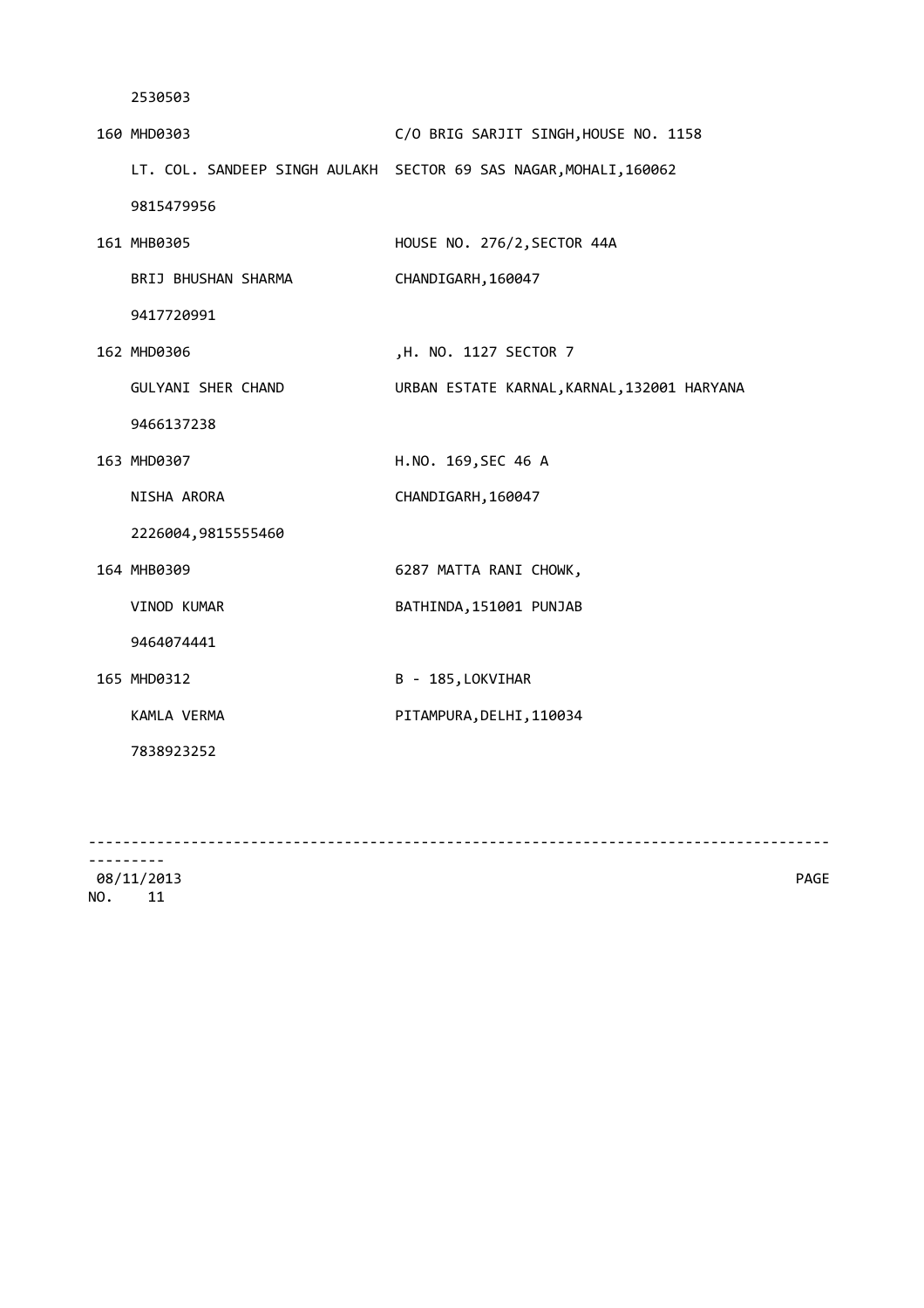|       | ---------------------------<br>REGN_NO<br>NAME OF MEMBER/PHONE NOS. EMAIL<br>SNo REGN_NO |                                                      |
|-------|------------------------------------------------------------------------------------------|------------------------------------------------------|
|       | 166 MHB0313                                                                              | H.NO. 822,PHASE 4 SAS NAGAR                          |
|       | GURDIP SINGH                                                                             | MOHALI, 160059 PUNJAB                                |
|       | 25099314,9888699324                                                                      |                                                      |
|       | 167 MHB0314                                                                              | 104 NEW ABADI, ANAND PUR ROAD                        |
|       | HARDESH KUMAR MAHAJAN                                                                    | NEAR WATER TANK, PATHANKOT, 145001 PUNJAB            |
|       | 2244055,9417948669                                                                       |                                                      |
|       | 168 MHB0317                                                                              | H.NO. 26 SEC - 3, NEAR JDA CLUB ROOP NAGAR           |
|       | PRAN NATH BHAT                                                                           | HOUSING COLONY, JAMMU, 180013 J & K                  |
|       | 9419120353                                                                               |                                                      |
|       | 169 MHC0318                                                                              | 1456 C, GALI NO. 13                                  |
|       | GURDEV SINGH BASRAN                                                                      | GOVINDPURI, NEW DELHI, 110019                        |
|       | 9871568226                                                                               |                                                      |
|       | 170 MHA0319                                                                              | 2 B / 24 RAMESH NAGAR,                               |
|       | RAMESH ARORA                                                                             | NEW DELHI, 110015                                    |
|       | 25937708,23518830,9999861966                                                             |                                                      |
|       | 171 MHA0320                                                                              | C/O B B AGGARWAL H.NO. 404-8, JYOTI DWELLING CHOTA   |
| CHOWK | MOHAN RAKESH AGGARWAL                                                                    | DT SIRMAUR, NAHAN, 173001 HP                         |
|       | 2624045,9410066759                                                                       |                                                      |
|       | 172 MHC0321                                                                              | A-44, LAJPAT NAGAR PART I                            |
|       | MADAN MOHAN MAGU                                                                         | NEW DELHI, 110024                                    |
|       | 9811261187                                                                               |                                                      |
|       | 173 MHB0324                                                                              | O/O THE INCOME TAX OFFICER TDS, PALAMPUR DIST KANGRA |
|       | DEVA SINGH NEGI                                                                          | KANGRA, 176061 HP                                    |
|       | 2234276,9418160850                                                                       |                                                      |
|       | 174 MHA0328                                                                              | A-134, KALKAJI DOUBLE STOREY                         |
|       | RITA CHANDNA                                                                             | NEW DELHI, 110019                                    |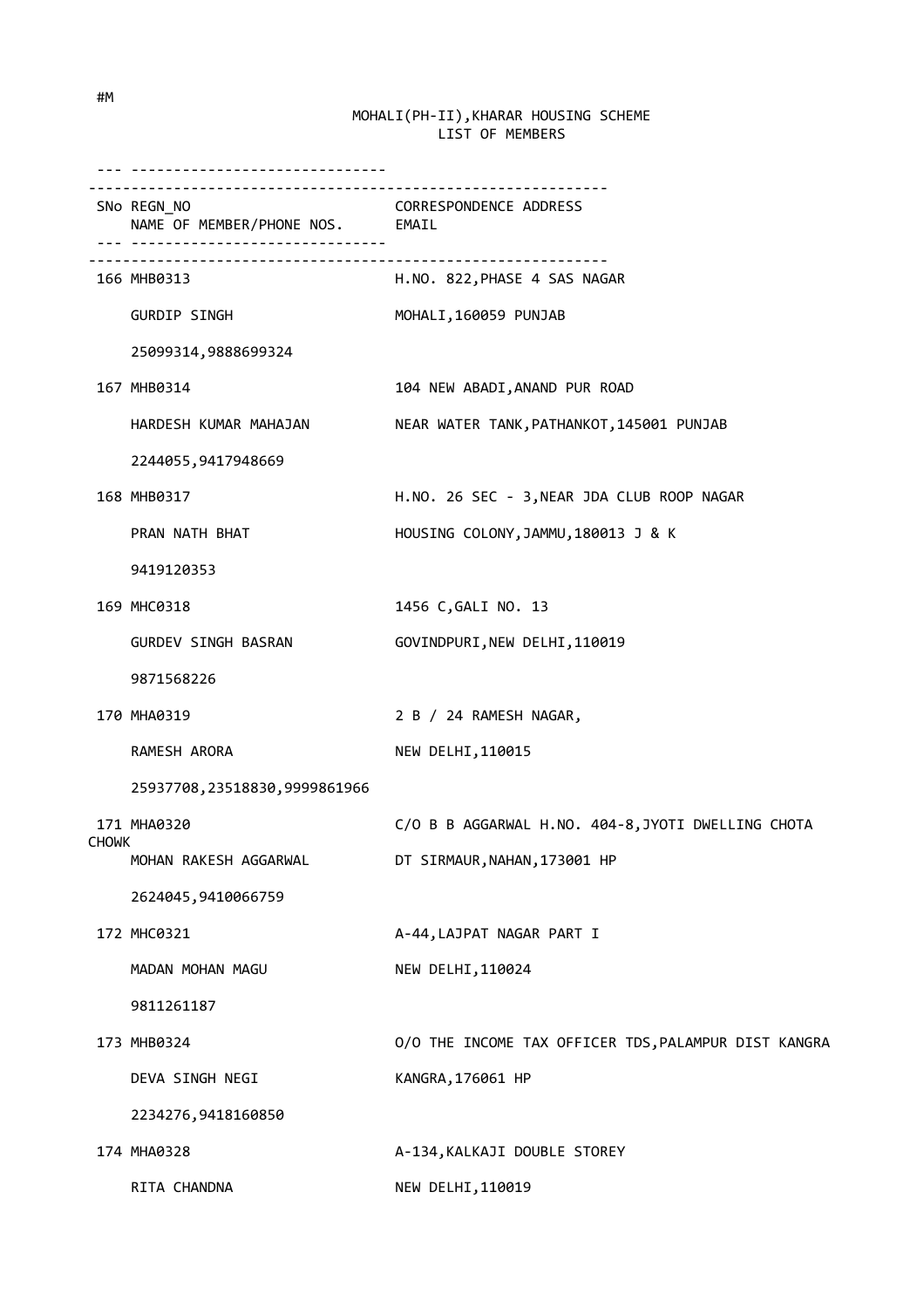23034398,26488965

| 175 MHC0329           | DDA SFS FLAT NO. 16, SECTOR - 11 POCKET 2        |
|-----------------------|--------------------------------------------------|
| RAMESH CHANDER ARORA  | DWARKA, NEW DELHI, 110075                        |
| 24618285,9873604577   |                                                  |
| 176 MHD0330           | SNEH HOSPITAL, KALA AMB TEHSIL NANAN             |
| DR MOHAN LAL GUPTA    | DIST SIRMOUR, KALA AMB, 173030 HP                |
| 9418000911            |                                                  |
| 177 MHB0331           | 32 BANK COLONY, OPP TOWN PARK                    |
| DAYA NAND             | HISAR, 125001 HARYANA                            |
| 9354966520            |                                                  |
| 178 MHD0332           | FLAT NO. 1 FIRST FLOOR, CGHS DISPENSARY COMPOUND |
| VISHAL BANSAL         | NANAK PURA, NEW DELHI, 110021                    |
| 24670666,9810279389   |                                                  |
| 179 MHB0335           | FLAT NO. 134B, PLATINUM ENCLAVE POCKET I         |
| MADAN LAL MEHTA       | SECTOR 18 ROHINI, DELHI, 110085                  |
| 9013314612            |                                                  |
| 180 MHD0336           | H. NO. 189, SECTOR 45A                           |
| RAGHABIR SINGH GARCHA | CHANDIGARH, 160047                               |
|                       |                                                  |

---------------------------------------------------------------------------------------

--------- 08/11/2013 PAGE NO. 12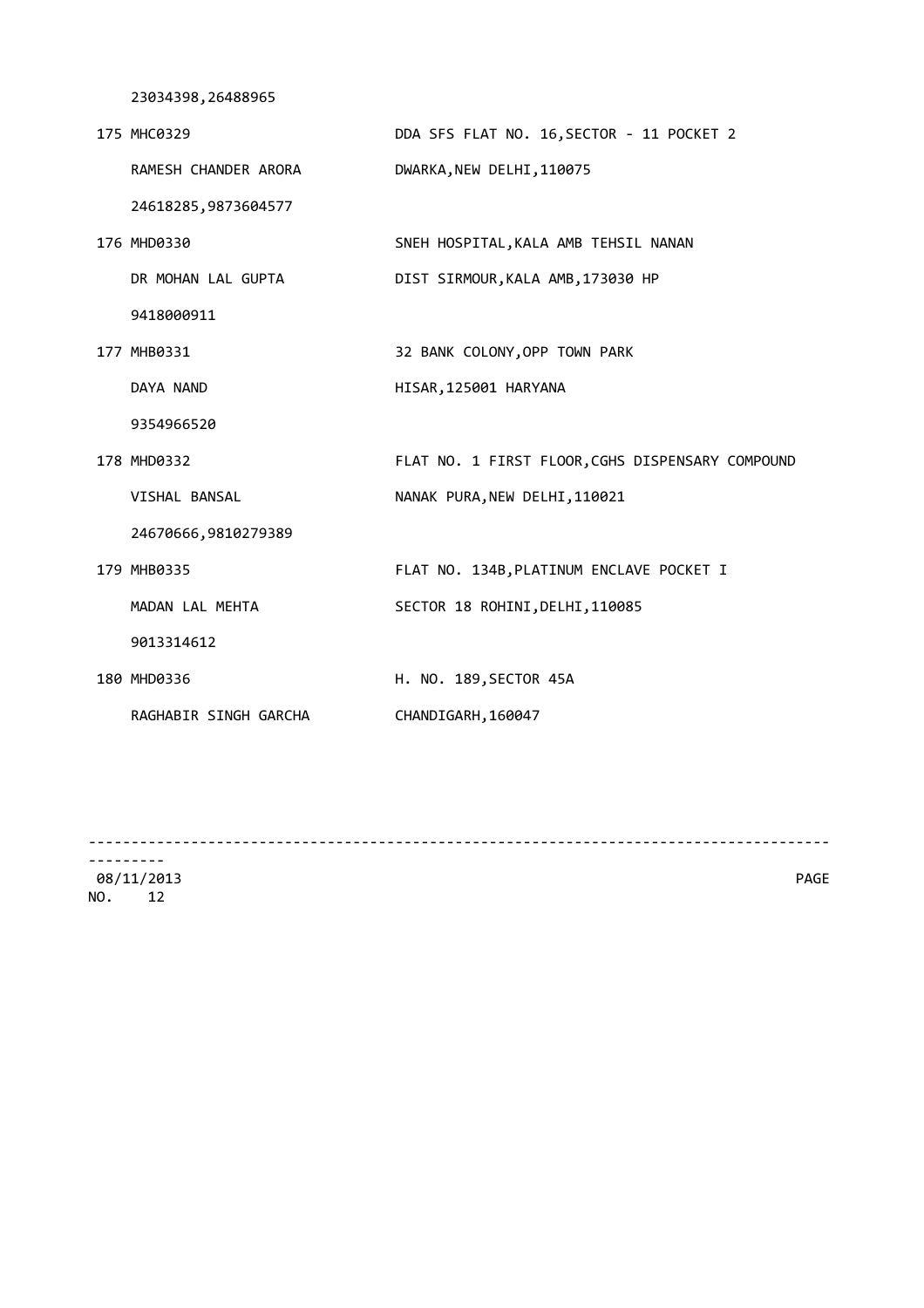|       | SNo REGN_NO<br>NAME OF MEMBER/PHONE NOS. EMAIL | CORRESPONDENCE ADDRESS                            |
|-------|------------------------------------------------|---------------------------------------------------|
|       | 181 MHC0340                                    | 1287B SECTOR 41B, AUDIT POOL COLONY               |
|       | ANUPMA VAID                                    | CHANDIGARH, 0                                     |
|       | 2629867, 22610616                              |                                                   |
|       | 182 MHD0343                                    | HOUSE NO. 965, SECTOR 4 HUDA                      |
|       | URMILA RANI SAINI                              | KURUKSHETRA, 136118 HARYANA                       |
|       | 9416803100                                     |                                                   |
|       | 183 MHC0346                                    | 150 MUNIRKA ENCLAVE,                              |
|       | <b>GURDEV KAUR</b>                             | NEW DELHI, 110067                                 |
|       | 26103673                                       |                                                   |
|       | 184 MHA0349                                    | 1143B SECTOR 41B, AUDIT POOL COLONY               |
|       | RAJESH KUMAR                                   | CHANDIGARH, 160036                                |
|       | 9464087145                                     |                                                   |
|       | 185 MHC0350                                    | D/O RADIOTHERAPY & RADIATION, MEDICIN IMS BANARAS |
| HINDU | LALIT MOHAN AGGARWAL                           | UNIVERSITY, VARANASI, 221005 UP                   |
|       | 9336936073                                     |                                                   |
|       | 186 MHC0351                                    | # 372, SECTOR 9, URBAN ESTATE                     |
|       | SUREKHA OBEROI                                 | AMBALA CITY, AMBALA, 134003 HARYANA               |
|       | 2601705,9034887980                             |                                                   |
|       | 187 MHD0354                                    | 174G, BHAI RANDHIR SINGH NAGAR                    |
|       | SURJIT KAUR                                    | LUDHIANA, 141012 PUNJAB                           |
|       | 9814160498                                     |                                                   |
|       | 188 MHB0360                                    | H.NO. 400 SEC - 09,                               |
|       | NARSI RAM GOYAL                                | PANCHKULA, 134113 HARYANA                         |
|       | 1722575635                                     |                                                   |
|       | 189 MHB0363                                    | H.NO. 1841, SEC - 34 D                            |
|       | NITYA NAND SHARMA                              | CHANDIGARH, 0                                     |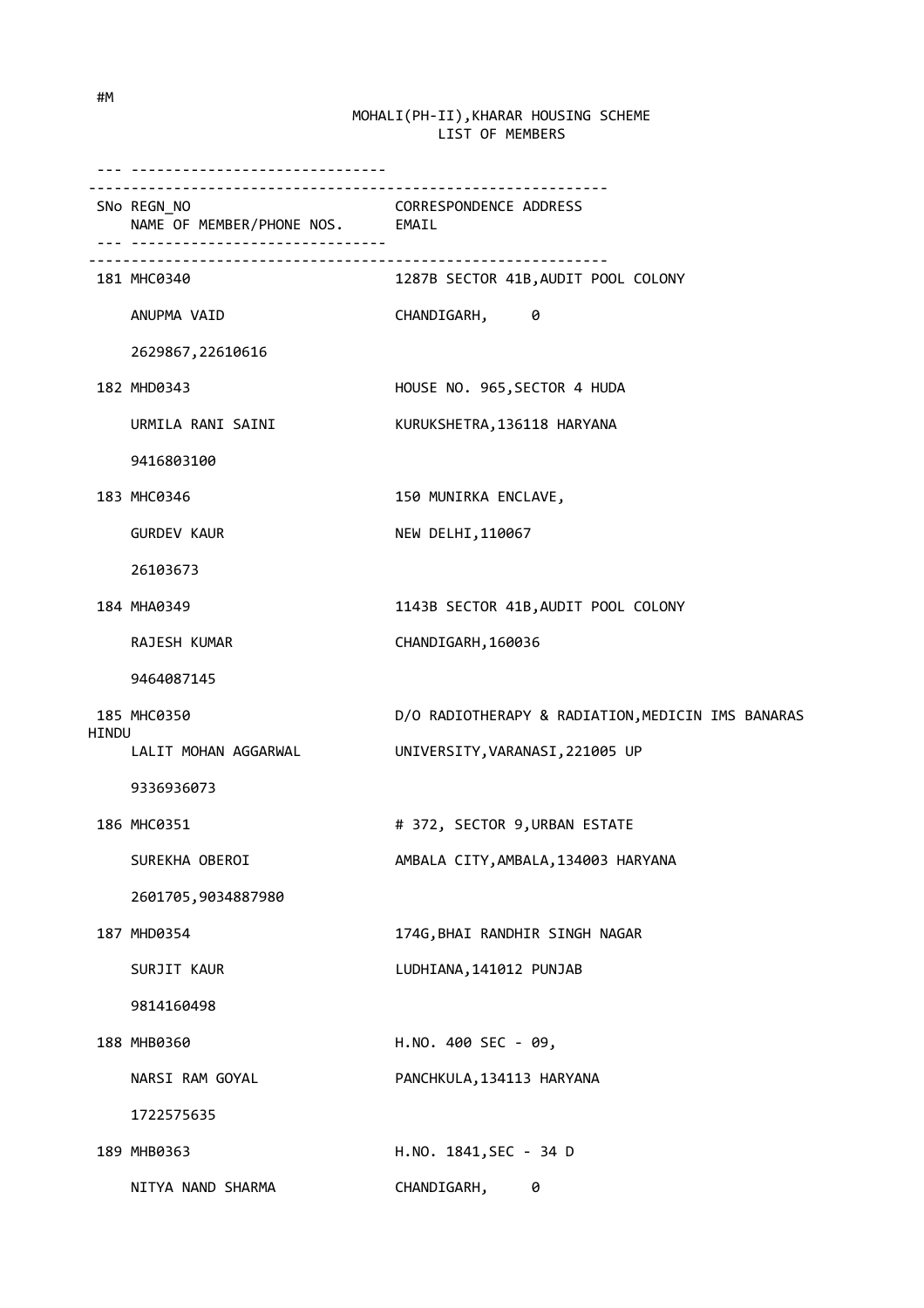| 190 MHB0364         | 2561 SECTOR 27 C,                 |
|---------------------|-----------------------------------|
| GAURAV UPPAL        | CHANDIGARH, 160036                |
| 1722694731          |                                   |
| 191 MHC0366         | H.NO. 306 F, SECTOR - 7 A         |
| <b>VIVEK VERMA</b>  | CHANDIGARH, 160019                |
| 9417367744          |                                   |
| 192 MHC0367         | E-4 UPPALS MARBLE ARCH, MANIMAJRA |
| RAJ KUMAR           | CHANDIGARH, 160101                |
| 9463111111          |                                   |
| 193 MHB0369         | G-27/181, SECTOR - 3              |
| RAJESH AGGARWAL     | ROHINI, DELHI, 110085             |
| 23370310,9968311232 |                                   |
| 194 MHB0370         | B-140, SECTOR - 3                 |
| DR SHIV CHAND ROKHA | NEW SHIMLA, SHIMLA, 171009 HP     |
| 9418610001          |                                   |
| 195 MHD0375         | 63 14 KIRPAL NAGAR,               |
| RAN SINGH KAJLE     | ROHTAK, 124001 HARYANA            |
| 16622542,9466383001 |                                   |
|                     |                                   |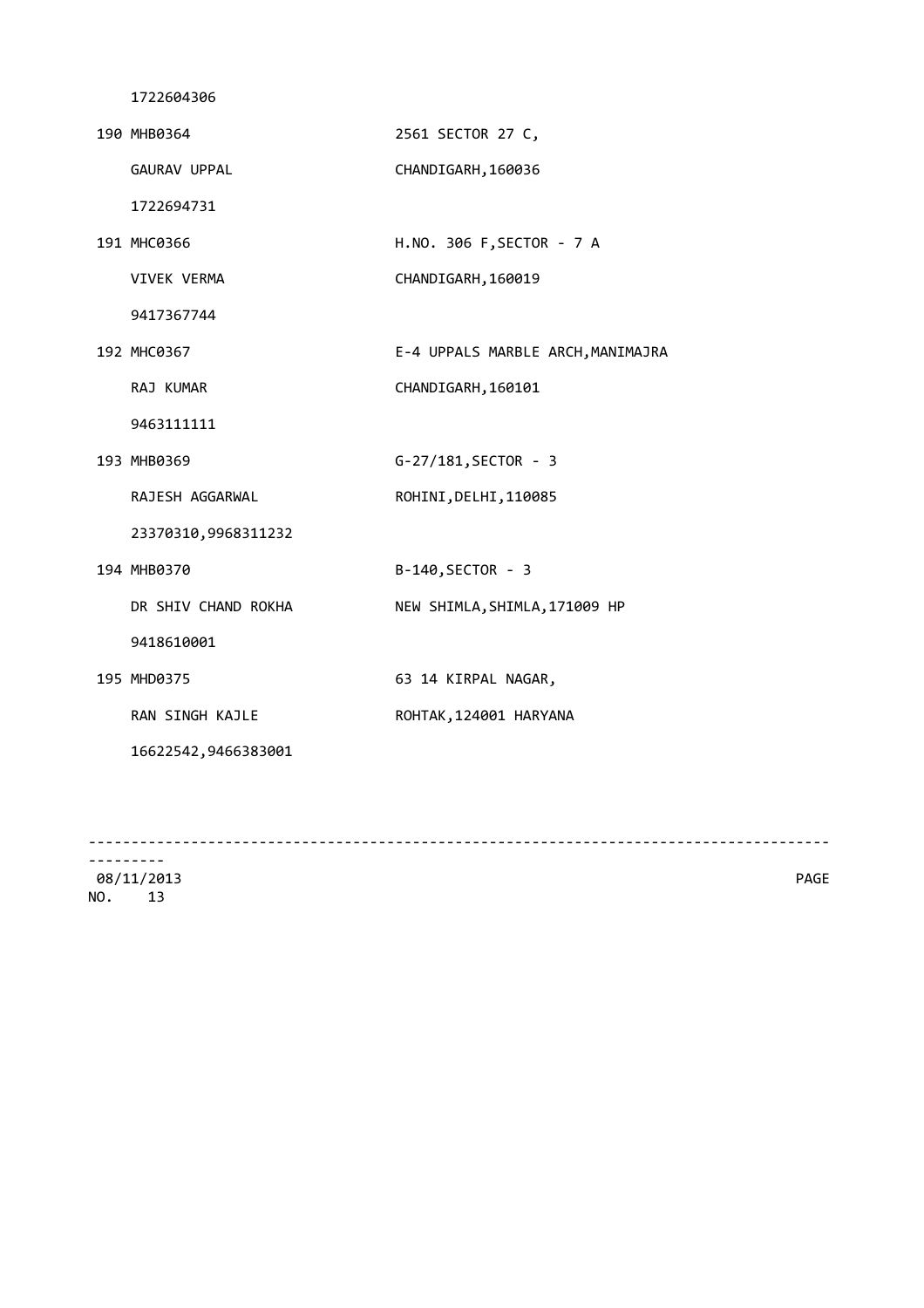| .                                                                               |                                                                   |
|---------------------------------------------------------------------------------|-------------------------------------------------------------------|
| -----------------------------<br>SNo REGN_NO<br>NAME OF MEMBER/PHONE NOS. EMAIL | CORRESPONDENCE ADDRESS                                            |
| 196 MHD0377                                                                     | <u>------------------------</u><br>1578 A RANI BAGH, SHAKUR BASTI |
| INDRA DHALWAL                                                                   | NEW DELHI, 110034                                                 |
| 23011161,9971596666                                                             |                                                                   |
| 197 MHD0381                                                                     | CC-32 E, DDA FLATS HARI NAGAR                                     |
| VIMAL KAWATRA                                                                   | JAIL ROAD, NEW DELHI, 110064                                      |
| 9971141190                                                                      |                                                                   |
| 198 MHB0383                                                                     | 124 BANNU ENCLAVE, PITAM PURA                                     |
| SATVEER KAUR                                                                    | DELHI, 110034                                                     |
| 9999921451                                                                      |                                                                   |
| 199 MHD0386                                                                     | B-1/61, ASHOK VIHAR PHASE II                                      |
| SATISH KUMAR GOEL                                                               | DELHI, 110052                                                     |
| 9312276277                                                                      |                                                                   |
| 200 MHB0387                                                                     | MUSIC TEACHER, JAWAHAR NAVODAYA VIDYALAYA                         |
| MANJIT SHARMA                                                                   | GOINDWAL SAHIB, , TARNTARAN, 143422 PUNJAB                        |
| 9417932280                                                                      |                                                                   |
| 201 MHB0389                                                                     | SU-97, PITAM PURA                                                 |
| ANIL KUMAR                                                                      | DELHI, 110034                                                     |
| 9899262220                                                                      | sk66ssp@yahoo.co.in                                               |
| 202 MHB0390                                                                     | FLAT NO. 22, POCKET 13                                            |
| RAM AVTAR SINGH                                                                 | SECTOR 22, ROHINI, 110086 DELHI                                   |
| 27582091                                                                        |                                                                   |
| 203 MHA0391                                                                     | BLOCK 18, HOUSE NO. 210                                           |
| NITIN RAWAT                                                                     | PANCHKUAIN ROAD, GOL MARKET, 110001 NEW DELHI                     |
| 23011395,9818336840                                                             |                                                                   |
| 204 MHB0392                                                                     | H-79, FIRST FLOOR                                                 |
| ANIL BHATIA                                                                     | KALKAJI, NEW DELHI, 110019                                        |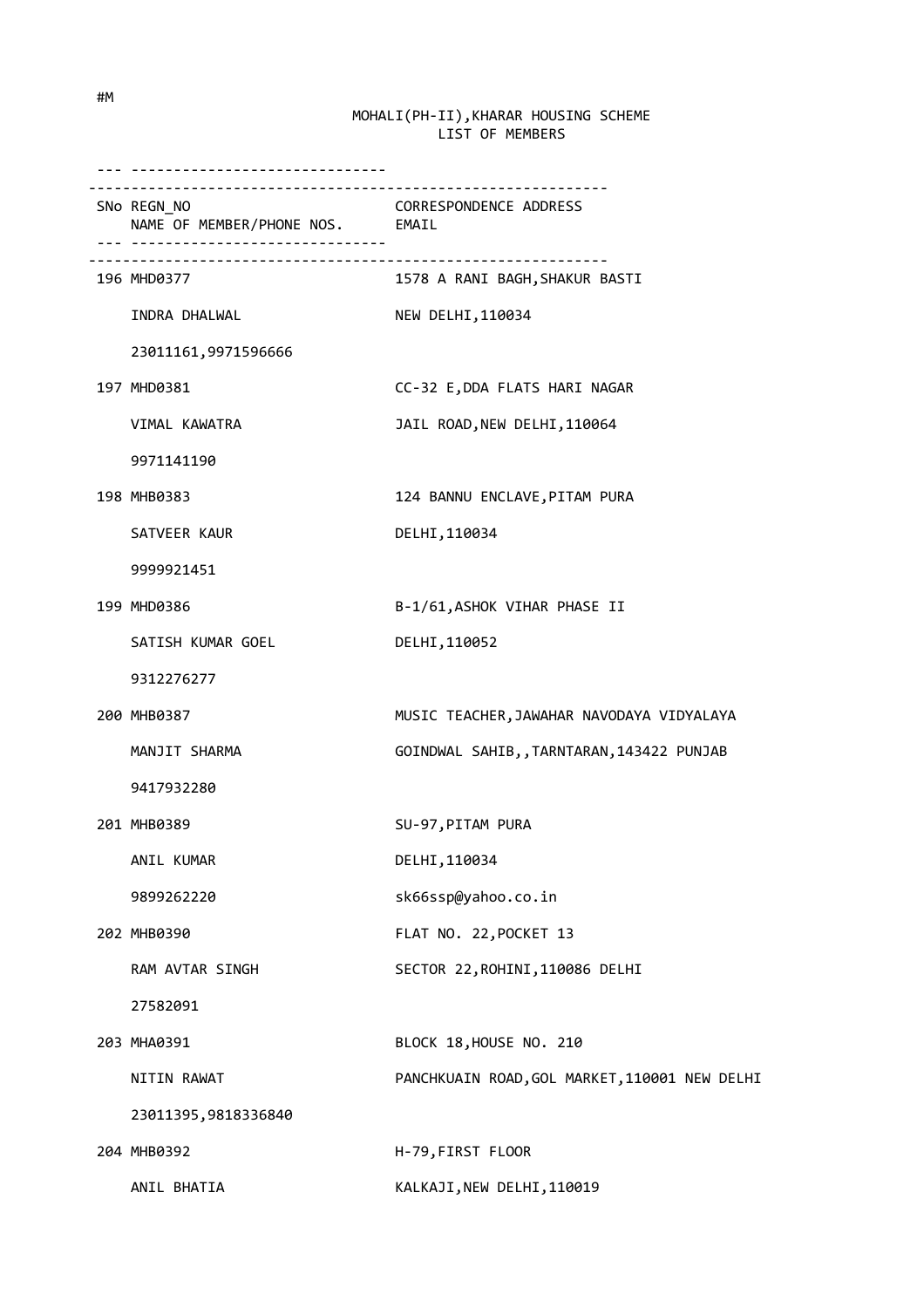|  | 205 MHB0397         | VARUNALAYA, H.NO. 1571 SECTOR - 2     |
|--|---------------------|---------------------------------------|
|  | JAGVEER SINGH KAJLA | URBAN ESTATE, ROHTAK, 124001 HARYANA  |
|  | 9416764100          | jagveersinghkajla@gmail.com           |
|  | 206 MHC0404         | M-7/B-10, JHULLELAL APARTMENT         |
|  | DR SATENDRA KUMAR   | ROAD NO. 44 PITAM PURA, DELHI, 110034 |
|  | 27356544            |                                       |
|  | 207 MHB0405         | H NO. 82, SAMAYPUR                    |
|  | POOJA YADAV         | DELHI, 110042                         |
|  | 8826820733          |                                       |
|  | 208 MHB0406         | 6-D POCKET A, MAYUR VIHAR PHASE II    |
|  | SUNIL KUMAR         | DELHI, 110092                         |
|  | 22778367            |                                       |
|  | 209 MHB0407         | 312-C MIANWALI COLONY,                |
|  | VIJAY KUMAR         | GURGAON, 122001 HARYANA               |
|  | 9868174660          |                                       |
|  | 210 MHB0408         | 312-C, MIANWALI COLONY                |
|  | PREM PARKASH        | GURGAON, 122001 HARYANA               |
|  | 9873181860          |                                       |
|  |                     |                                       |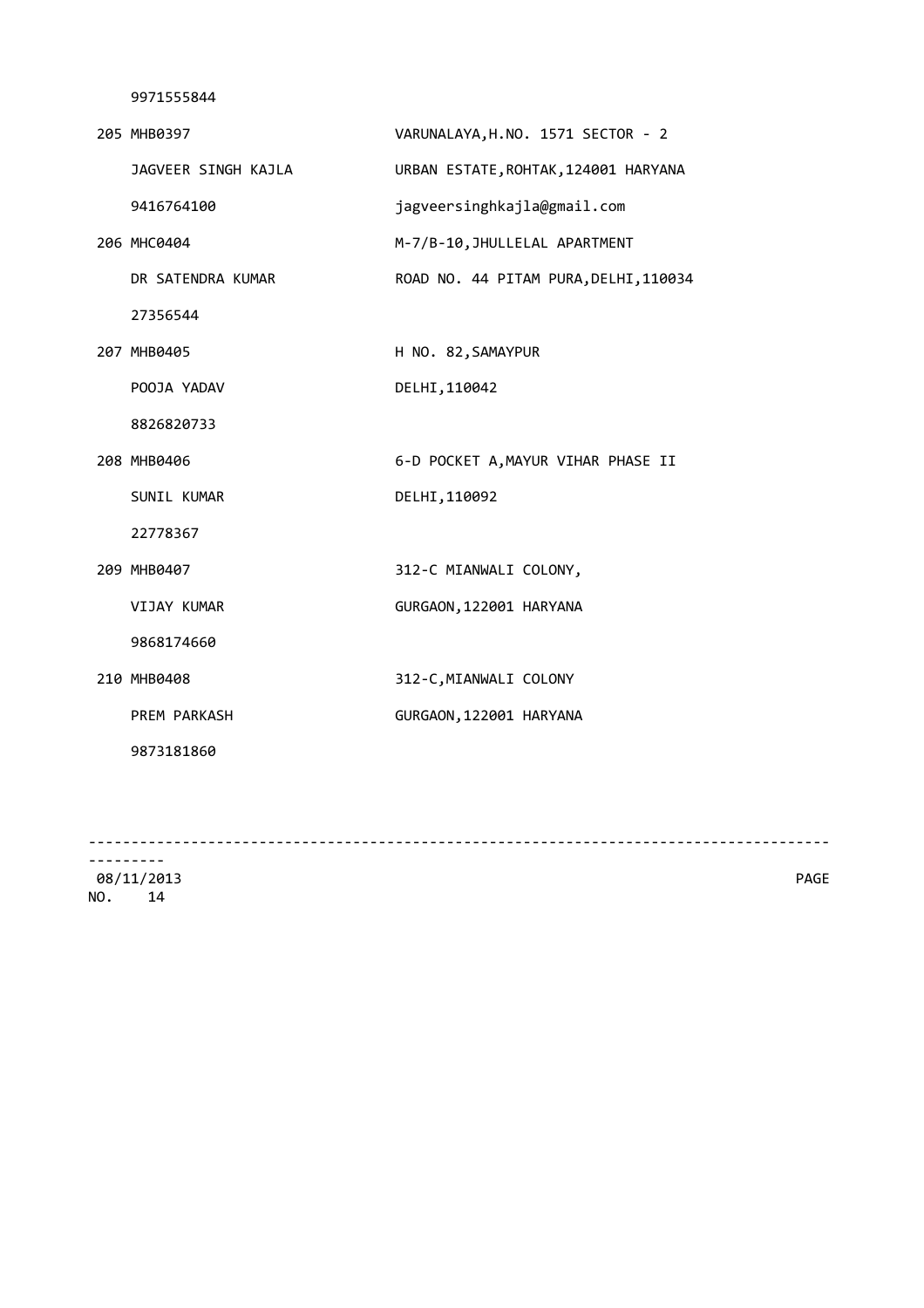| <u>. </u>                                      |                                                                           |
|------------------------------------------------|---------------------------------------------------------------------------|
| SNo REGN_NO<br>NAME OF MEMBER/PHONE NOS. EMAIL | CORRESPONDENCE ADDRESS                                                    |
| 211 MHD0410                                    | HOUS ENO. 1555, SECTOR 13-P                                               |
| HARI SINGH                                     | HISAR, 125004 HARYANA                                                     |
| 2250555                                        |                                                                           |
| 212 MHB0411                                    | GH 10 120C SUNDER APPTT., PASCHIM VIHAR                                   |
| TILAK RAJ BAJAJ                                | NEW DELHI, 110087                                                         |
| 9312359710                                     |                                                                           |
| 213 MHC0412                                    | 35 GOPAL NAGAR, FIRST FLOOR                                               |
| VIJAY KUMAR RAJPUT                             | NEW DELHI, 110018                                                         |
| 9871175119                                     |                                                                           |
| 214 MHC0414                                    | H NO. 232 SECTOR 16-A,                                                    |
| INDER JIT SINGH AHUJA                          | FARIDABAD, 121002 HARYANA                                                 |
| 9818231617                                     |                                                                           |
| 215 MHC0416                                    | HOUSE NO. 614, SECTOR 17                                                  |
| SUPINDER SINGH                                 | GURGAON, 122001 HARYANA                                                   |
| 9212319202                                     |                                                                           |
| 216 MHC0422                                    | FLAT NO. 101, DDA SFS FLATS SECTOR 22                                     |
| KULDIP PRAKASH BERRY                           | POCKET I, DWARKA, 110077 NEW DELHI                                        |
| 9868170584                                     |                                                                           |
| 217 MHB0428                                    | FLAT NO. 458, SFS FLATS POCKET 10                                         |
| HARISH KHURANA                                 | SECTOR - 11 ROHINI, DELHI, 110085                                         |
| 23702325,9818087765                            | harishkhurana@hotmail.com                                                 |
| 218 MHB0429                                    | WZ-244, SECOND FLOOR STREET NO 14                                         |
|                                                | JASPAL SINGH ANAND (PJB3512) SHIV NAGAR NEAR JAIL ROAD, NEW DELHI, 110058 |
| 9811188937                                     |                                                                           |
| 219 MHA0430                                    | B-156, ASHIANA GULMOHAR PARK                                              |
| YOGENDRA PRASAD SINGH                          | BHIWADI, DIST. ALWAR, 301019 RAJASTHAN                                    |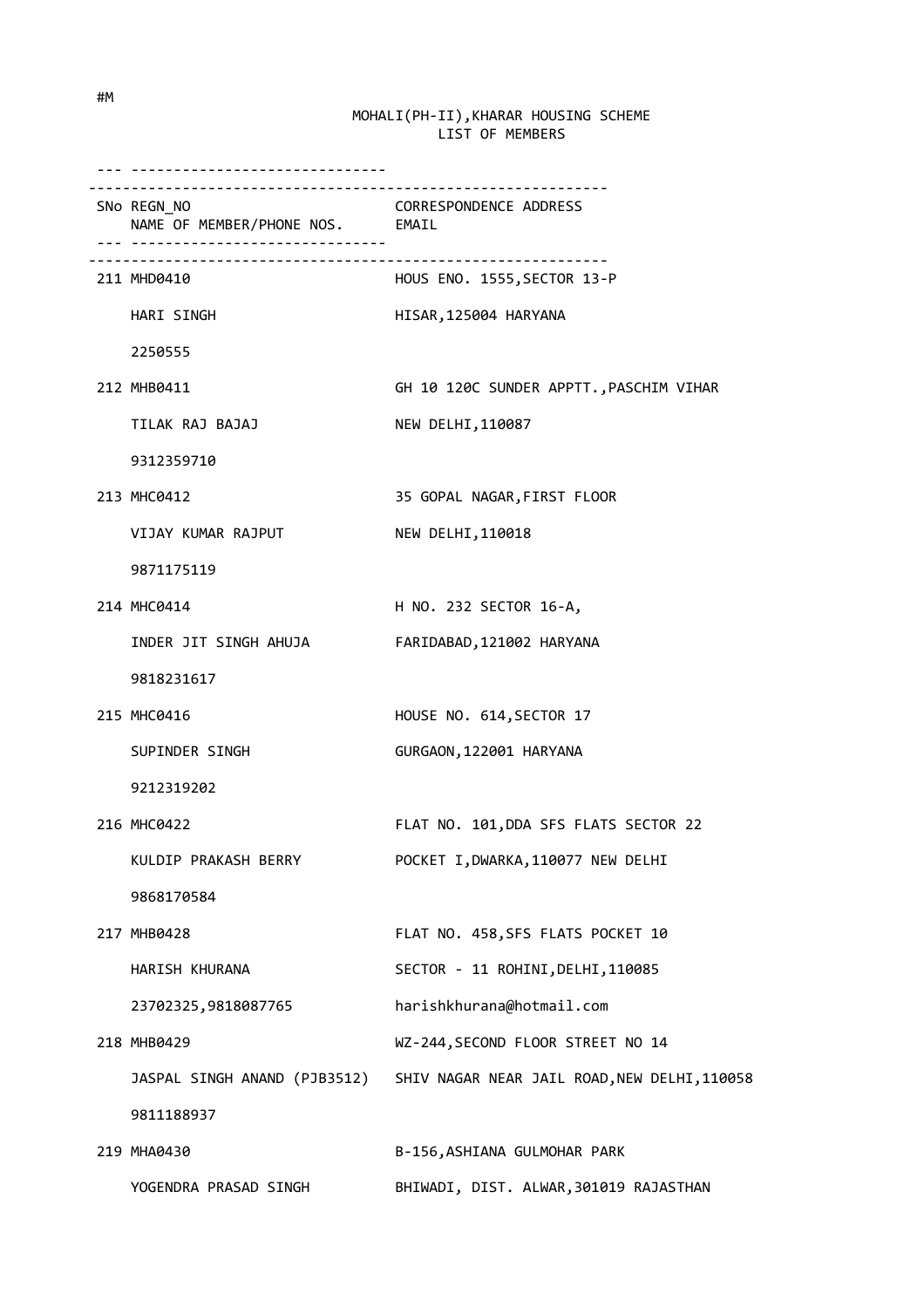```
 26103315,9868951647
```

| <b>KUMHAR</b> | 220 MHB0431         | 12 QUARTER ROAD WARD NO. 11, GALI NO. 12, NEAR |
|---------------|---------------------|------------------------------------------------|
|               | VINOD KUMAR         | DHRAMSHALA SHIV NAGAR, HISAR, 125001 HARYANA   |
|               | 9467304019          | vinoddetwal@rediffmail.com                     |
|               | 221 MHA0435         | S1/GD BIMLA DEVI, 108 BN. RAF,                 |
|               | SMT. BIMLA DEVI     | VEDYASPURI, MEERUT, 250103 U.P.                |
|               | 9897960376          |                                                |
|               | 222 MHD0440         | K NO .3091, SECTOR 71                          |
|               | MANJIT KAUR         | SAS NAGAR, MOHALI, 160071 PUNJAB               |
|               | 9417267246          |                                                |
|               | 223 MHB0443         | C-5 UPPER SHIVNAGAR, BEHIND AG OFFICE          |
|               | VIJAY KUMAR CHOWDRY | JAMMU TAWI, 180001 J & K                       |
|               | 2544906,9419134676  |                                                |
|               | 224 MHB0447         | HOUSE NO. 1328, SECTOR 7 URBAN ESTATE          |
|               | SHYAM LAL KAUSHIK   | KURUKSHETRA, 136118 HARYANA                    |
|               | 9416003388          |                                                |
|               | 225 MHD0448         | SJVN LIMITED, HIMFED BUILDING                  |
|               | PAWAN VARMA         | NEW SHIMLA, SHIMLA, 171009 HP                  |
|               | 9418320210          | pawanvarma@hotmail.com                         |
|               |                     |                                                |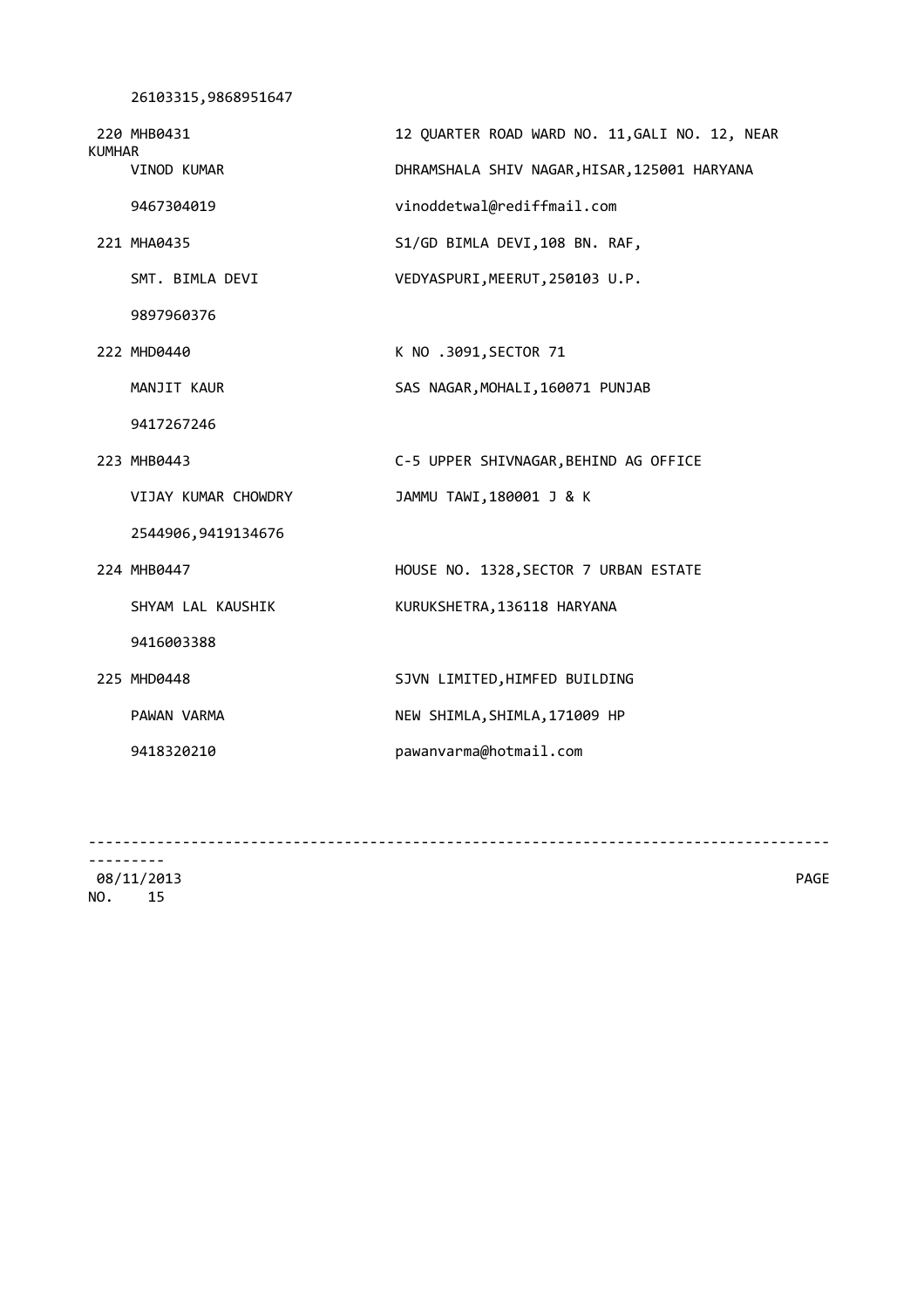|              | -------------------------------                                                 |                                                                   |
|--------------|---------------------------------------------------------------------------------|-------------------------------------------------------------------|
|              | -----------------------------<br>SNo REGN_NO<br>NAME OF MEMBER/PHONE NOS. EMAIL | <b>CORRESPONDENCE ADDRESS</b>                                     |
|              | 226 MHD0452                                                                     | FLAT NO. 06, SHIVSHAKTI APPARTMENT                                |
|              | DR VANDANA SETH                                                                 | GH 15 SECTOR 21C, FARIDABAD, 121001 HARYANA                       |
|              | 9811123686                                                                      | 4                                                                 |
|              | 227 MHC0454                                                                     | GG I 9A, VIKASPURI                                                |
|              | RAJVINDER SINGH                                                                 | NEW DELHI, 110018                                                 |
|              | 9868136152                                                                      |                                                                   |
|              | 228 MHC0458                                                                     | BLOCK DG2 FLAT 35B, FIRST FLOOR DDA MIG FLATS                     |
|              | BHARAT VIKAS GERANGAL                                                           | VIKAS PURI, NEW DELHI, 110018                                     |
|              | 9818428455                                                                      | bvgerangal@yahoo.com                                              |
|              | 229 MHB0460                                                                     | N 1 69C FLAT NO. 2, KRISHNABAGH APARTMENT                         |
|              | KULWANT SINGH BHAIKHEL                                                          | LANKA NAGWA, VARANASI, 221005 UP                                  |
|              | 9450015537                                                                      |                                                                   |
| <b>POWER</b> | 230 MHC0462                                                                     | S/O SH. MOHINDER SINGH, SEI, OLD COLONY KARIMPUR                  |
|              | AZAD SINGH                                                                      | HOUSE, ALIGARH, 202001                                            |
|              | 2695735                                                                         |                                                                   |
|              | 231 MHC0463                                                                     | 1174, URBAN ESTATE                                                |
|              | AJIT SINGH THIND                                                                | KAPURTHALA, KAPURTHALLA, 144601 PUNJAB                            |
|              | 9463575855                                                                      |                                                                   |
|              | 232 MHB0465                                                                     | TP SCHEME 5, VIVEK VIHAR                                          |
|              | RAJIV KUMAR SHARMA                                                              | DC RESIDENCE ROAD, HOSHIARPUR, 146001 PUNJAB                      |
|              | 9417025325                                                                      |                                                                   |
|              | 233 MHD0467                                                                     | BARGOT VILLA BELOW LOCAL, BUS STOP NEAR ENGINE GHAR               |
|              | DR VINOD GUPTA                                                                  | SANJAULI, SHIMLA, 171006 H.P.                                     |
|              | 2267115,9418452929                                                              | HELLOVINOD@GMAIL.COM                                              |
|              | 234 MHC0474                                                                     | GALI NO. 3 WARD NO. 10, COLLEGE COLONY BEHIND                     |
| ASCOLLEG     |                                                                                 | GURDEEP SINGH VIRDI (PJB0526) E AMLOH ROAD, KHANNA, 141401 PUNJAB |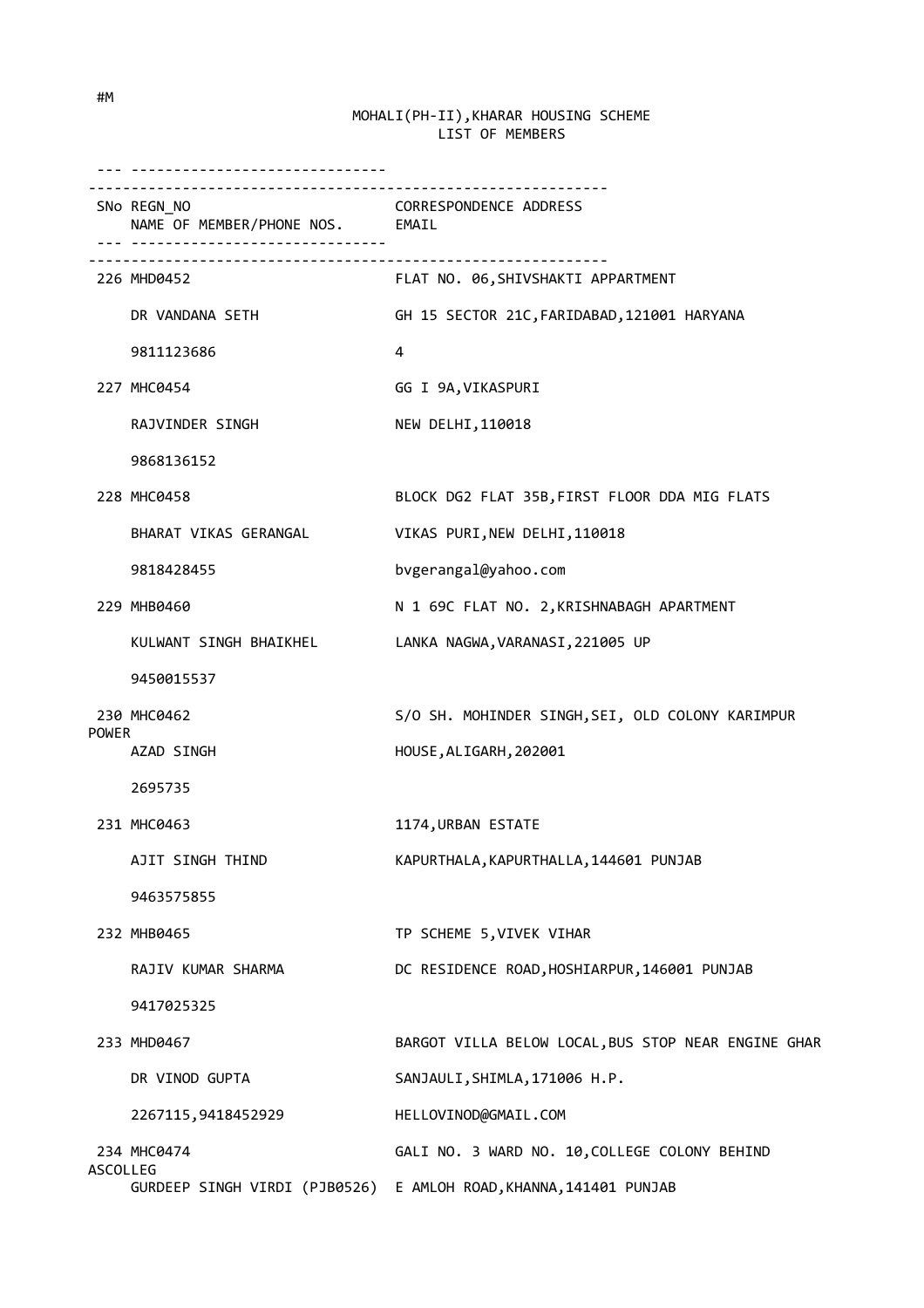| 235 MHB0475          | DIG (RETD.), ADARSH COLONY, VILLAGE DATTOWAL TEHSIL |
|----------------------|-----------------------------------------------------|
| SURINDER SINGH       | NALAGARH, DISTT. SOLAN, NALAGARH, 174101 H.P.       |
| 9318848013           |                                                     |
| 236 MHB0476          | B33 POCKET 5, KENDRIYA VIHAR 2                      |
| <b>ANUJ</b>          | SECTOR 82, NOIDA, 201304 UP                         |
| 9416011612           |                                                     |
| 237 MHB0477          | BSNL CIVIL CIRCLE II, TELEPHONE EXCHANGE BUILDING   |
| S D SHARMA           | PHASE IV MOHALI, CHANDIGARH, 160059                 |
| 9463598221           |                                                     |
| 238 MHD0478          | 305-F SECTOR 7A,                                    |
| MANISHI RASTOGI      | CHANDIGARH, 160019                                  |
| 9417688603           |                                                     |
| 239 MHB0480          | 12, ALBERT ROAD, MOHINDRA HOUSE                     |
| MANMEET SINGH NARANG | AMRITSAR, 143001 PUNJAB                             |
| 9810060507           |                                                     |
| 240 MHD0481          | HOUSE NO. 1137, SECTOR 15                           |
| RAKHI KAPOOR         | PANCHKULA, 134115 HARYANA                           |
| 2594128              |                                                     |
|                      |                                                     |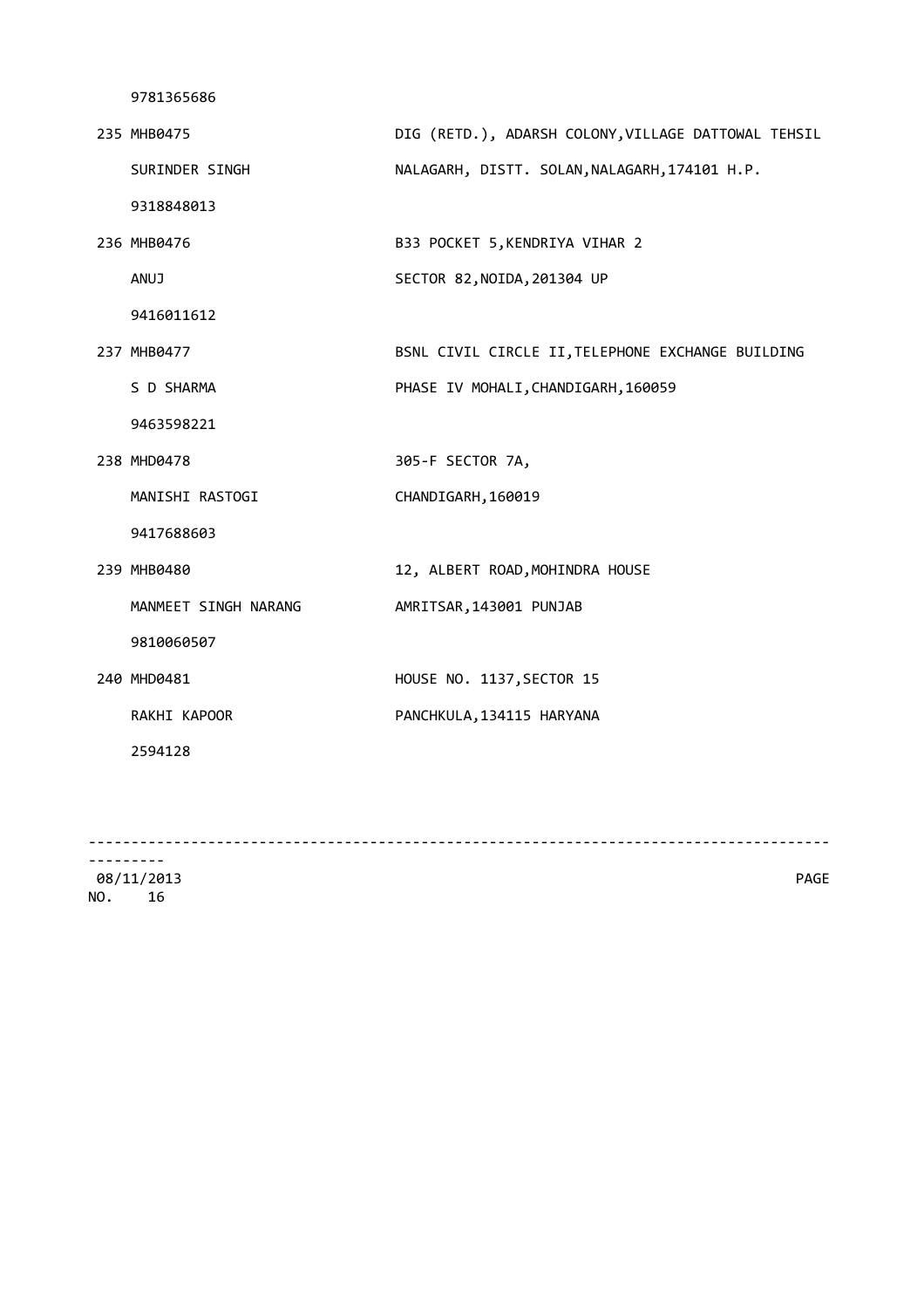|        | ----------------------------------<br>SNo REGN_NO<br>NAME OF MEMBER/PHONE NOS. EMAIL | CORRESPONDENCE ADDRESS                               |
|--------|--------------------------------------------------------------------------------------|------------------------------------------------------|
|        | 241 MHD0482                                                                          | 2144A SECTOR 42C,                                    |
|        | NATHI RAM                                                                            | CHANDIGARH, 160035                                   |
|        | 2759271,9463125153                                                                   |                                                      |
|        | 242 MHB0484                                                                          | D/52 MASOOD PUR BASTI, VASANT KUNJ                   |
|        | CHANDER KALA                                                                         | NEW DELHI, 110070                                    |
|        | 26135577                                                                             |                                                      |
|        | 243 MHD0485                                                                          | H. NO. 1057/2, SECTOR 39B                            |
|        | SOM PARKASH GUPTA                                                                    | CHANDIGARH, 0                                        |
|        | 9910433385                                                                           |                                                      |
|        | 244 MHD0487                                                                          | H. NO. 132, POCKET A-4                               |
|        | RANJU JAWA                                                                           | KONARK APTT, KALKAJI EXTN., NEW DELHI, 110019        |
|        | 41861076                                                                             |                                                      |
|        | 245 MHD0490                                                                          | HOUSE NO. 1851 HOUSING BOARD, COLONY SECTOR 1 ROHTAK |
| TEHSIL | SHISH PAL                                                                            | ROHTAK DIST ROHTAK, ROHTAK, 124001 HARYANA           |
|        | 9466529505,2263515                                                                   |                                                      |
|        | 246 MHC0491                                                                          | 206, TELIWARA SHAHDARA,                              |
|        | <b>GURU DUTT</b>                                                                     | DELHI, 110052                                        |
|        | 22309103                                                                             | nitinswati16@gmail.com                               |
|        | 247 MHB0492                                                                          | FLAT 111 KAMAL VHAR APTT., PLOT 5 SECTOR 7           |
|        | BALDEV SINGH KALSI                                                                   | DWARKA, NEW DELHI, 110075                            |
|        | 9871103011                                                                           | kalsibs@indiatimes.com                               |
|        | 248 MHB0494                                                                          | H NO. 1609, PHASE 3B2                                |
|        | SURINDER PAL SINGH                                                                   | SAS NAGAR, MOHALI, 160059 PUNJAB                     |
|        | 2225218                                                                              |                                                      |
|        | 249 MHB0498                                                                          | PROFESSOR COLONY, BEHIND HOTEL VENICE                |
|        | SHASHI PRABHA                                                                        | DHANGU ROAD, PATHANKOT, 145001 PUNJAB                |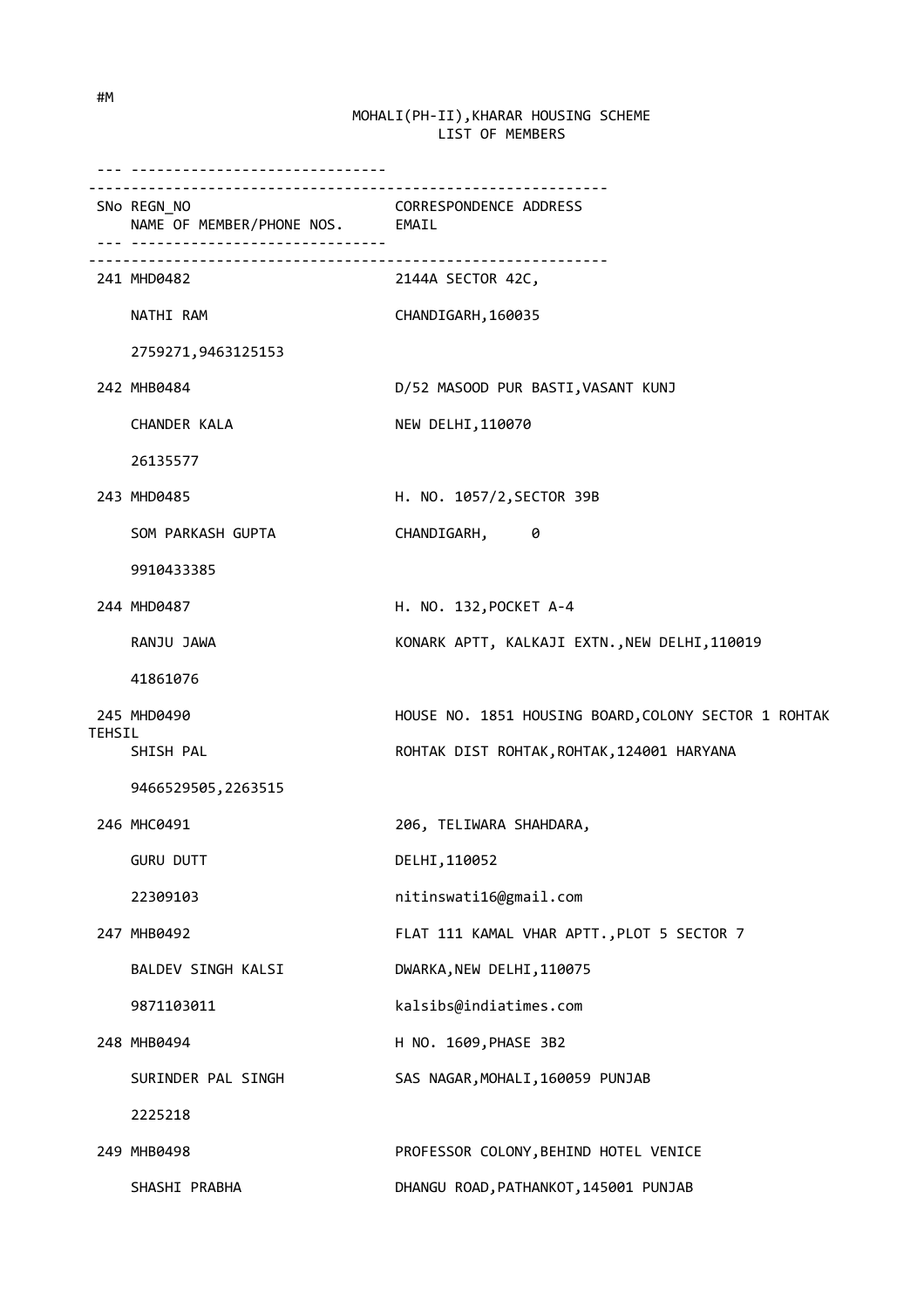| 2227890                   | rahdocgar@yahoo.co.in                          |
|---------------------------|------------------------------------------------|
| 250 MHB0499               | 3155/12, KATCHA TANK NAHAN                     |
| <b>TEJVEER</b>            | DIST. SIRMOUR, NAHAN, 173001                   |
| 9418822144                | tejveer.panwar@yahoo.in                        |
| 251 MHB0500               | NEAR SAINY PRINTING PRESS, KUMHAR GALI NAHAN   |
| ROSHANI DEVI              | NAHAN, 173001 HIMACHAL                         |
| 9459659113                |                                                |
| 252 MHC0501               | 12/62A TILAK NAGAR, NEW DELHI                  |
| <b>GURBAX LAL</b>         | NEW DELHI, 110018                              |
| 23093979, 25994054        |                                                |
| 253 MHC0502               | 30 BN ITB POLICE SARAI KHAS, CAMP PO KARTARPUR |
| ARJUN SINGH               | DIST. JALANDHAR, JALANADHAR, 144801 PUNJAB     |
| 2780142                   |                                                |
| 254 MHB0507               | HOUSE NO. 2171 SECTOR 44C,                     |
| SHAIL KUMARI VAID         | CHANDIGARH, 160044                             |
| 2602171,705281,9878145149 |                                                |
| 255 MHB0509               | V5SATYA SADAN SATYA MARG, CHANAKYAPURI         |
| RENU SHARMA               | NEW DELHI, 110021                              |
| 9818271476                | renu4@hotmail.com                              |
|                           |                                                |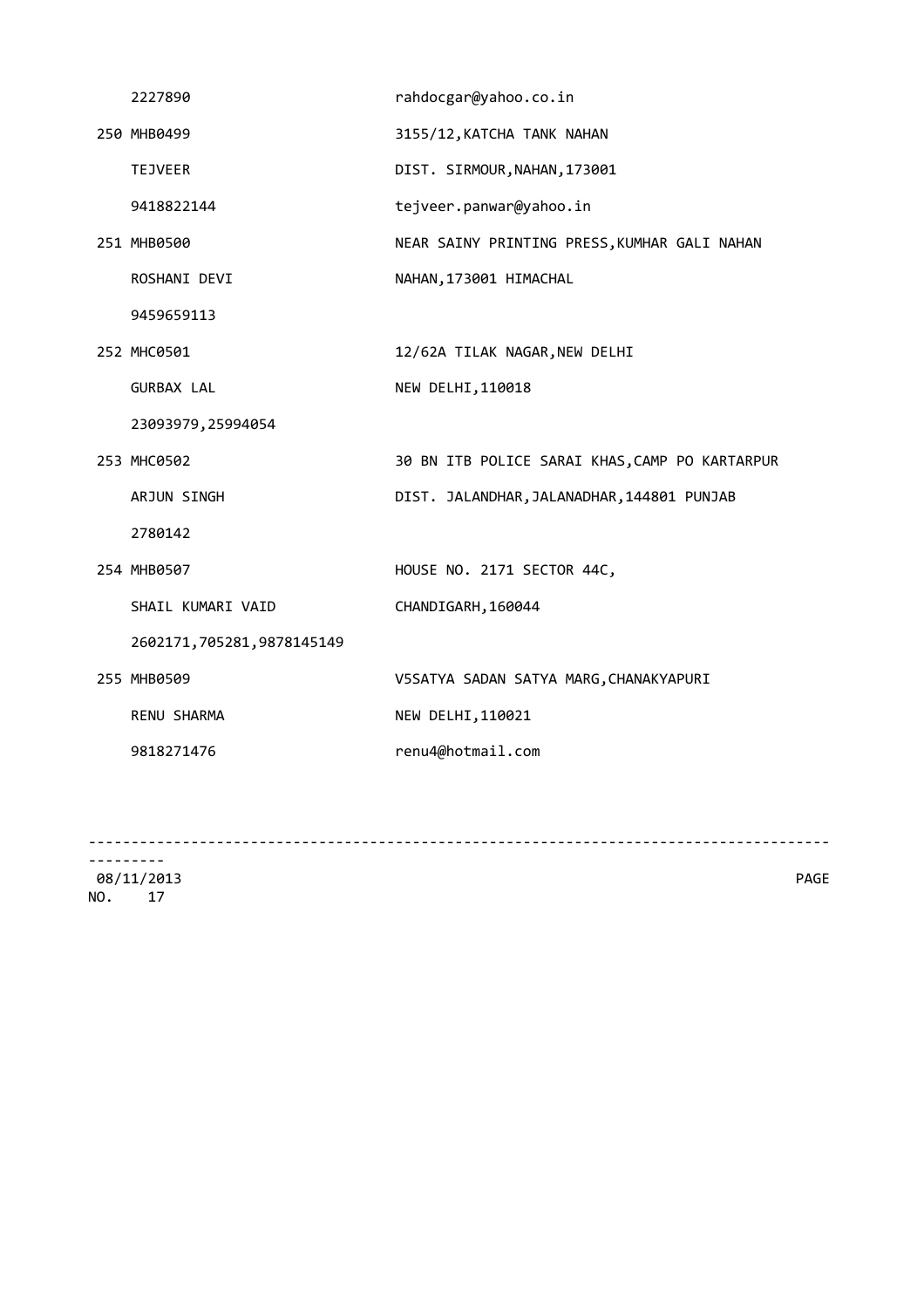| <u>. </u>                                      |                                           |
|------------------------------------------------|-------------------------------------------|
| SNo REGN NO<br>NAME OF MEMBER/PHONE NOS. EMAIL | <b>CORRESPONDENCE ADDRESS</b>             |
| 256 MHB0512                                    | LP 55A MAURYA ENCLAVE,PITAMPURA           |
| SMT. VEENA SUBHEDAR                            | DELHI, 110034                             |
| 23036283,9868288508                            | veena.subedar@gmail.com                   |
| 257 MHC0514                                    | 32, DAULAT RAM ENCLAVE, TURNER ROAD       |
| PANKAJ GOEL                                    | CLEMENT TOWN, DEHRADUN, 248002 UTTRAKHAND |
| 9412052463                                     | pankajg2006@yahoo.in                      |
| 258 MHC0517                                    | B 131, ORIENTAL APARTMENT                 |
| SANDESH LATA                                   | SECTOR IX, ROHINI, DELHI, 110085          |
| 9868125390                                     | latasudesh@yahoo.com                      |
| 259 MHD0519                                    | HOUSE NO. 1259, SECTOR 21                 |
| PARAMJEET SINGH                                | PANCHKULA, 0 HARYANA                      |
| 9467758123                                     | ee.urban.wss@gmail.com                    |
| 260 MHB0532                                    | 755 SECTOR 64, PHASE 10                   |
| MOHINDER PAL SINGH CHADHA                      | MOHALI, 160062 PUNJAB                     |
| 2600833,9872813942                             | chadhamps@ymail.com                       |
| 261 MHC0535                                    | H. NO. 7060, B 34 DURGAPURI               |
| JOGINDER PAUL                                  | HARIBOWAL KALAN, LUDHIANA, 141001 PUNJAB  |
| 9417988680                                     |                                           |
| 262 MHC0538                                    | 57B, DDA FLATS                            |
| NARINDER KAUR                                  | GULABI BAGH, DELHI, 110007                |
| 9958597544                                     | narinder.baby@gmail.com                   |
| 263 MHB0540                                    | HOUSE NO. 142 SECTOR 36A,                 |
| TARSEM RAJ GUPTA                               | CHANDIGARH, 160036                        |
| 2604426                                        |                                           |
| 264 MHC0542                                    | 623 LAXMI BAI NAGAR,                      |
| JAGJIT SINGH                                   | NEW DELHI, 110023                         |

#M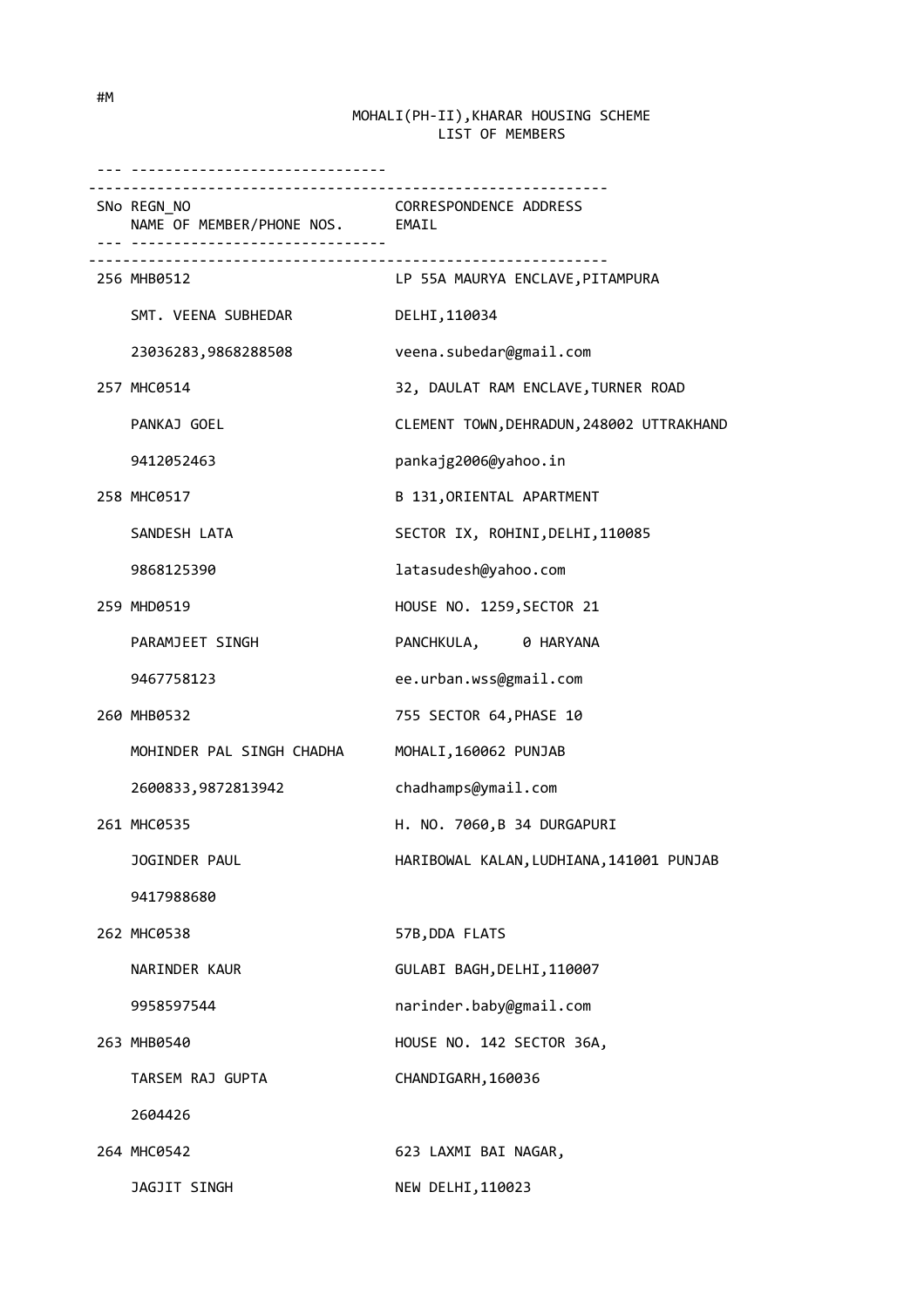| 265 MHC0543         | # 5145 2 MEHAK APARTMENT, MODERN HOUSING COMPLEX |
|---------------------|--------------------------------------------------|
| ARUN KUMAR BARANWAL | MANIMAJRA, CHANDIGARH, 160101                    |
| 2739629             |                                                  |
| 266 MHC0546         | 37 SECTOR 12, R K PURAM                          |
| RAMESH KUMAR        | NEW DELHI, 110022                                |
| 9310737747          |                                                  |
| 267 MHD0547         | AD-27C, PITAMPURA                                |
| SACHIN WASUJA       | DELHI, 110088                                    |
| 9868366166          | wasuja@gmail.com                                 |
| 268 MHB0548         | H. NO. 528, ST. NO. 5, PUNJAB MATA NAGAR         |
| KAILASH WATI        | PAKHOWAL ROAD, LUDHIANA, 141002 PUNJAB           |
|                     |                                                  |
| 269 MHD0550         | UNICEF OFFICE FOR GUJARAT, 70 SECTOR - 19        |
| MANISH WASUJA       | GANDHINAGAR, 0 GUJARAT                           |
| 23225366,9470590202 | manuis@rediff.com                                |
| 270 MHB0551         | BLOCK C2C POCKET 12, FLAT NO. 108                |
| ANITA SETHIA        | JANAKPURI, NEW DELHI, 110058                     |
| 23717196,9868876474 |                                                  |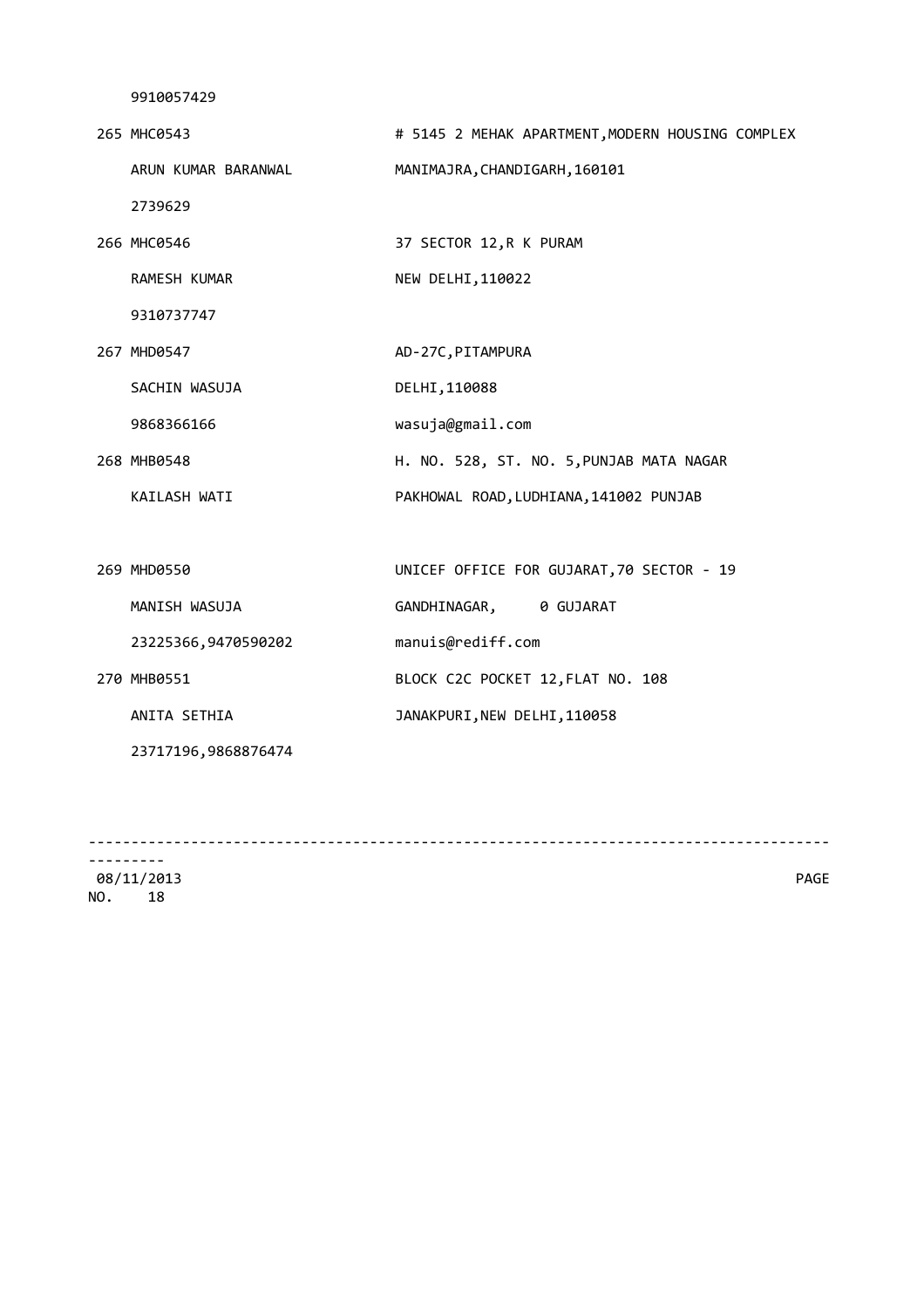| . <b></b> .                                    |                                                     |
|------------------------------------------------|-----------------------------------------------------|
| SNo REGN_NO<br>NAME OF MEMBER/PHONE NOS. EMAIL | <b>CORRESPONDENCE ADDRESS</b>                       |
| 271 MHD0552                                    | PROFESSOR, COMMUNITY MEDICINE                       |
| AMAR JEET SINGH                                | PGIMER, CHANDIGARH, 160012                          |
| 2755217,9814472226                             | dramar56@sifymail.com                               |
| 272 MHA0553                                    | S/O MALKIAT SINGH SRAN, VPO DHURKOT HOUSE NR MOBILE |
| CHHINDER SINGH                                 | TOWER TEH&DIST FARIDKOT, FARIDKOT, 151203 PUNJAB    |
| 9815179524                                     |                                                     |
| 273 MHB0554                                    | DGM CM % GMTD BSNL, CHILGARI DHARAMSHALA            |
| MEHAR CHAND NEGI                               | DHARAMSHALA, 176215 H.P.                            |
| 9418444400                                     | mcnegi@rediffmail.com                               |
| 274 MHC0555                                    | E20/6 DRDO TOWNSHIP, PHASE I C V RAMAN NAGAR        |
| SHIV KANT KAPOOR                               | BANGALORE, 560093 KARNATAKA                         |
| 9035209605                                     | kapoors3@rediffmail.com                             |
| 275 MHB0558                                    | 309 NEW JAWAHAR NAGAR, NEAR GURU AMAR DAS CHOWK     |
| SARBJIT SINGH                                  | JALANDHAR CITY, 144001 PUNJAB                       |
| 9814060371                                     |                                                     |
| 276 MHC0560                                    | H.NO. 1145, SEC - 41                                |
| RITESH KUMAR                                   | CHANDIGARH, 160036                                  |
| 9888759815                                     |                                                     |
| 277 MHA0564                                    | H.NO. 738, SEC - 17                                 |
| SUKHVINDER SINGH NAT                           | GURGAON, 0 HARYANA                                  |
| 9971797734                                     |                                                     |
| 278 MHA0567                                    | 1454, LUXMI BAI NAGAR                               |
| SACHINDER KUMAR                                | NEW DELHI, 110023                                   |
| 23386905,9868277213                            |                                                     |
| 279 MHB0568                                    | FLAT NO. 6385, SECTOR C POCKET 6                    |
| OMPRAKASH KHOKHAR                              | VASANT KUNJ, NEW DELHI, 110070                      |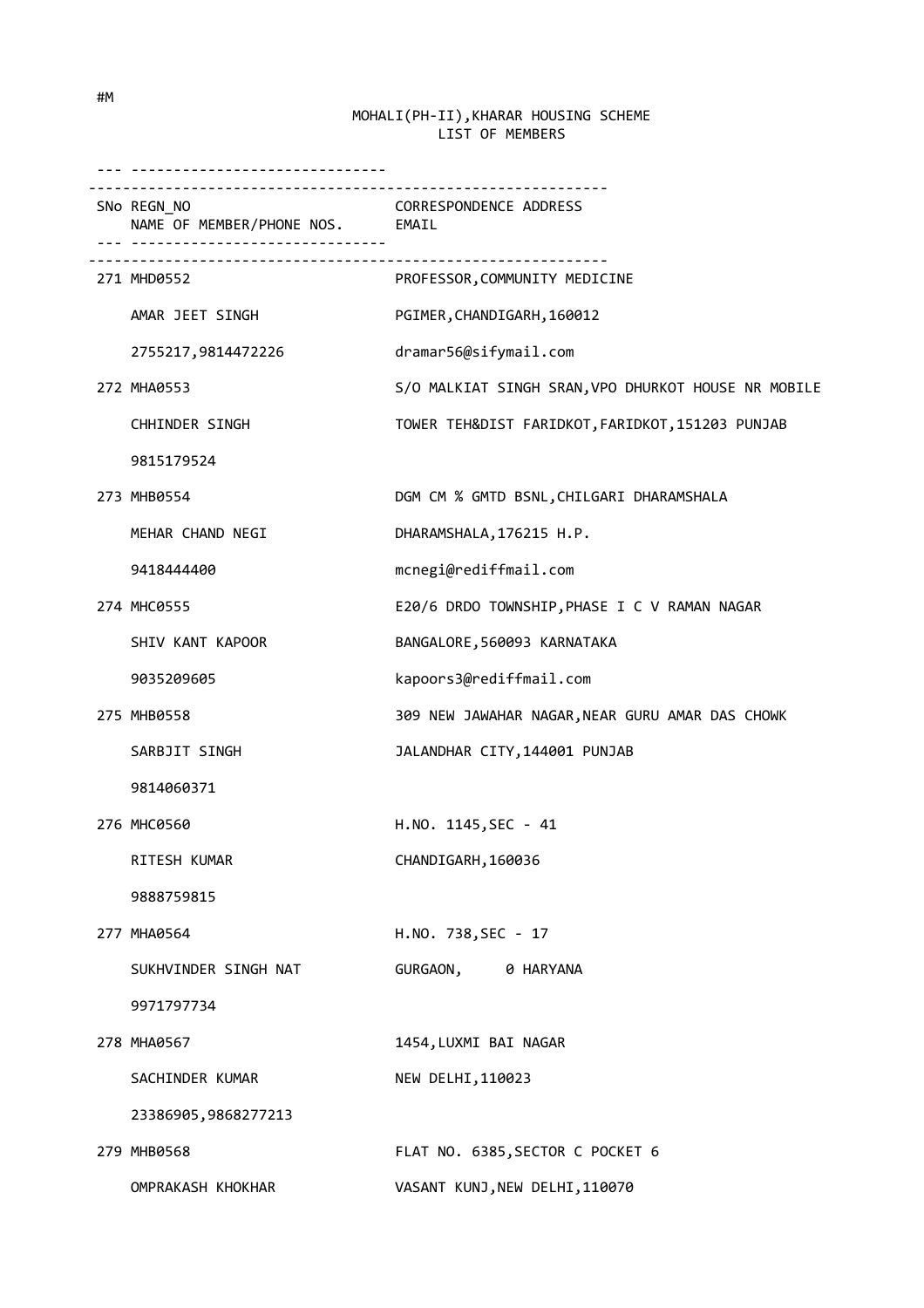| 280 MHA0569                  | G - 642 SRINIWASPURI,                 |
|------------------------------|---------------------------------------|
| ANGAREZ SINGH CHAUHAN        | NEW DELHI, 110065                     |
| 9312280244                   |                                       |
| 281 MHB0571                  | 198 / 33 GALI NO. 2, RAMESH MARKET    |
| GANESH RAKHEJA               | EAST OF KAILASH, NEW DELHI, 110065    |
| 24305291,9899806263          |                                       |
| 282 MHA0572                  | F-340, SUDARSHAN PARK                 |
| <b>BARKHA</b>                | NEW DELHI, 110015                     |
| 9868155590                   |                                       |
| 283 MHC0573                  | AEE (EIM) WBW GREF,                   |
| PREM LAL                     | PATHANKOT, 145001 PUNJAB              |
| 18622412,9417602084          |                                       |
| 284 MHC0577                  | H.NO. 155, C/O RAJARAM THAN SINGH     |
| RAMESHWAR NATH SINGH CHAUHAN | VILL & PO GHITORNI, NEW DELHI, 110030 |
| 99,25694316,9958786525       |                                       |
| 285 MHB0580                  | 218 SEC 12 A,                         |
| ASHOK KUMAR SHARMA           | PANCHKULA, 134115 HARYANA             |
| 17225725,9357165965          |                                       |
|                              |                                       |

---------------------------------------------------------------------------------------

--------- 08/11/2013 PAGE NO. 19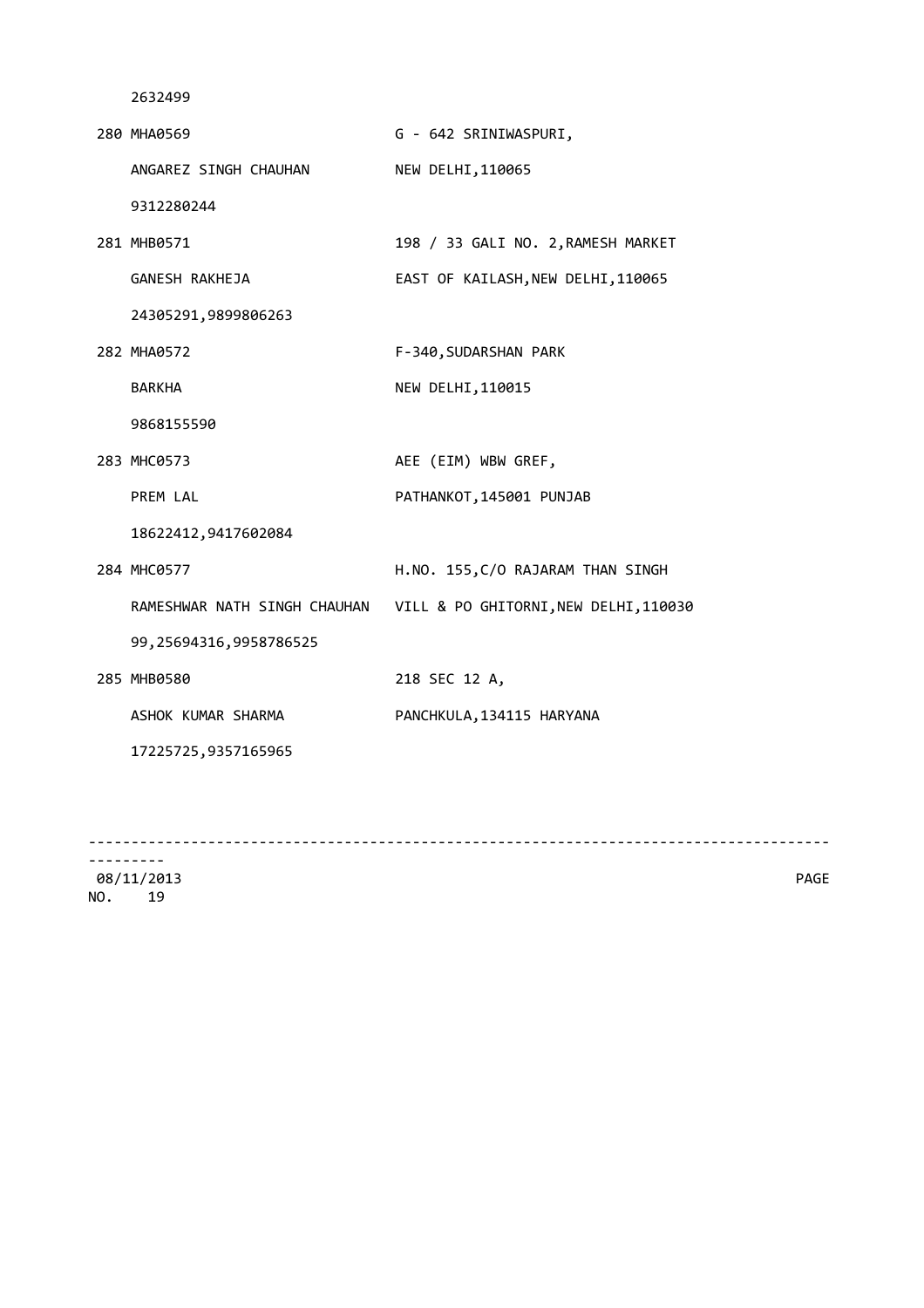--- ------------------------------ ------------------------------------------------------------- SNo REGN\_NO CORRESPONDENCE ADDRESS NAME OF MEMBER/PHONE NOS. EMAIL --- ------------------------------  $-$  286 MHC0581 145 FIRST FLOOR,ASHOKA ENCLAVE PART I NARENDRA SHARMA SECTOR - 34,FARIDABAD,121003 HARYANA 64731659,9650994074 287 MHD0583 10 A / 38,SHAKTI NAGAR NANAK CHAND GUPTA DELHI,110007 223185,98111724,9811172451 288 MHC0584 167 GROUND FLOOR,ASHOKA ENCLAVE PART I NEERAJ BANSAL NEAR KANISHKA TOWER SEC - 34,FARIDABAD,121003 HARYANA 9650993970,26902140 289 MHB0586 H.NO. 1110 SEC 41 B,AUDIT POOL COLONY MADHAV KAUSHIK CHANDIGARH, 160036 7,9888535393 290 MHD0587 FLAT NO.2005, B-29,SILVER ARCH, SHASTRI NAGAR SHRI KRISHAN GAULE ANDHERI (W), MUMBAI, 700014 9432012833 291 MHB0591 39 MANOCHA APARTMENT,F BLOCK ARVIND KUMAR VIKASPURI, NEW DELHI, 110018 23587511,8860467245 292 MHB0592 39 MANOCHA APARTMENTS,F BLOCK SARVAN DAS VIKASPURI, NEW DELHI, 110018 9869566428 293 MHB0599 H.NO. 1467 A,SEC 37 JAISHI RAM SHARMA CHANDIGARH, 160036 2615068,9876946608 294 MHC0601 234 B SEC 48 B,KENDRIYA VIHAR RAMANDEEP KAUR CHANDIGARH, 160047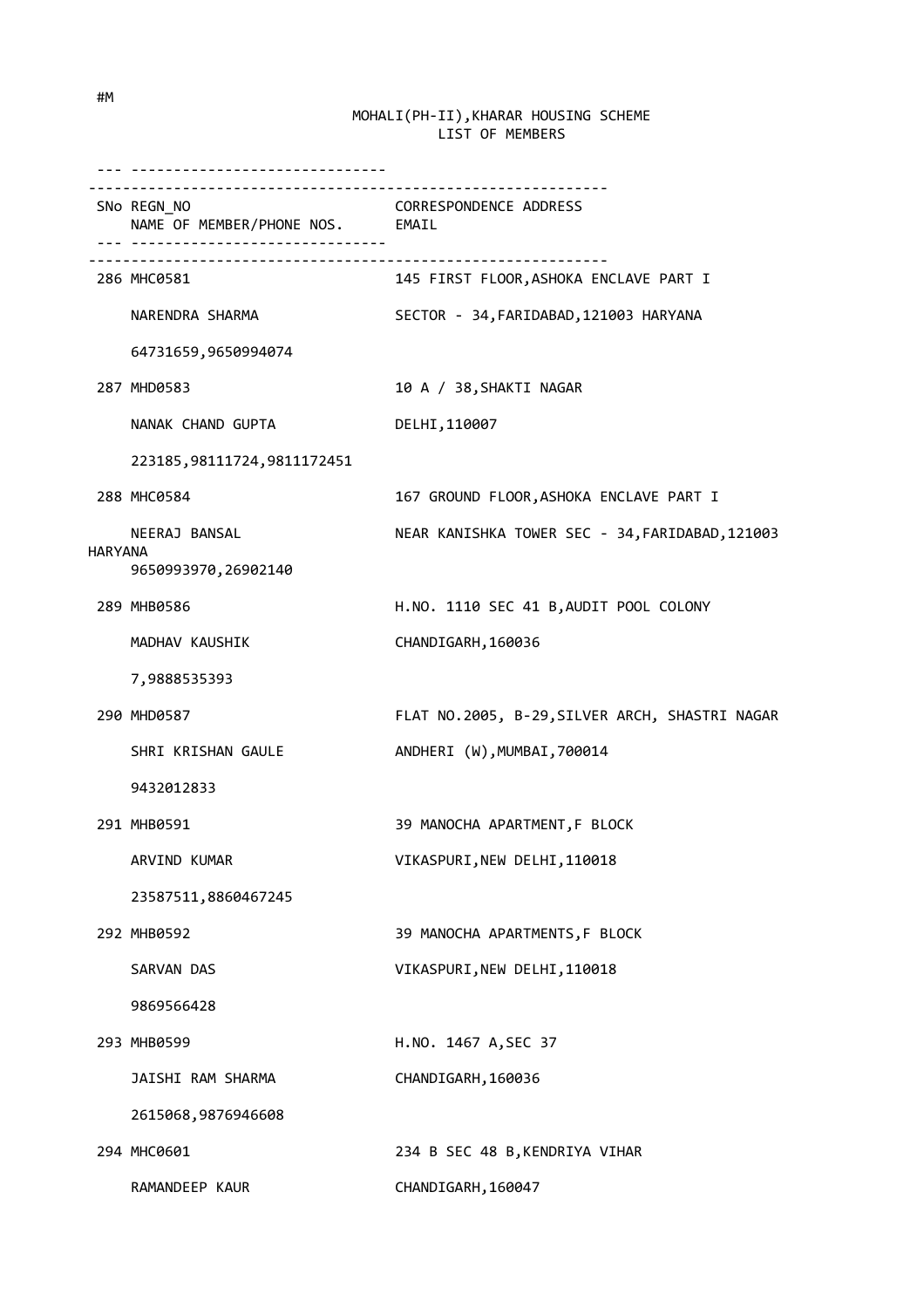3232136,9417525160

| 295 MHC0603                    | 68 CKITCILANAGAR,                      |
|--------------------------------|----------------------------------------|
| VIPAL MALHOTRA                 | LUDHIANA, 141001 PUNJAB                |
| 2302177                        |                                        |
| 296 MHB0604                    | 7/ 45 YUDHISTER GALI, VISHWAS NAGAR    |
| NARESH PAL                     | SHAHDARA, 110032 DELHI                 |
| 9891174949                     |                                        |
| 297 MHB0605                    | 1191 URBAN ESTATE PHASE II, PATIALA    |
| <b>SEEMA</b>                   | PATIALA, 147002 PUNJAB                 |
| 9414111392                     |                                        |
| 298 MHC0606                    | 1602 SEC 49 B, PUSHPAC COMPLEX         |
| SUMAN BALA KASHYAP (PJB1910)   | CHANDIGARH, 160047                     |
| 1722632854,9459659109          |                                        |
| 299 MHB0607                    | B-17, DDA FLATS, VASANT VIHAR          |
| GOPO BIHARI PANDA              | (BEHIND STREET D/6), NEW DELHI, 110057 |
| 26155790, 23096595, 9868958887 |                                        |
| 300 MHA0608                    | F-429, VIKASPURI                       |
| GIRISH KUMAR DHAWAN            | NEW DELHI, 110018                      |
| 23070502,9810266837            |                                        |
|                                |                                        |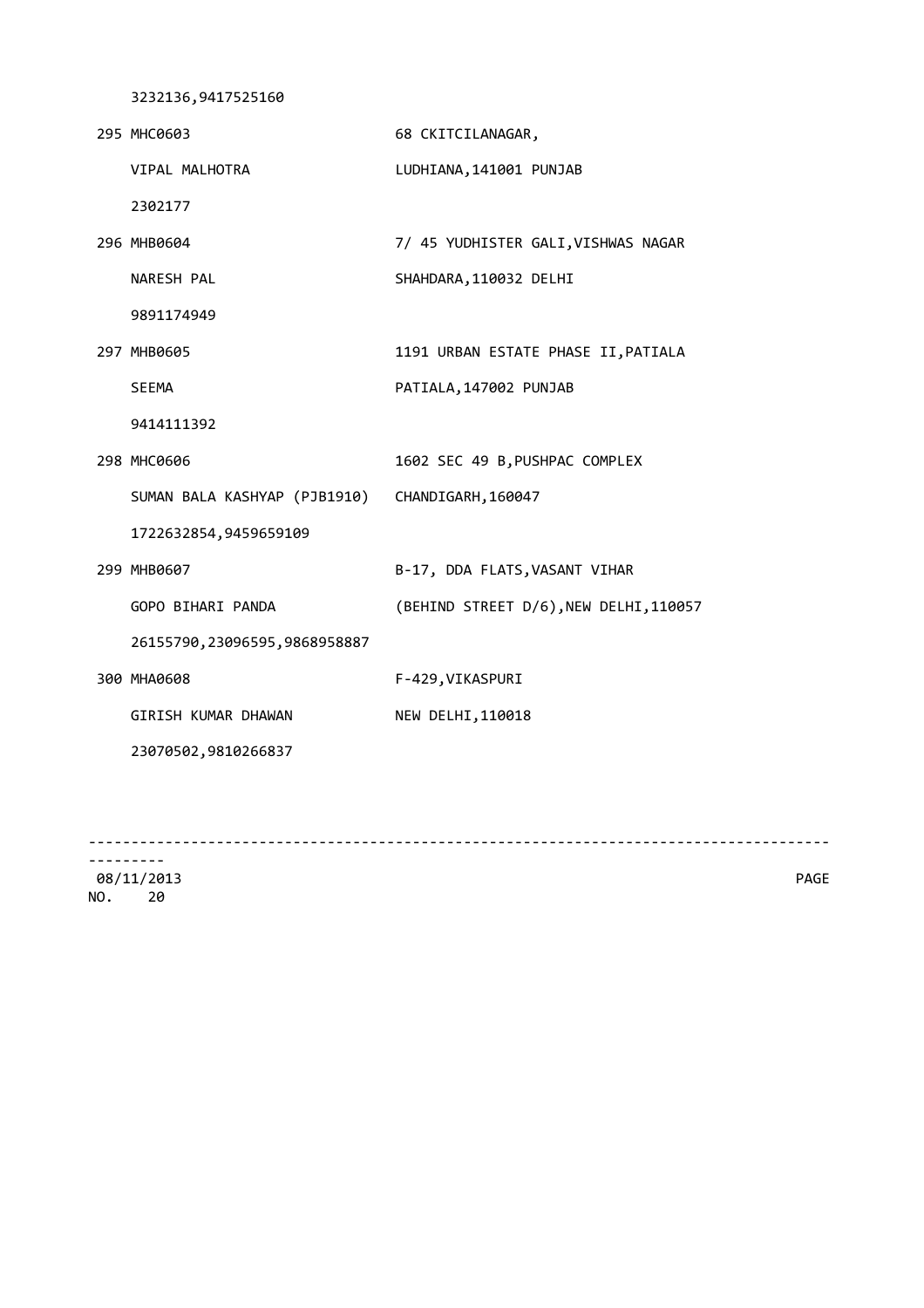|             | ------------------------------<br>SNo REGN_NO<br>NAME OF MEMBER/PHONE NOS. EMAIL | <b>CORRESPONDENCE ADDRESS</b>                      |
|-------------|----------------------------------------------------------------------------------|----------------------------------------------------|
|             | 301 MHA0609                                                                      | H.NO. 956,SECTOR 12                                |
|             | <b>BALDEV SINGH</b>                                                              | R K PURAM, NEW DELHI, 110022                       |
|             | 23070502,9810519581                                                              |                                                    |
|             | 302 MHA0613                                                                      | S/O SH S C MENTA, CHANDAN NIWAS JAYANTI VIHAR      |
|             | CHANDAN MEHTA                                                                    | DT KANGRA, KANGRA, 176001 HP                       |
|             | 9418288433                                                                       |                                                    |
|             | 303 MHB0620                                                                      | W/O HARINDER PAL ARORA, H.NO. 476 WARD NO. 23      |
|             | MAMTA                                                                            | DLF COLONY, ROHTAK, 124001 HARYANA                 |
|             | 9812420502                                                                       |                                                    |
|             | 304 MHB0621                                                                      | LIC OF INDIA BRANCH OFFICE, UNIT II JEEVAN PRAKASH |
| <b>BLDG</b> | SNEH SOOD                                                                        | SEC 17 B, CHANDIGARH, 160017                       |
|             | 9417891170                                                                       |                                                    |
|             | 305 MHA0623                                                                      | WA-123 RAM NAGAR, BACK SIDE TILAK NAGAR            |
|             | <b>TEJBIR SINGH</b>                                                              | NEW DELHI, 110018                                  |
|             | 9868707370                                                                       |                                                    |
|             | 306 MHC0624                                                                      | FLAT NO. 39 B, POCEKT DG 2                         |
|             | CHANDER VIKAS GERANGAL                                                           | SFS FLATS VIKASPURI, NEW DELHI, 110018             |
|             | 23860041,9891482640                                                              |                                                    |
|             | 307 MHB0626                                                                      | H.NO. 1076 MS TYPE II, TIMARPUR                    |
|             | DES RAJ                                                                          | DLEHI, 110054                                      |
|             | 9990620173                                                                       |                                                    |
|             | 308 MHB0633                                                                      | FLAT NO. 9201, SECTOR B9 LIG FLATS                 |
|             | RAJ SHEKHAR CHAUHAN                                                              | VASANT KUNJ, NEW DELHI, 110070                     |
|             | 26139137,9312710641                                                              |                                                    |
|             | 309 MHB0634                                                                      | C-2/320 JANAKPURI,                                 |
|             | KEWAL SINGH                                                                      | NEW DELHI, 110058                                  |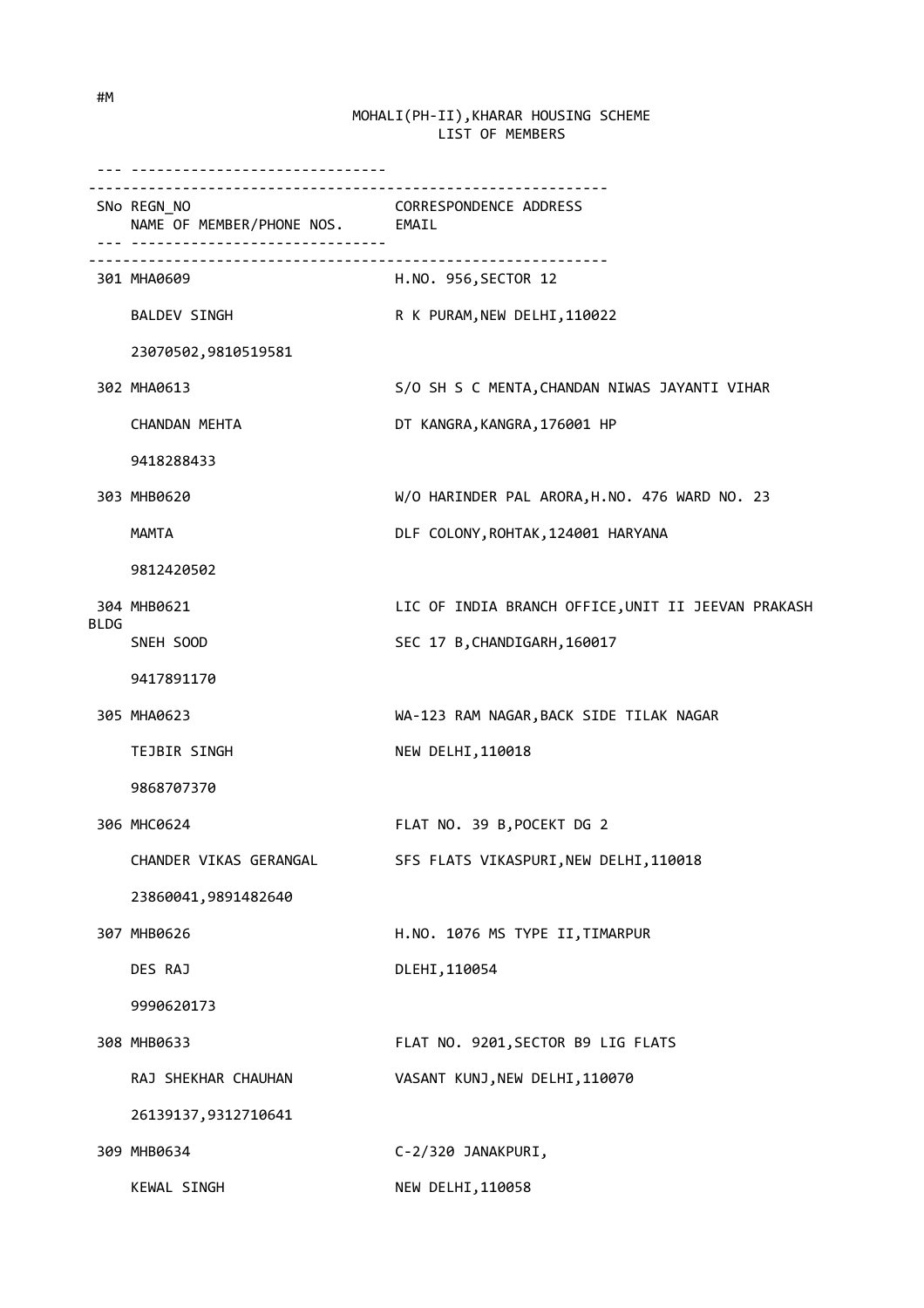9810947364 310 MHC0636 BL111 SHALIMAR BAGH, TARUN SOOD DELHI,110088 9999986138 311 MHA0639 HOUSE NO. 25/297,GALI NO. 4 TARUNA MADAN NEW BASTI BAHADURGARH, BAHADURGARH, 124507 HARYANA 9899359885 312 MHD0640 W/O SANJAY KHARINTA, KHARINTA,HOUSE, OPP.SHARDA PUBLIC SCHOL KAVITA KHARINTA NEAR RLY PATHAK, DABRA CHOWK,HISAR,125005 HARYANA 9896654444 313 MHC0648 VILLAGE & PO DHIGANA,TEHSIL JIND RAJENDER SINGH DISTRICT JIND,JIND,126102 HARYANA 9416854335 314 MHB0650 D/O SH. RAMESH CFHAND SHARMA,GENERAL MERCHANTS NEAR POLICE<br>DR NISHI SHARMA STATION JOGINDER NAGAR, MANDI,JOGINDER NAGAR,176120 HIMACHAL 9418000310 315 MHA0651 C-97 SECTOR 26,NOIDA GAUTAM BUDH NAGAR NARENDER KUMAR SHARMA NOIDA, 201301 U.P. 9871371431

--------------------------------------------------------------------------------------- ---------

 08/11/2013 PAGE NO. 21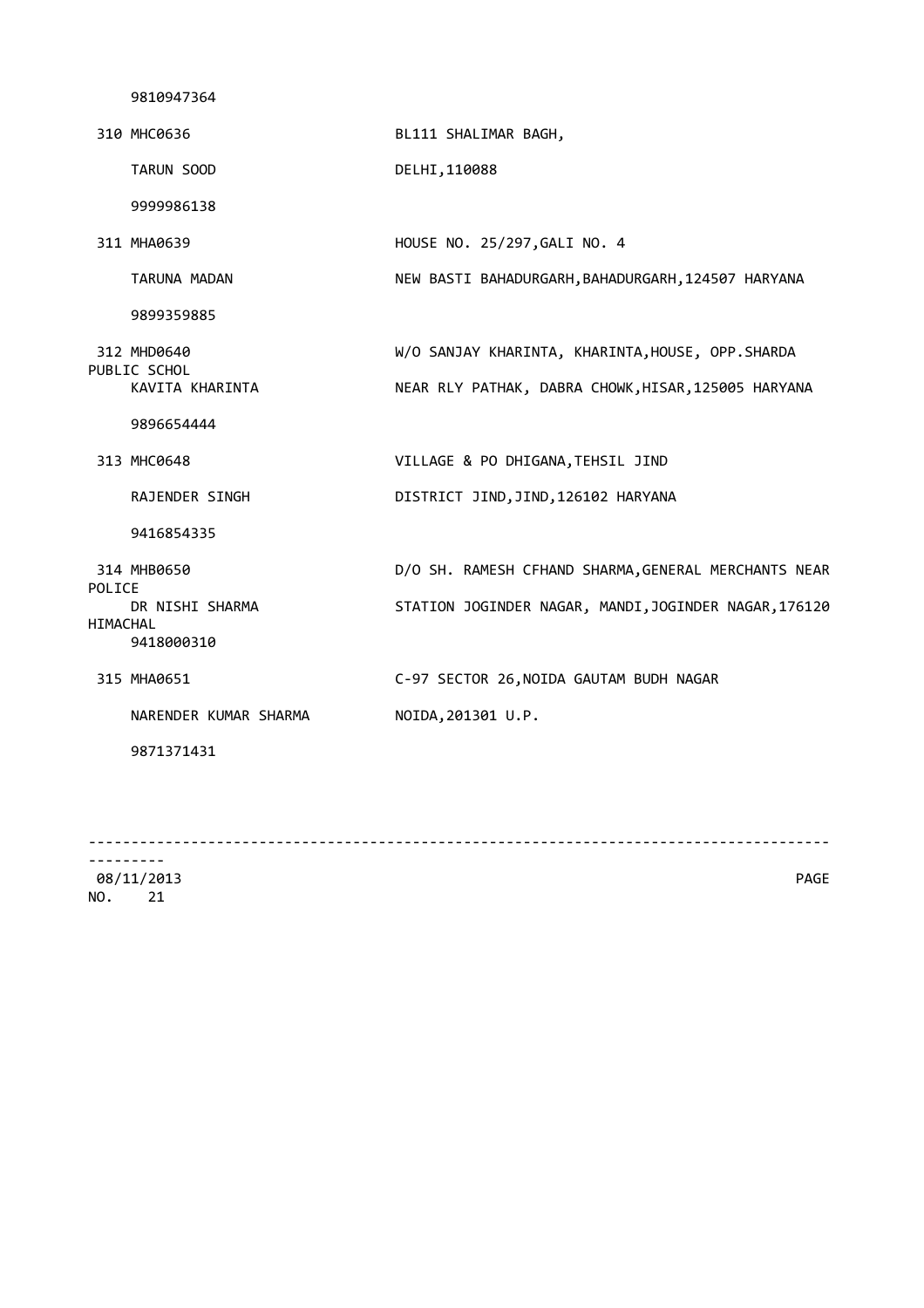| -------------------------<br>SNo REGN_NO<br>NAME OF MEMBER/PHONE NOS. EMAIL | <b>CORRESPONDENCE ADDRESS</b>                                       |
|-----------------------------------------------------------------------------|---------------------------------------------------------------------|
| 316 MHC0662                                                                 | VISHAVKARMA ROAD, SIMBLE                                            |
|                                                                             | PAYARA LAL MARWAHA (PJC4078) DIST. GURDASPUR, BATALA, 143505 PUNJAB |
| 2264531                                                                     |                                                                     |
| 317 MHC0667                                                                 | B54 POCKET 1 KENDRIYA VIHAR II, SECTOR 82                           |
| MOTI LAL TIKU                                                               | NOIDA, 201304 UP                                                    |
|                                                                             |                                                                     |
| 318 MHC0668                                                                 | G06 PLOT NO. 510, ADENWALA ROAD                                     |
| AJIT SINGH AHIR                                                             | MATUNGA EAST, MUMBAI, 400019 MAHARASHTRA                            |
| 24170691                                                                    |                                                                     |
| 319 MHC0670                                                                 | HOUSE NO. 59, WARD NO. 3 ARYA NAGAR                                 |
| <b>CHAMAN LAL</b>                                                           | DINA NAGAR DIST. GURDASPUR, 143531 PUNJAB                           |
| 9646036125                                                                  |                                                                     |
| 320 MHD0673                                                                 | F-44 SAI APPARTMENT, PLOT NO. 46                                    |
| KAVITA CHANDHOK                                                             | SECTOR 13 ROHINI, NEW DELHI, 110085                                 |
| 9810045672                                                                  |                                                                     |
| 321 MHA0675                                                                 | Q32 GH94, PGI ENCLAVE                                               |
| VIJAY KUMAR MANGLA                                                          | SECTOR 20, PANCHKULA, 134112 HARYANA                                |
|                                                                             |                                                                     |
| 322 MHB0676                                                                 | 155 OLD GUPTA COLONY,                                               |
| MANVI MITTRA                                                                | DELHI, 110009                                                       |
| 9868964167                                                                  |                                                                     |
| 323 MHB0677                                                                 | B-8 FIRST FLOOR, DAYA NAND COLONY                                   |
| RAJNI BHAKTIAR                                                              | LAJPAT NAGAR IV, NEW DELHI, 110024                                  |
|                                                                             |                                                                     |
| 324 MHB0679                                                                 | H. NO. 1817, SECTOR 28                                              |
|                                                                             |                                                                     |

MANISHA MITTRA NEAR BATKAL MOD, FARIDABAD, 0 HARYANA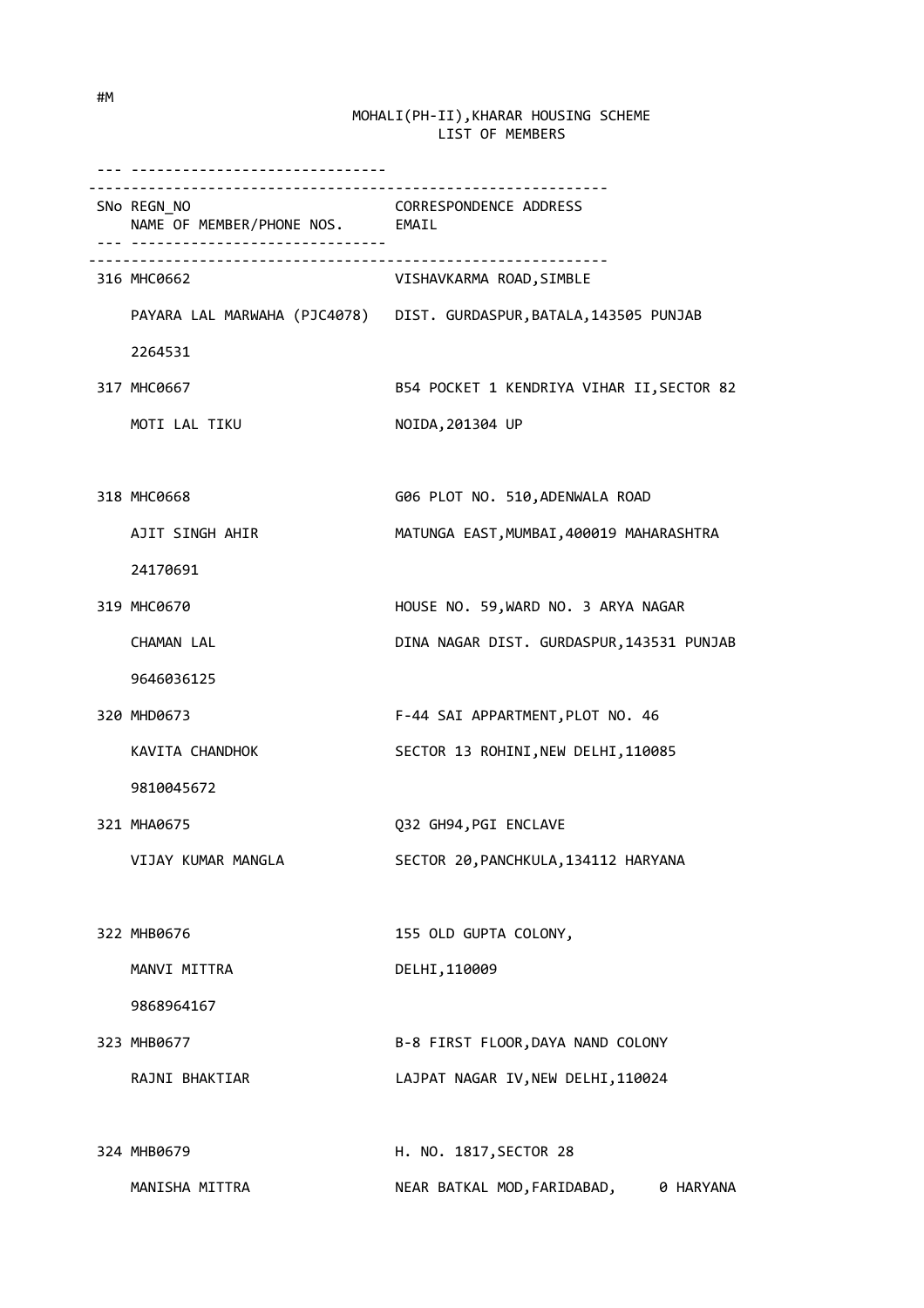4040207,9015158705

| 325 MHC0680           | H NO. 230 SECTOR 48A, INDIAN EXPRESS SOCIETY |
|-----------------------|----------------------------------------------|
| BHARAT BHUSHAN SEHGAL | CHANDIGARH, 160047                           |

 326 MHB0681 1150-A,SECTOR 41B SUBHASH KUMAR CHANDIGARH, 160036

2629128,2629128

 327 MHC0685 KOTHI NO. 68,SEC 21 C VINOD KUMAR SHARMA PART I,FARIDABAD,121001 HARYANA

9818162999

328 MHA0686 77 A SHASTRI COLONY,

MANOHAR LAL MONGA AMBALA CANTT, 133001 HARYANA

9996020890

329 MHB0687 SHANDIL COTTAGE,RAJGARH ROAD

RAVINDER KUMAR SHANDIL KOTLA NALA SOLAN, SOLAN, 173212 HP

8894566704

 330 MHB0688 H.NO.3687,AMBEDKAR COLONY SEC 56 RAVI KUMAR CHANDIGARH, 160055

2691687,9814997461

--------------------------------------------------------------------------------------- ---------

 08/11/2013 PAGE NO. 22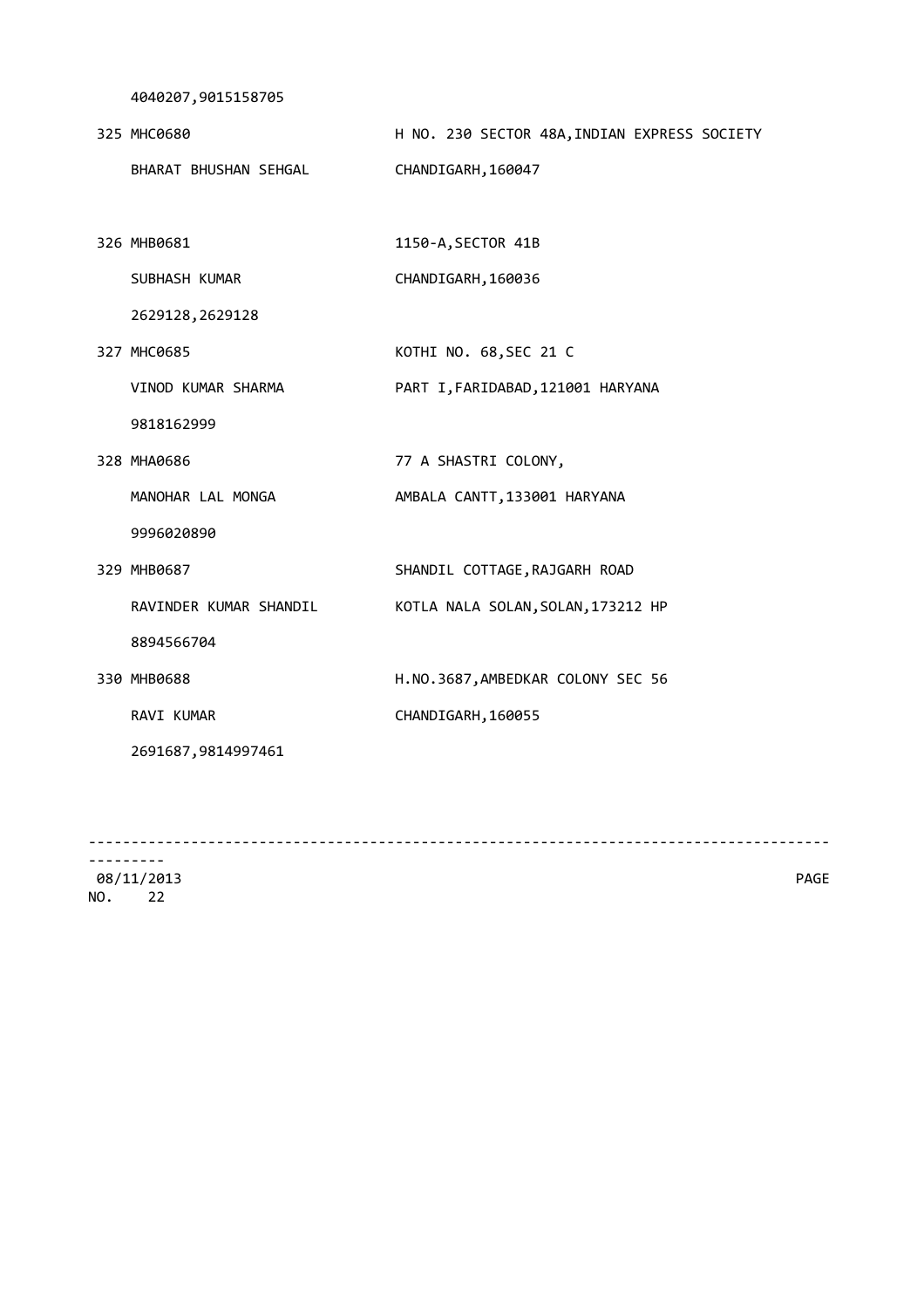--- ------------------------------ ------------------------------------------------------------- SNo REGN\_NO CORRESPONDENCE ADDRESS NAME OF MEMBER/PHONE NOS. EMAIL --- ------------------------------ ------------------------------------------------------------- 331 MHB0691 Q NO. A-7, POWER HOUSE COLONY,OPP DEV CINEMA, MEHRAULI ROAD DEVENDER KUMAR GURGAON, 0 HARYANA 2303289,9871035316 332 MHA0694 HOUSE 817-A/11 SHARDA NAGAR,JALBERA ROAD DHARAM PAL AMBALA CITY, 134002 HARYANA 2534526,9729092892 333 MHB0698 FLAT NO. TF-1 (THIRD FLOOR),PEARL HEIGHT APPARTMENT, JUGRAJ SINGH CLS **OPP. CHRIST CHURCH GIRLS SCHOL, CIVIL LINES,** 0 **JABALPUR**  80400,9303280400 334 MHC0701 C O NARSI RAM GOYAL,HOUSE NO 400 ROHIT MANOJ KUMAR SECTOR 9, PANCHKULA, 134109 HARYANA 2575635,9914209517 335 MHC0702 COMMANDANT 17TH BN ITBP,FORCE P/O RECKONG PEO, PAWAN KUMAR NEGI TEHSIL-KALPA, DIST.KINNAUR,172107 H.P. 9442600581 336 MHD0707 H.NO. 1559,SEC 34 D B S KANG CHANDIGARH, 160022 23018982,9868563465 337 MHB0709 15/7 ASHOK NAGAR (FRONT SIDE),NEAR TILAK NAGAR SUNIL SIKKA NEW DELHI,110018 9013342800 338 MHB0710 O/O COMM OF INCOME TAX,INCOMET TAX OFFICE KULDEEP MOORTI BALI CIVIL LINES FAIZABAD,FAIZABAD,224001 UP 27822826,9919499555 339 MHB0711 4218 GADDIWAL MOHALLANEAR,GURDAWARA SINGH SABHA VIJAY SINGH GOSAIN MACHHIWARA SAMRALA DT LUDIANA,MACHHIWARA,141115 PUNJAB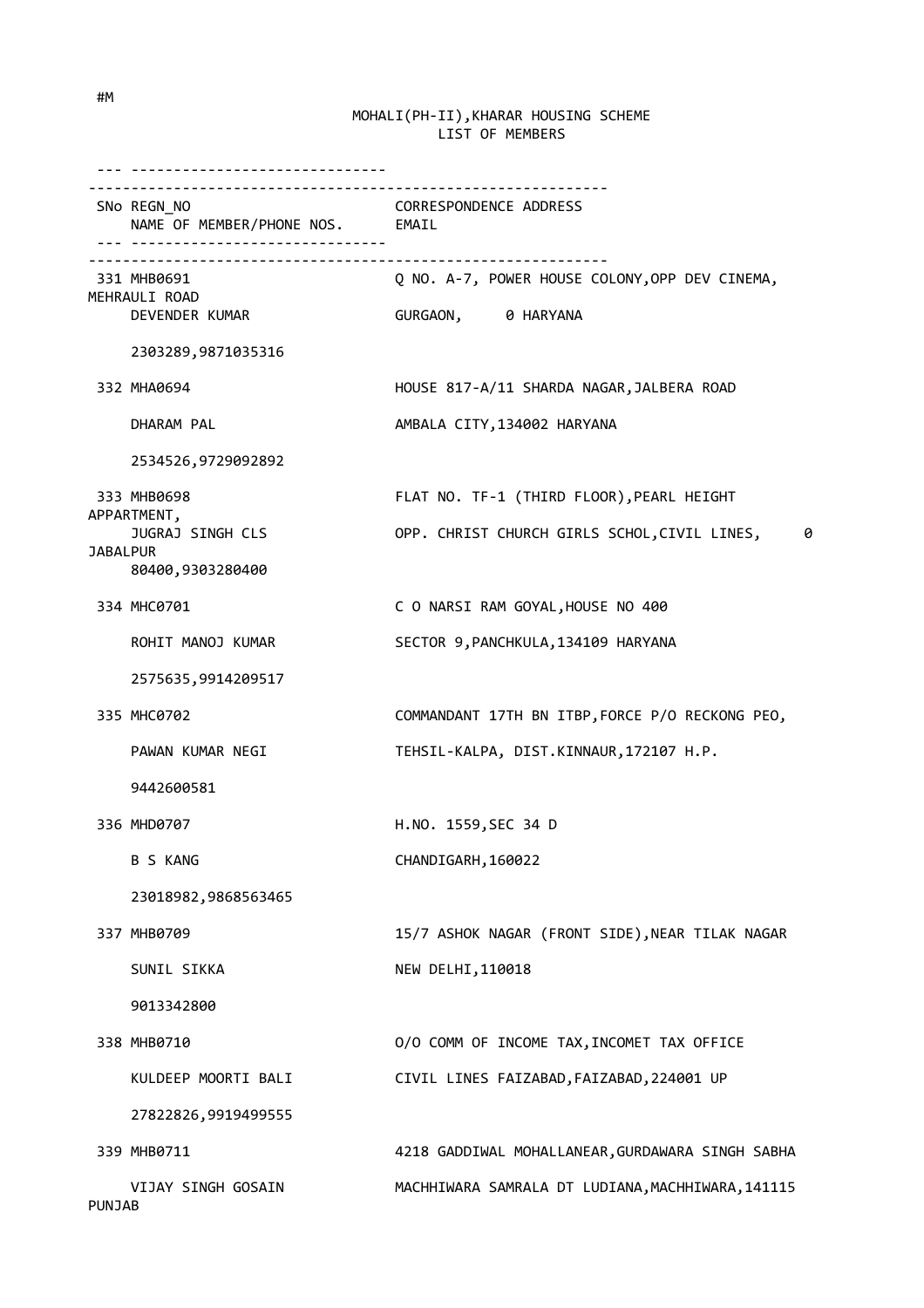| 340 MHB0714          | 15 H APPT B 2ND FLOOR, SINGLE STOREY  |
|----------------------|---------------------------------------|
| INDU SHARMA          | VIJAY NAGAR, DELHI, 110009            |
| 24368933,9810403435  |                                       |
| 341 MHB0715          | AIA 23 A, JANAK PURI                  |
| BALWINDER KAUR SARIN | NEW DELHI, 110058                     |
| 255553521, 23796847  |                                       |
| 342 MHC0717          | 520 PARADISE APPTS, SEC - 9           |
| SHIV SHANKAR         | PLOT NO. 1 DWARKA, NEW DELHI, 110077  |
| 23061023,9818673202  |                                       |
| 343 MHC0719          | 34/9 GROUND FLOOR, OLD RAJINDER NAGAR |
| TARA ANAND           | NEW DELHI, 110060                     |
| 9953232546           |                                       |
| 344 MHB0720          | BUNGLOW NO. 11, BIRBAL ROAD           |
| MANOJ KUMAR GUPTA    | JANGPURA EXTN., NEW DELHI, 110014     |
| 25317414,9868301060  |                                       |
| 345 MHC0724          | F-194 / G - I, DILSHAD COLONY         |
| DR ANITA RANI        | DELHI, 110095                         |
| 26165060,9910468398  |                                       |
|                      |                                       |

--------------------------------------------------------------------------------------- ---------

 08/11/2013 PAGE NO. 23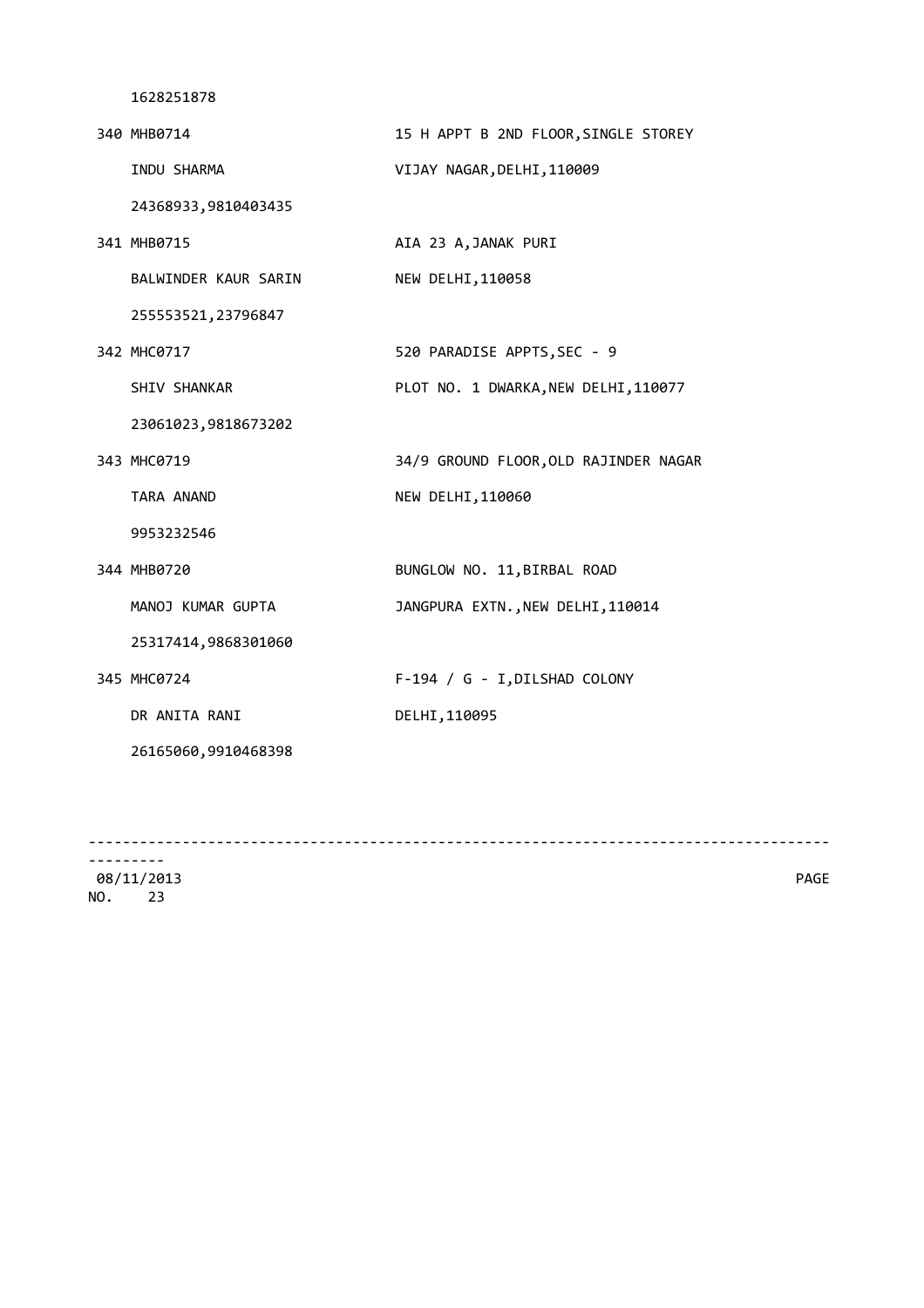|             | SNo REGN_NO<br>NAME OF MEMBER/PHONE NOS. EMAIL | CORRESPONDENCE ADDRESS                                             |
|-------------|------------------------------------------------|--------------------------------------------------------------------|
|             | 346 MHC0726                                    | BL 34 HARI NAGAR, JAIL ROAD                                        |
|             | DEEPAK KUKREJA                                 | NEW DELHI, 110064                                                  |
|             | 23061334,9810301263                            |                                                                    |
|             | 347 MHC0731                                    | 37 SETH CHATURBHUJ ROAD, YASEEN ROAD                               |
|             |                                                | JYOTSNA BHATIA (PJC0154) OPP LAL HOSPITAL, AMRITSAR, 143001 PUNJAB |
|             | 18122605, 1832402692                           |                                                                    |
|             | 348 MHC0733                                    | 3580 RAJA PARK, SHAKUR BASTI                                       |
|             | SATINDER KAUR                                  | DELHI, 110034                                                      |
|             | 9868996186                                     |                                                                    |
|             | 349 MHB0736                                    | 898/30 GALI NO. 2, VIKAS NAGAR                                     |
|             | SATVIR SINGH MALIK                             | KAKROI ROAD, SONEPAT, 131001 HARYANA                               |
|             | 2248493                                        |                                                                    |
|             | 350 MHD0738                                    | 172-C, BHAI RANDHIR SINGH NAGAR                                    |
|             | NISHA GARG                                     | LUDHIANA, 141004 PUNJAB                                            |
|             | 9915050172                                     |                                                                    |
|             | 351 MHD0742                                    | HOUSE NO. 315 SECTOR 3, SANT NAGAR                                 |
|             | HONY CAPT ROSHAN SINGH                         | RANI BAGH, PO GADI GARH, 181101 JAMMU                              |
|             | 9419139827                                     |                                                                    |
|             | 352 MHD0744                                    | H. NO. 12 SECTOR 2A, SHAM NAGAR                                    |
|             | SWARN KANTA                                    | MANDI GOBINDGARH, 147301 PUNJAB                                    |
|             | 9914105281                                     |                                                                    |
|             | 353 MHC0749                                    | HOUSE NO. 94, SECTOR 16                                            |
|             | PARMINDER JOHAR                                | FARIDABAD, 121002 HARYANA                                          |
|             | 23061247,9871777117                            |                                                                    |
| <b>ROAD</b> | 354 MHC0753                                    | SUBSIDIARY TRAINING CENTRE BSF, KHARKAN CAMP UNA                   |
|             | DR SANDEEP GUPTA                               | HOSHIARPUR, 146001 PUNJAB                                          |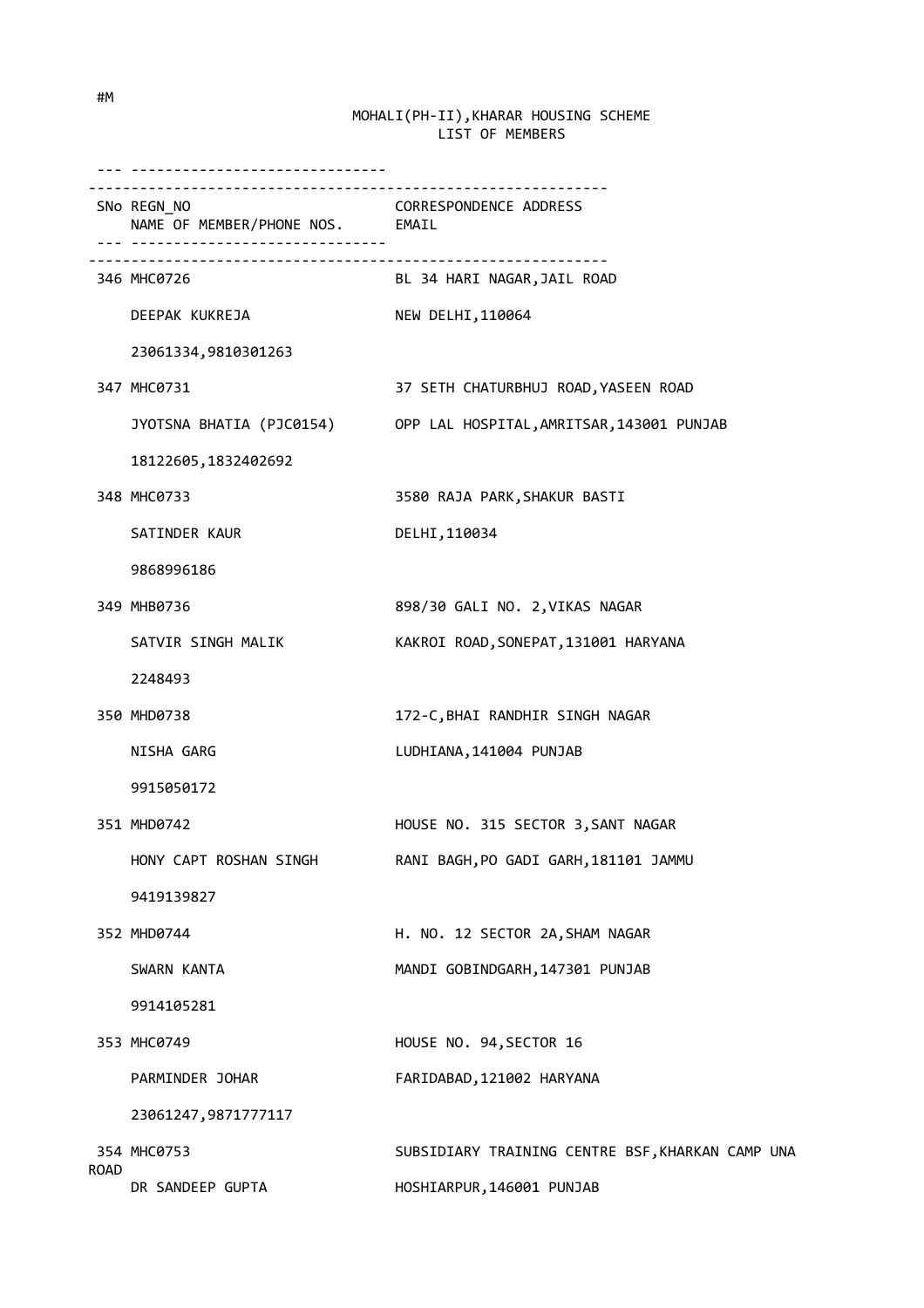|          | 9878356235            | sandeepbsf2003@yahoo.co.in                      |
|----------|-----------------------|-------------------------------------------------|
|          | 355 MHD0754           | DIG BSF (RETD), 102-B BRS NAGAR                 |
|          | DILBAGH SINGH SIDHU   | LUDHIANA, 141001 PUNJAB                         |
|          | 9815641910            |                                                 |
|          | 356 MHD0759           | 643/3 MALERKOTLA HOUSE CIVIL, LINES OPP OLD DMC |
| HOSPITAL | RACHNA GUPTA          | LUDHIANA, 141001 PUNJAB                         |
|          | 9814104273            | arunaru@yahoo.com                               |
|          | 357 MHD0760           | HOUSE NO. 1137, SECTOR 15                       |
|          | VIPIN KAPOOR          | PANCHKULA, 0 HARYANA                            |
|          | 9815509637            |                                                 |
|          | 358 MHD0764           | 603 SECTOR 48A, SARAV HITKARI SOCIETY           |
|          | JOGINDER SINGH GUJRAL | CHANDIGARH, 160047                              |
|          | 9463837906            |                                                 |
|          | 359 MHD0771           | A-15 VISHNU GARDEN, NEAR SHEETLA MANDIR         |
|          | TRILOK SINGH          | PO TILAK NAGAR, NEW DELHI, 110018               |
|          | 9716085369            |                                                 |
|          | 360 MHD0773           | Q-8 SECOND FLOOR, HAUZ KHAS ENCLAVE             |
|          | VIKAS SRIVASTAVA      | NEW DELHI, 110016                               |
|          | 41215100,9810284527   |                                                 |
|          |                       |                                                 |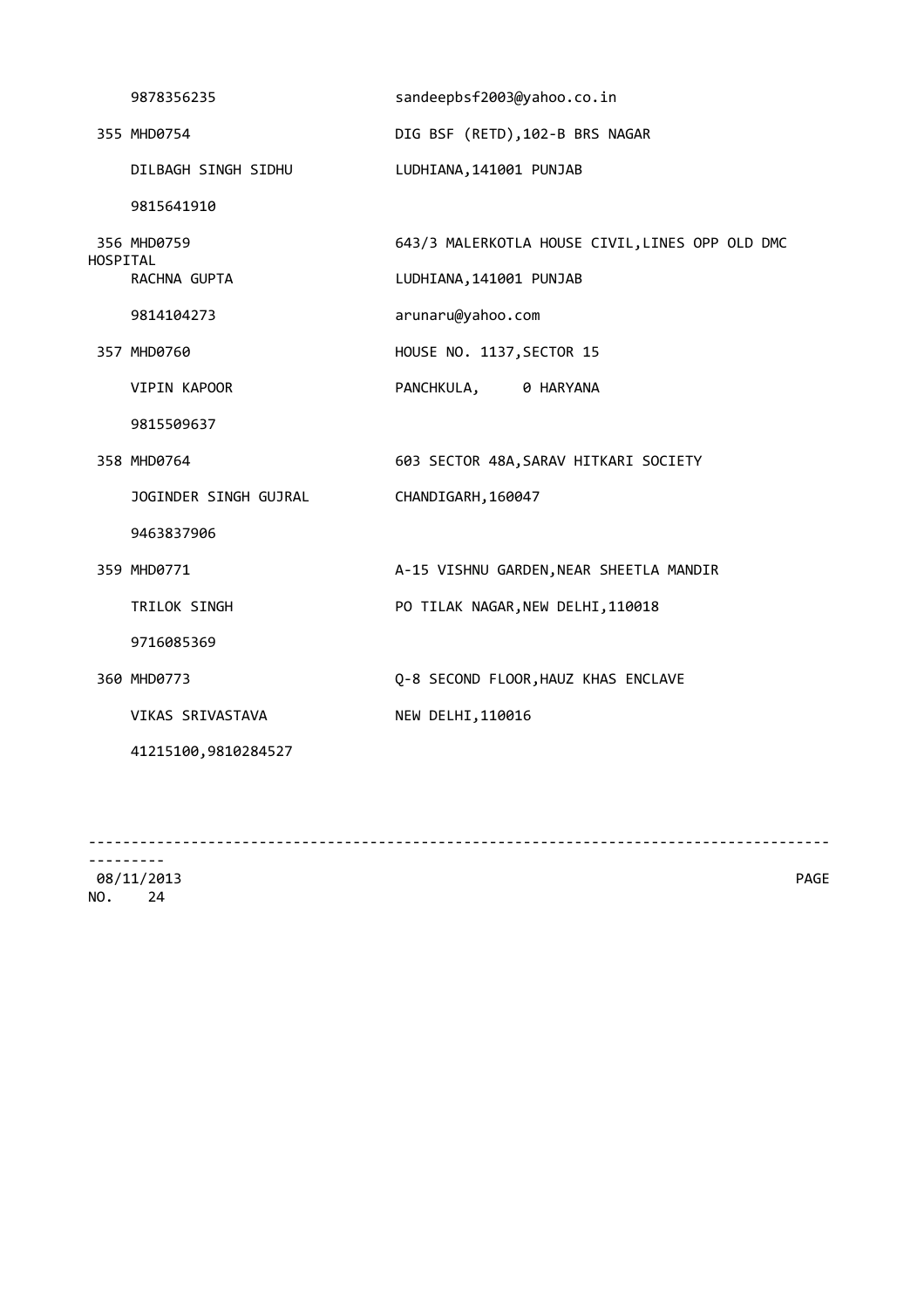|        | ___________________________________               |                                                       |
|--------|---------------------------------------------------|-------------------------------------------------------|
|        | SNo REGN_NO<br>NAME OF MEMBER/PHONE NOS. EMAIL    | <b>CORRESPONDENCE ADDRESS</b>                         |
|        | 361 MHD0778                                       | VPO BHILOWAL BLOCK TARSIKA,                           |
|        | GURBHEJ SINGH                                     | AMRITSAR, 0 PUNJAB                                    |
|        | 9914600005                                        |                                                       |
|        | 362 MHD0779                                       | E3PUNJABI BAGH RAISEN ROAD, NEAR IDEAL SCHOOL         |
|        | ASHISH KUMAR ARORA                                | BHOPAL, 462023 MP                                     |
|        | 2591738                                           |                                                       |
|        | 363 MHD0780                                       | VILL-MURADPURA PO BAL KHURD, DIST. AMRITSAR           |
|        | <b>GURDIP SINGH</b>                               | AMRITSAR, 0 PUNJAB                                    |
|        | 9814237561                                        |                                                       |
|        | 364 MHD0781                                       | HOUSE NO. 258, SECTOR 51A                             |
|        | SUMAN JAIN                                        | CHANDIGARH, 160047                                    |
|        | 2669099,9815959435                                |                                                       |
|        | 365 MHD0782                                       | FLAT NO. 2177, ASHIANA ENCLAVE                        |
|        | KULDEEP SINGH                                     | SECTOR 48C, CHANDIGARH, 0                             |
|        | 9855253053                                        |                                                       |
|        | 366 MHD0783                                       | FLAT NO. 1103, SUN PALAZZO, MATULYA MILLS COMPOUND    |
|        | RAMACHANDRAN KESAVAN<br>MAHARASHTRA<br>9819018695 | SENAPATI BAPAT MARG LOWERPAREL, MUMBAI, 400013        |
|        | 367 MHD0784                                       | FLAT NO. 401 RESERVE BANK, OFFICERS FLATS TATA MILLS  |
| MUMBAI | ARIDAMAN KUMAR<br>9769222965                      | COMMPOUND DR BR AMBEDKAR ROAD, DADAR (EAST), 400014   |
|        | 368 MHD0786                                       | ANGELS PUBLIC SCHOOL, DALHOUSIE ROAD MAMUN            |
|        | MAN SINGH                                         | PATHANKTOT, DIST. GURDASPUR, PATHANKOT, 145001 PUNJAB |
|        | 9888172341                                        |                                                       |
|        | 369 MHD0787                                       | B 212 PRODHYAGIKI CGHS LTD., PLOT 11 SECTOR 3         |
|        | RAMESH CHANDER KAKKAR                             | DWARKA, NEW DELHI, 110075                             |

#M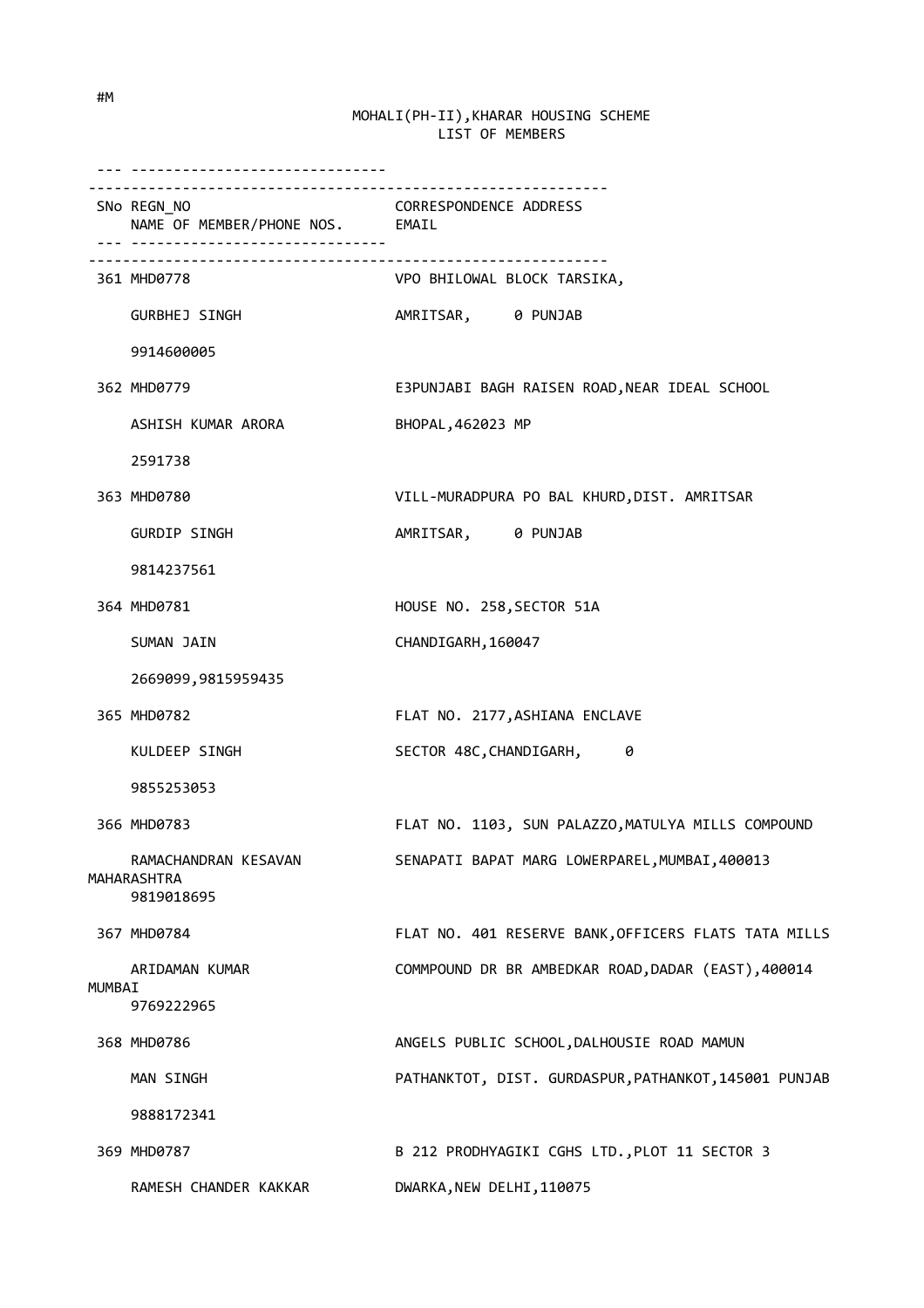|        | 370 MHD0795       | C/O O C KAUSHAL, DOGAR NIWAS                     |
|--------|-------------------|--------------------------------------------------|
|        | NIDHI VERMA       | KELSETON, SHIMLA, 171001 HP                      |
|        |                   |                                                  |
|        | 371 MHD0796       | UMESH NIWAS, RAMGALI WARD NO. 2                  |
|        | SANDEEP KAUSHAL   | HAMIRPUR MAIN BAZAR, HAMIRPUR, 177001            |
|        |                   |                                                  |
|        | 372 MHD0801       | # 81 SECTOR 29A,                                 |
|        | PREETI JAIN       | CHANDIGARH,<br>0                                 |
|        | 9781707737        | rahul.jain@nic.in                                |
|        | 373 MHD0804       | HOUSE NO. 1119A, SECTOR 46B                      |
|        | HARNAM SINGH RANA | CHANDIGARH, 160047                               |
|        | 2745523           |                                                  |
| MOHALA | 374 MHD0809       | RETD. COMM. OF INCOME TAX, H.NO.18.STREET NO. 3, |
|        | KULWANT SINGH     | SHANKER NAGAR, FATEGARH ROAD, HOSHIARPUR, 146001 |

PUNJAB 2300758,9988868000 375 MHC0810 **HOUSE NO. 184, MODEL TOWN** SUKHVERSHA SHARMA AMBALA CITY, 134003 HARYANA

2520184,2520184

---------------------------------------------------------------------------------------

--------- 08/11/2013 PAGE NO. 25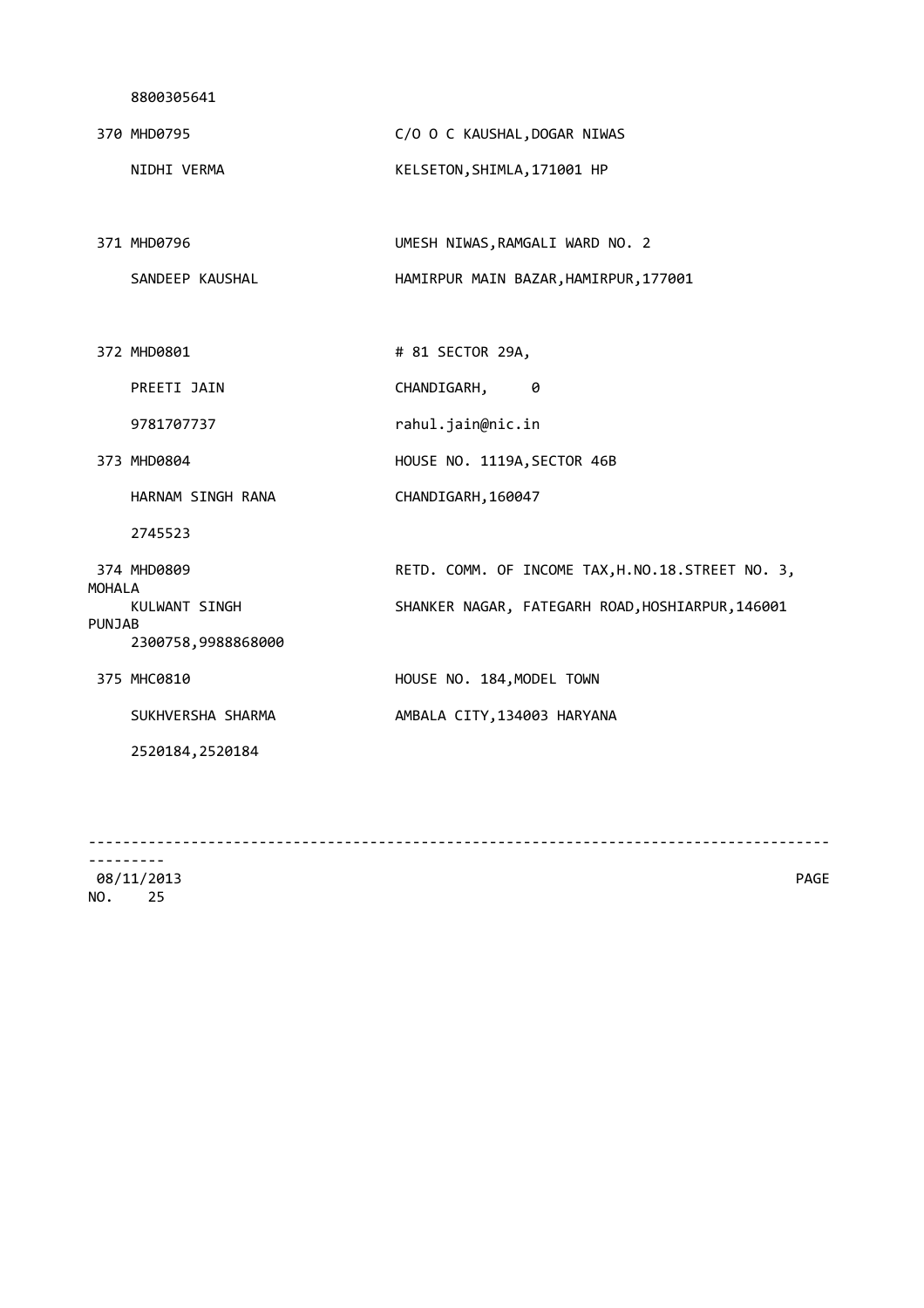| .                                              |                                                                |
|------------------------------------------------|----------------------------------------------------------------|
| SNo REGN_NO<br>NAME OF MEMBER/PHONE NOS. EMAIL | <b>CORRESPONDENCE ADDRESS</b>                                  |
| 376 MHC0811                                    | _________________________<br>4/8 FIELD MARSHAL,CARIAPPA COLONY |
| COL SARABJEET SINGH                            | BANGALORE, 560001 KARNATAKA                                    |
| 9468435530                                     |                                                                |
| 377 MHC0812                                    | C/O S K TAKYAR, FLAT NO. 501                                   |
| SANJAY SINGH                                   | GH 78 SECTOR 20, PANCHKULA, 134109 HARYANA                     |
| 9878470451                                     | sanjaysingh@iisermohali.ac.in                                  |
| 378 MHC0815                                    | CC-44-D (DDA FLAT), HARI NAGAR                                 |
| KULDEEP KAUR KHARBANDA                         | NEW DELHI, 110064                                              |
| 28121617                                       |                                                                |
| 379 MHC0816                                    | 219 ANAND NAGAR - A, TRIPURI TOWN                              |
| ROOPAM SOOD                                    | PATIALA, 147001 PUNJAB                                         |
| 9855803219                                     |                                                                |
| 380 MHD0817                                    | D/O HARI SINGH, HOUSE NO. 1555, SECTOR 13-P                    |
| POONAM ISHARWAL                                | HISAR, 125001 HARYANA                                          |
| 9950235305                                     |                                                                |
| 381 MHD0819                                    | PLOT NO. 18, FIRST FLOOR                                       |
| JARNAIL SINGH DHILLON                          | PRATAP NAGAR, NEW DELHI, 110064                                |
| 9811020489                                     |                                                                |
| 382 MHC0822                                    | HOUSE NO. 1452, SECTOR 40B                                     |
| JASWINDER JEET SINGH                           | CHANDIGARH, 160036                                             |
| 9815385101                                     |                                                                |
| 383 MHC0823                                    | HOUSE NO. 578, SECTOR 4                                        |
| SUDESH KUMARI                                  | PANCHKULA, 134112 HARYANA                                      |
| 2561578                                        |                                                                |
| 384 MHB0825                                    | PLOT NO. 388, INDUSTRIAL AREA FOCAL POINT                      |
| AMANDEEP KAUR                                  | PHASE IX, MOHALI, 0 PUNJAB                                     |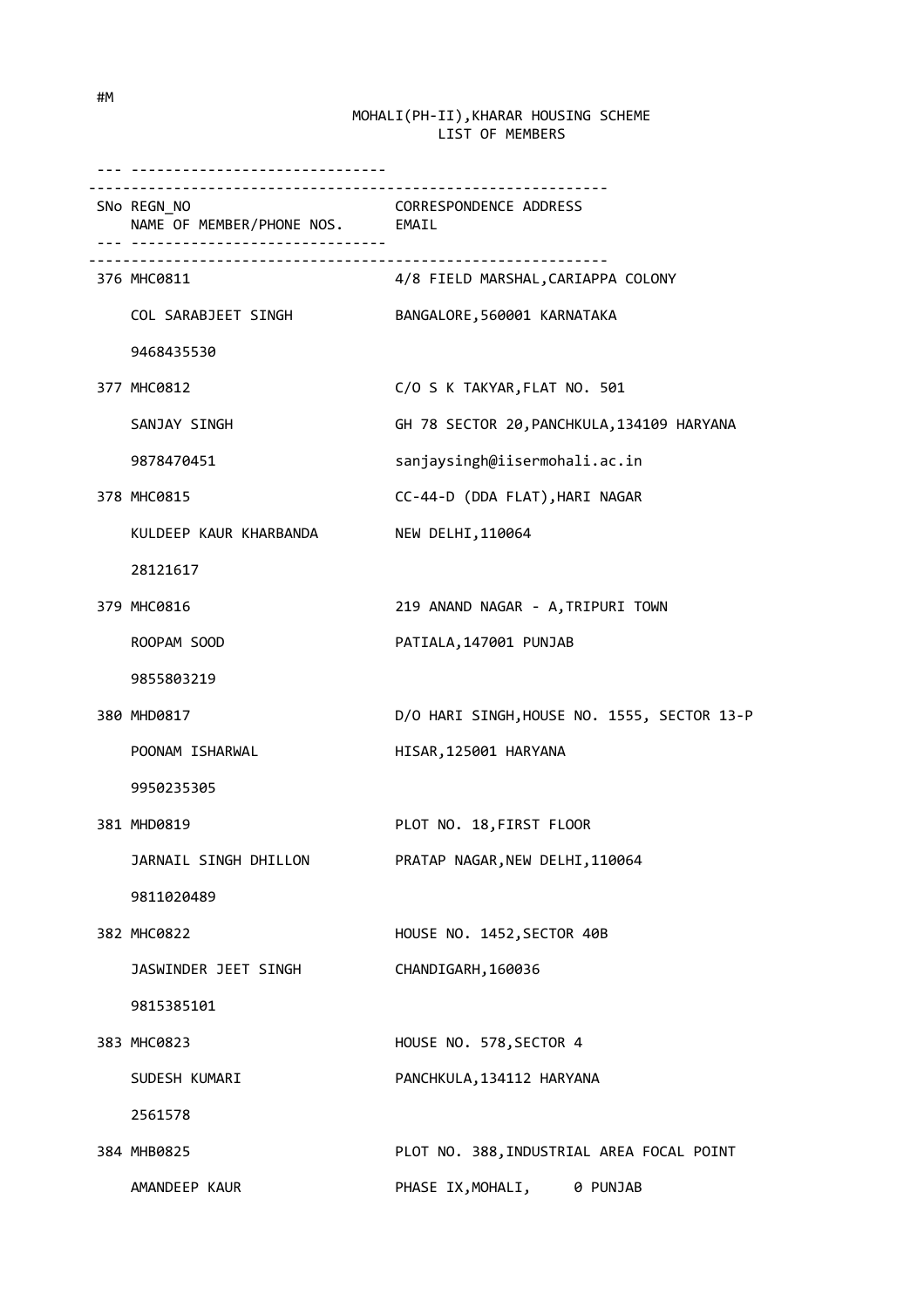| 385 MHD0826                    | K H 169, KAVI NAGAR                               |
|--------------------------------|---------------------------------------------------|
| VINITA SINGLA                  | GHAZIABAD, 201002 UP                              |
| 6657289,9811148393             | vinita.singla@tcs.com                             |
| 386 MHD0827                    | 50/2 NEHRU ENCLAVE, LUCKNOW CANTT                 |
| SANJEEV GUPTA                  | LUCKNOW, 226002 UP                                |
| 8974007407                     | sanjeev48006@hotmail.com                          |
| 387 MHD0828                    | HOUSE NO. 4 MALWA COLONY,                         |
| RAVINDER KAUR GHUMAN           | PATIALA, 147001 PUNJAB                            |
|                                |                                                   |
| 388 MHB0829                    | BA 6E DDA FLATS, MUNIRKA                          |
| <b>TARSEM CHAND</b>            | DELHI, 110067                                     |
| 26108602                       |                                                   |
| 389 MHD0832                    | H NO 857, PANA MOJAN                              |
| NAVEEN KUMAR                   | VPO BAWANA, DELHI, 110039                         |
| 27756825                       | naveenkr23@yahoo.com                              |
| 390 MHD0833                    | IV B/26 FIRST FLOOR, OLD DOUBLE STOREY            |
| PARVEEN KUMAR ALLAGH           | NIRMAL PURI, LAJPAT NAGAR - IV, NEW DELHI, 110024 |
| 26449579, 23317091, 9871859587 |                                                   |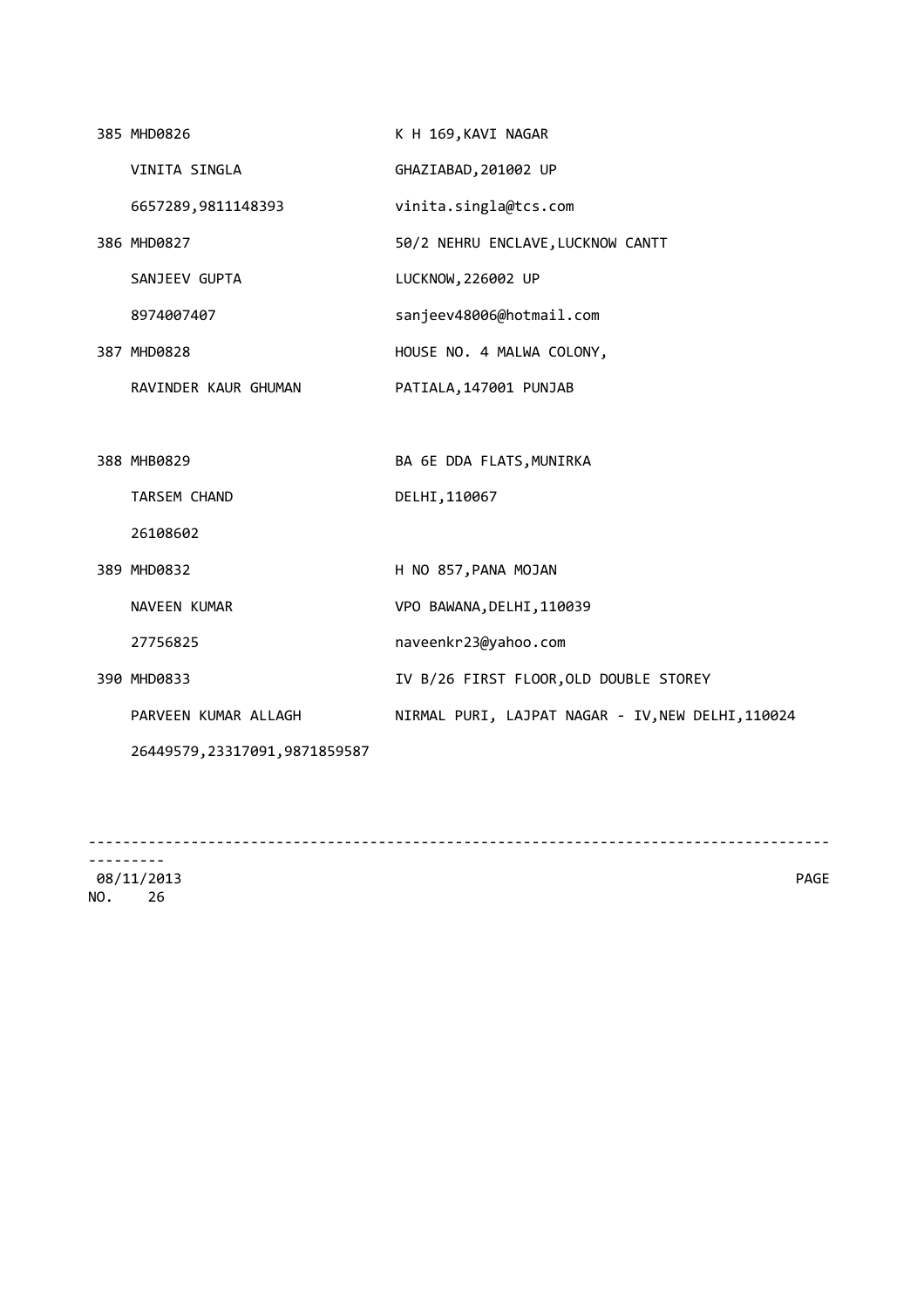| .                                              |                                              |
|------------------------------------------------|----------------------------------------------|
| SNo REGN_NO<br>NAME OF MEMBER/PHONE NOS. EMAIL | CORRESPONDENCE ADDRESS                       |
| 391 MHD0836                                    | 23 L. F. TANSEN MARG,                        |
| SUDARSHAN KUMAR MEHRA                          | NEW DELHI, 110001                            |
| 23034038,9868868115                            | mehrask@yahoo.com                            |
| 392 MHB0837                                    | GUPTA BUILDING, LONGWOOD                     |
| RACHNA GUPTA                                   | SHIMLA, 171001 H.P.                          |
| 9418022055                                     |                                              |
| 393 MHC0838                                    | CC-21C, HARI NAGAR                           |
| ASHA RANI                                      | NEW DELHI, 110064                            |
| 9871602822                                     |                                              |
| 394 MHC0839                                    | HOUSE NO. 1189, SECTOR 15                    |
| AMIT KAHER                                     | PANCHKULA, 134113 HARYANA                    |
|                                                |                                              |
| 395 MHD0840                                    | AB/78, SHALIMAR BAGH                         |
| TEJINDER PAL SINGH                             | DELHI, 110088                                |
| 26186904,9868102358                            |                                              |
| 396 MHD0841                                    | 91 QUTAB VIEW APPTT., OPP QUTAB HOTEL        |
| NEENA GANGWANI                                 | S J S MARG, NEW DELHI, 110016                |
| 9810405503                                     | neena_scorpion@yahoo.com                     |
| 397 MHD0842                                    | BANK OF BARODA, CITY BACK OFFICE, 2ND FLOOR  |
| KUL BHUSHAN GUPTA                              | BOB BLDG., 16 SANSAD MARG, NEW DELHI, 110001 |
| 9958587350                                     | kbg@sify.com                                 |
| 398 MHC0843                                    | D-11\25, SECTOR 8                            |
| ANJU AGGARWAL                                  | ROHINI, DELHI, 110085                        |
| 9971181116                                     |                                              |
| 399 MHD0844                                    | C/O SH RAMESH GABA, 11/283 GEETA COLONY      |
| KIMTI LAL NARANG                               | PO GANDHI NAGAR, DELHI, 110031               |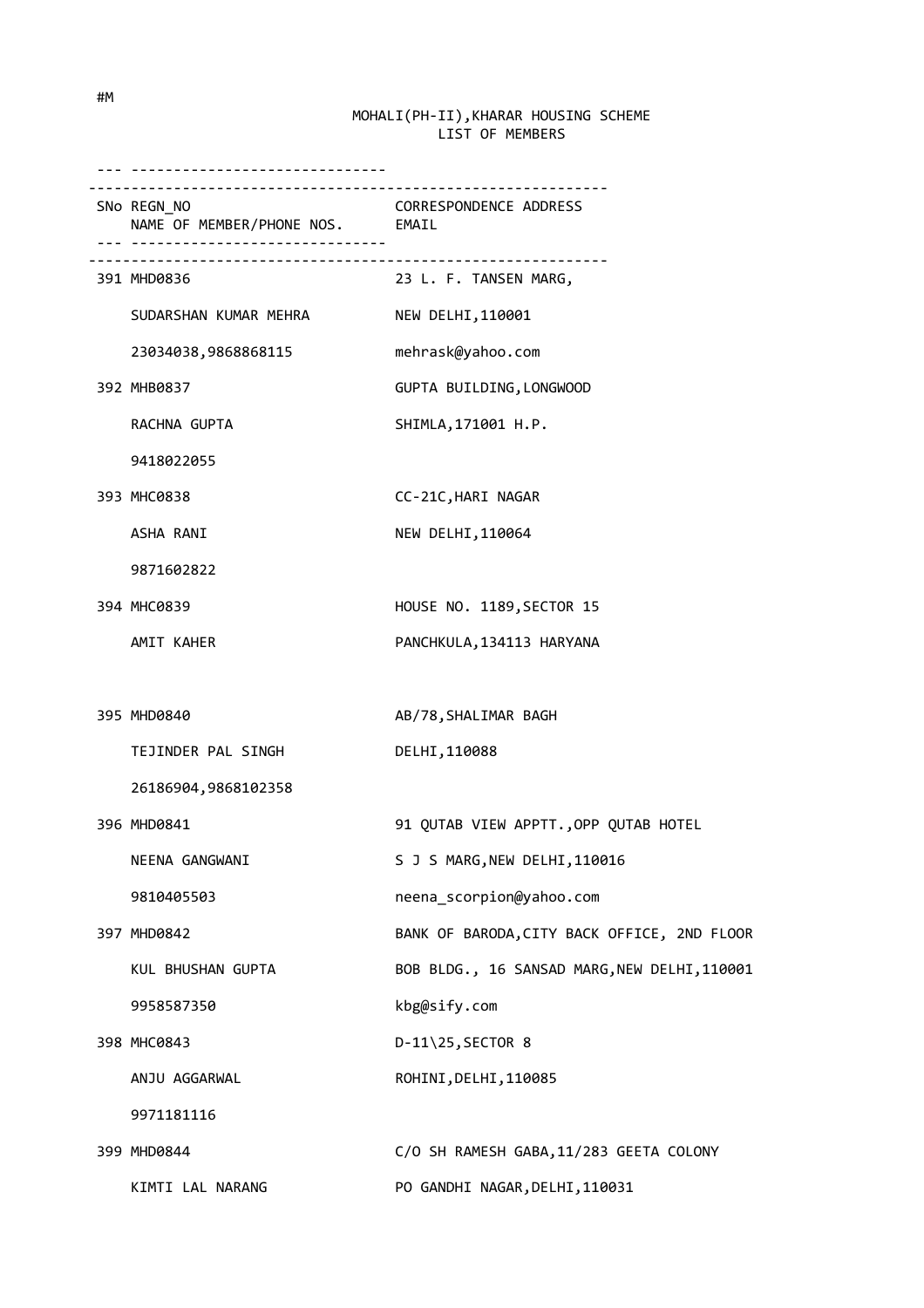|       | 23012982,9868213469 | narang_shashi@yahoo.co.in                        |
|-------|---------------------|--------------------------------------------------|
|       | 400 MHD0845         | HOUSE NO. 84, SHAHEED UDHAM SINGH NAGAR          |
|       | APARNA GROVER       | JALANDHAR, 144001 PUNJAB                         |
|       | 9888451700          |                                                  |
|       | 401 MHD0846         | HOUSE 143, PHASE 4                               |
|       | SUNITA RANI         | SAS NAGAR, MOHALI, 160002 PUNJAB                 |
|       | 2659204,9646229042  |                                                  |
|       | 402 MHD0847         | HOUSE NO. 5097, MODERN HOUSING COMPLEX           |
|       | UPMA KAUSHAL        | CHANDIGARH, 160101                               |
|       | 9041886260          |                                                  |
|       | 403 MHD0848         | FLAT NO. 132, KENDRIYA VIHAR I                   |
|       | NEERAJ RAGHAV       | SECTOR 25, PANCHKULA, 134116 HARYANA             |
|       | 9417495512          | raghavneeraj@gmail.com                           |
| MANDI | 404 MHC0854         | HOUSE NO. 5-4-100 BBMB, COLONY SUNDER NAGAR DIST |
|       | CHANCHAL SHARMA     | SUNDER NAGAR, 175019 HP                          |
|       | 9418454419          |                                                  |
|       | 405 MHC0855         | SH SADHU RAM BANSAL, JAIN MANDIR STREET          |
|       | VINOD KUMAR         | JAITU, 151202 PUNJAB                             |
|       | 9815331781          | vinod_bansal31@yahoo.com                         |
|       |                     |                                                  |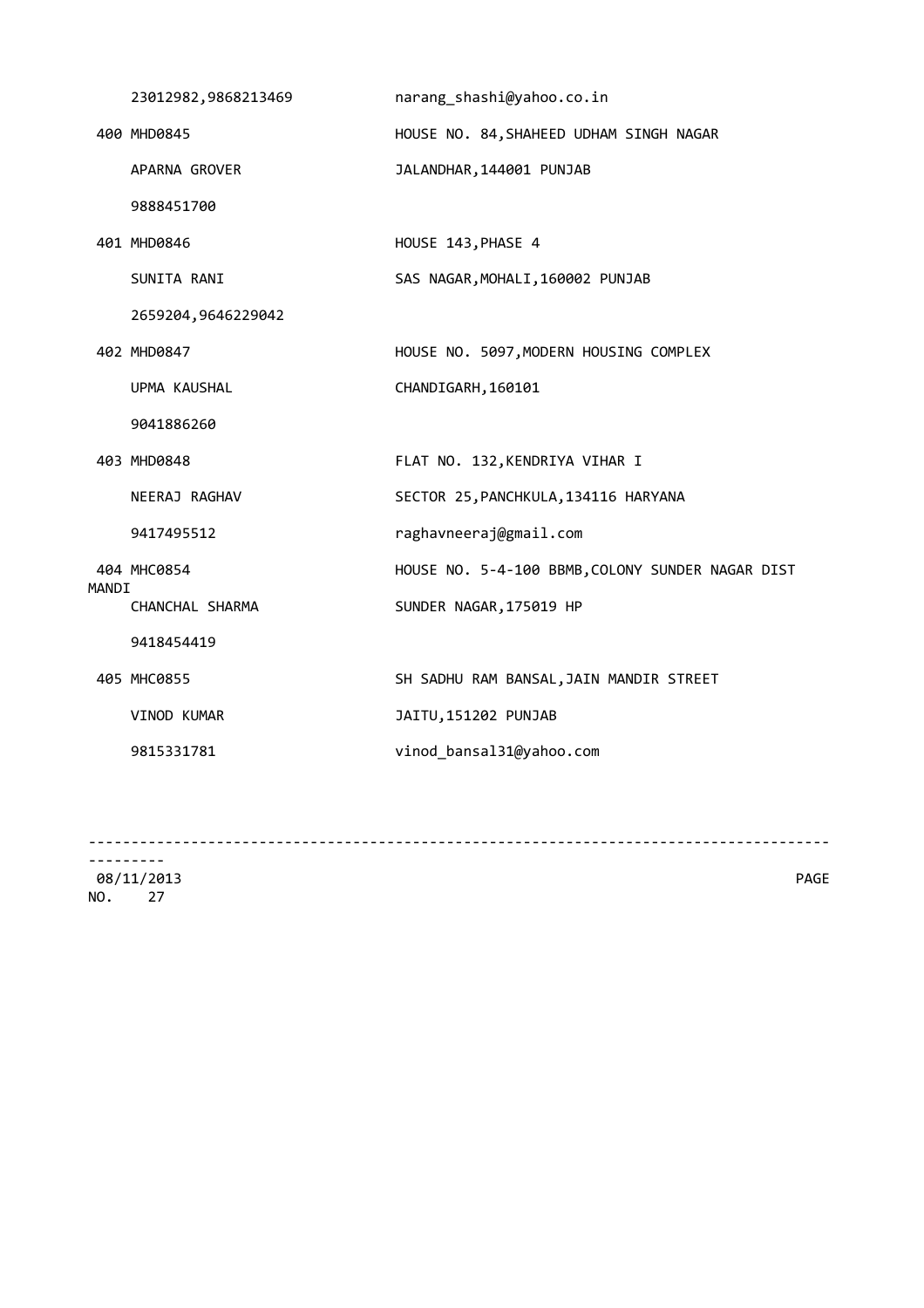| __________________________________             |                                                      |
|------------------------------------------------|------------------------------------------------------|
| SNo REGN_NO<br>NAME OF MEMBER/PHONE NOS. EMAIL | <b>CORRESPONDENCE ADDRESS</b>                        |
| 406 MHB0858                                    | V & PO FAZILPUR, JHARSA TEHSIL & DISTT               |
| PRAMOD KUMAR                                   | GURGAON, 122001 HARYANA                              |
| 9350250709                                     |                                                      |
| 407 MHB0859                                    | LIG 1316/1 PHASE ELEVEN, SECTOR 65                   |
| TAJINDER PAL SINGH                             | SAS NAGAR, MOHALI, 160065 PUNJAB                     |
| 9872383313                                     |                                                      |
| 408 MHB0864                                    | HOUSE NO. 10/3 CHHOTA SHIMLA, BAZAR                  |
| SANDEEP SOOD                                   | SHIMLA, 171002 HP                                    |
| 9418453053                                     |                                                      |
| 409 MHB0865                                    | TATA MOTORS SALES AND SERVICE, PLOT NO. 1, GAZIPUR   |
| PATPARGANJ<br>VIKAS KAURA                      | INDL. AREA, DELHI, 110096                            |
| 7838990034                                     | vikas.kaura@tatamotors.com                           |
| 410 MHA0868                                    | HOUSE NO. 1030P, SECTOR 15                           |
| MANU KAHER                                     | PANCHKULA, 134113 HARYANA                            |
| 9814004208                                     |                                                      |
| 411 MHB0869                                    | 1272 URBAN ESTATE,                                   |
| SHASHI SHARMA                                  | JIND, 126102 HARYANA                                 |
| 245272                                         |                                                      |
| 412 MHB0871                                    | 596 SECTOR 4 MUNDI KHARAR, DIST. MOHALI              |
| BHAGAT SINGH                                   | KHARAR, 140301 PUNJAB                                |
| 9041733380                                     |                                                      |
| 413 MHB0876                                    | C/O RAJ KUMAR GUPTA, PO WAKNAGHAT VILLAGE RAWLI      |
| DEEPSHIKHA GUPTA                               | TEHSIL KANDAGHAT DIST. SOLAN, WAKNAGHAT, 173234 H.P. |
| 9962369023                                     |                                                      |
| 414 MHB0878                                    | MANAGER (QC), MILKFED MILK & PLANT                   |
| ASIT SHARMA                                    | HOSHIARPUR, 146001 PUNJAB                            |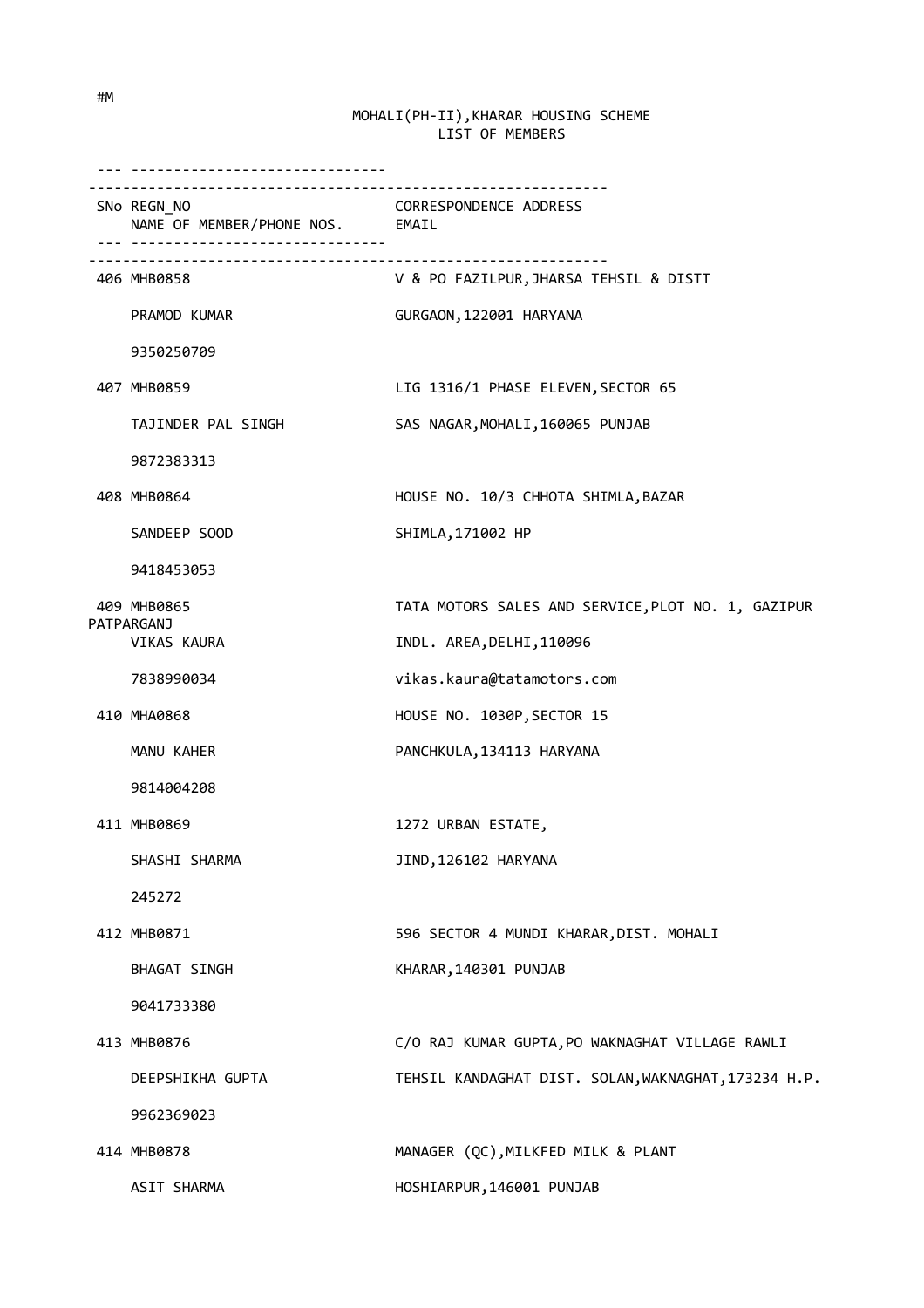| 415 MHC0880         | HOUSE NO. 2724, SECTOR 67                         |
|---------------------|---------------------------------------------------|
| TEJBIR SINGH VIRK   | MOHALI, 160062                                    |
| 9417023140          | virk.tejbir@gmail.com                             |
| 416 MHA0882         | HOUSE NO. 184, MODEL TOWN                         |
| FAQIR CHAND         | AMBALA CITY, 134003 HARYANA                       |
| 2520184             |                                                   |
| 417 MHB0884         | HOUSE NO. 62C, SECTOR 44A                         |
| SIDDHARTH VASHISHT  | CHANDIGARH, 160047                                |
| 2272381,8756010196  |                                                   |
| 418 MHB0886         | COMDT MESS SECRETARY, INS JARAWA/ANC OFFICER MESS |
| RAMEL SINGH         | C/O NAVY OFFICE, PORT BLAIR, 744102               |
| 9676040278          |                                                   |
| 419 MHB0887         | HOUSE NO. 6310 A, RAJIV VIHAR                     |
| SUDESH ANAND        | MANIMAJRA, CHANDIGARH, 160101                     |
| 9468241413          |                                                   |
| 420 MHC0889         | C/O KAPUR'S KAHAN NIWAS, THE MALL SOLAN HIMACHAL  |
| <b>VEENA SHARMA</b> | PRADESH, SOLAN, 173212 H.P.                       |
| 9625254049          |                                                   |
|                     |                                                   |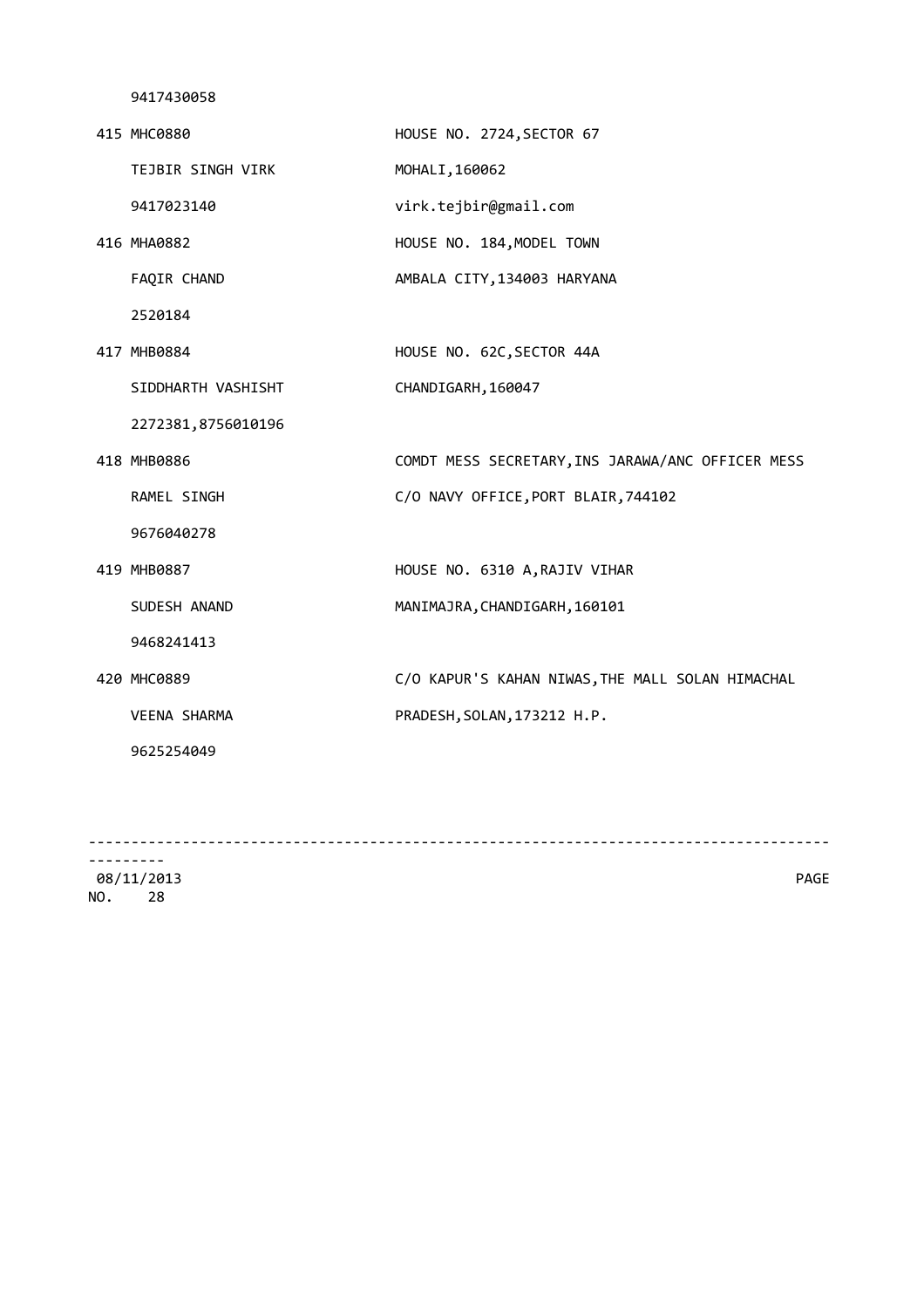--- ------------------------------ ------------------------------------------------------------- SNo REGN\_NO CORRESPONDENCE ADDRESS NAME OF MEMBER/PHONE NOS. EMAIL --- ------------------------------  $-$  421 MHC0890 H NO. BV 920,ST. NO. 5 OLD SUBHASH SETIA SURAJ NAGRI, ABOHAR, 152116 PUNJAB 9888428459 422 MHC0892 SR MANAGER NATIONAL DIARY,DEVLOPMENT BOARD NDDB HOUSE NR NARINDER SHARMA KAMAL CINEMA SAFDARJUNG ENCL, NEW DELHI, 110029 9572929902 423 MHD0895 HOUSE NO. 470,BAY NO. 6 ISHAAN SUNIARA VIKAS NAGAR,NAWANSHAHR,144514 PUNJAB 224502 ishaan.suniara@gmail.com 424 MHB0896 KHANNA NIWAS, SANJAULI DR ASHOK KUMAR KHANNA SHIMLA, 171006 H.P. 2650938,9418161167 425 MHD0898 S/O SH. BHUPINDER SINGH GHUMAN,H. NO. 86 B RAJ GURU NAGAR NAVRAJ SINGH GHUMAN LUDHIANA,141012 PUNJAB 9915867919 426 MHA0899 8A/95 WEA KAROL BAGH, RAMESH LAL NEW DELHI, 110005 9868162056 427 MHD0900 SCF 70A PHASE 5, VIKAS WALIA MOHALI,160055 PUNJAB 5091763 428 MHD0901 541 SECTOR 4 TYPE 4,R K PURAM SAGAR DUTT SANKHYAN NEW DELHI, 110022 23490323,9313866189 429 MHB0907 HOUSE NO. 81-C,GROUND FLOOR GAUTAM NAGAR AISHWARYA R. L. GUPTA NEW DELHI,110049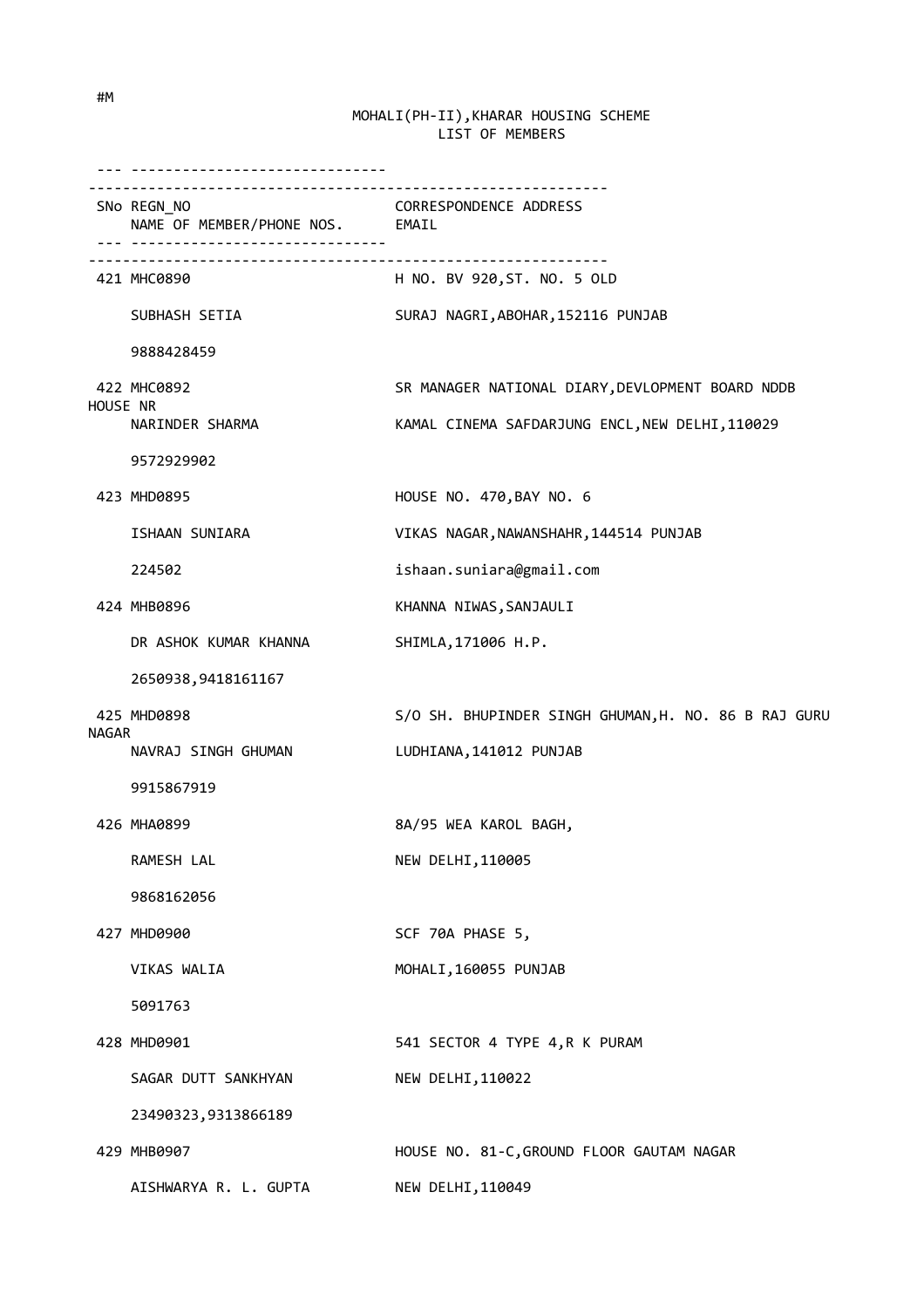| 430 MHB0911                         | HOUSE NO. 1321, SECTOR 4,                                                         |
|-------------------------------------|-----------------------------------------------------------------------------------|
| DR MONIKA JAIN                      | PANCHKULA, 134112 HARYANA                                                         |
| 9357305041                          |                                                                                   |
| 431 MHB0915                         | H. NO. 3031 (GF), SECTOR 52                                                       |
| RANJAN KUMAR GUPTA                  | CHANDIGARH, 160062                                                                |
| 8764247592                          |                                                                                   |
| 432 MHB0916<br>UDHEYAWALLA          | W/O SH. ASHOK KUMAR RAINA, H. NO. 16 LANE 1A                                      |
|                                     | SMT BASANTI PANDITA (RAINA) NEAR K K RESORT TALAB TILOO, JAMMU TAWI, 180002 J & K |
| 9796831777                          |                                                                                   |
| 433 MHB0917                         | B-15F, VIJETA VIHAR                                                               |
| VEENA CHAWLA                        | SECTOR 13, ROHINI, DELHI, 110085                                                  |
| 27868713, 23007124, 9811805447      |                                                                                   |
| 434 MHC0920                         | C/O VED PARKASH GUPTA, MAIN STREET SUBHASH NAGAR                                  |
| DINESH RANI BANSAL                  | GIDDER BAHA DIST. MUKTSAR, GIDDERBAHA, 0 PUNJAB                                   |
| 9988384405                          |                                                                                   |
| 435 MHC0921                         | HQ 14 SIGNAL GROUP, C/O 56 APO,                                                   |
| MAJ RAJBIR SINGH VIRK 917914 PUNJAB |                                                                                   |
| 2240224                             |                                                                                   |
|                                     |                                                                                   |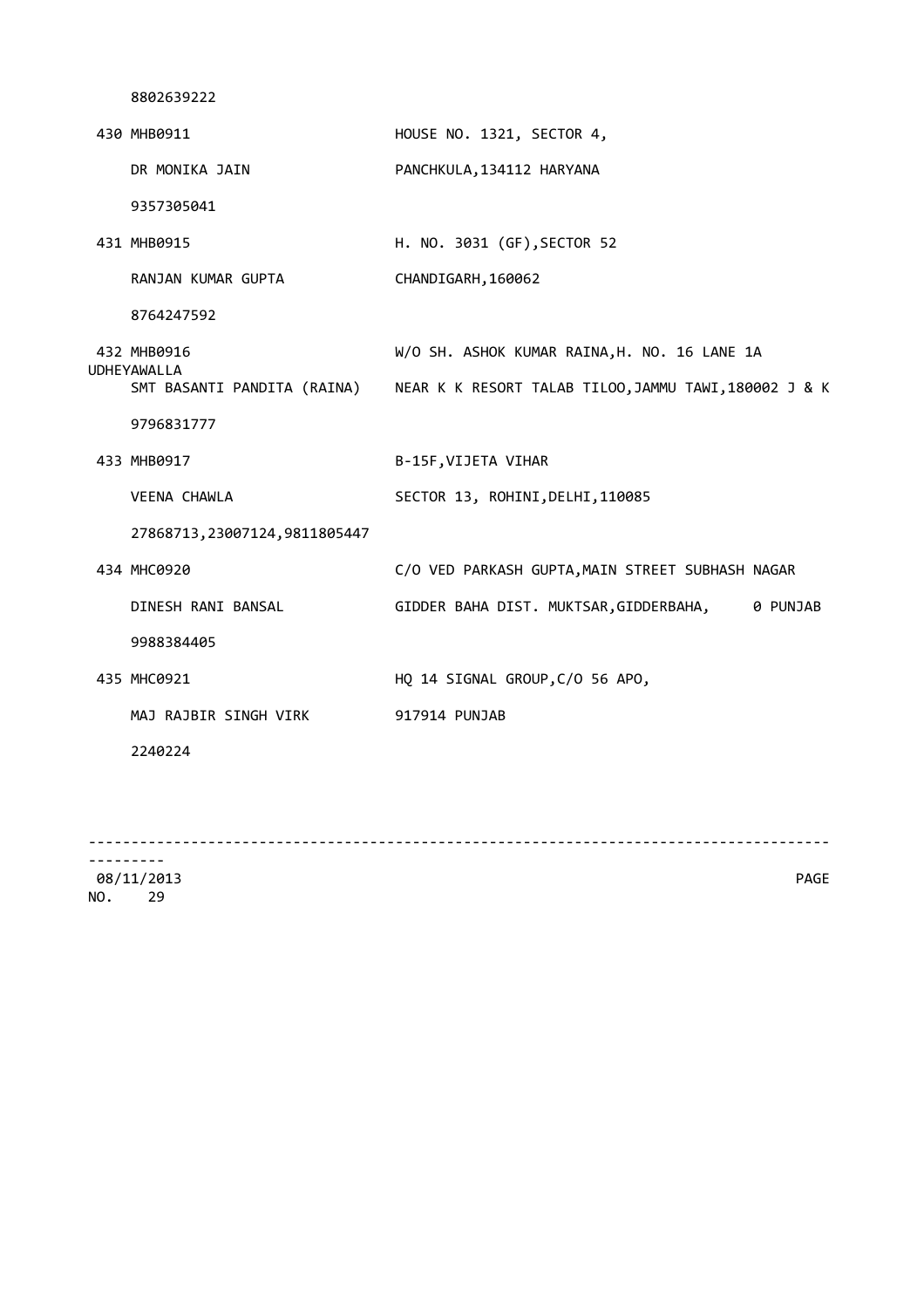|             | SNo REGN_NO<br>NAME OF MEMBER/PHONE NOS. EMAIL | CORRESPONDENCE ADDRESS                              |
|-------------|------------------------------------------------|-----------------------------------------------------|
|             | 436 MHB0922                                    | 40 E RANI KA BAGH,NEAR RAVI GAS AGENCY              |
|             | MEENA KUMARI                                   | GODOWN, AMRITSAR, 143001 PUNJAB                     |
|             | 9417805844                                     |                                                     |
|             | 437 MHD0924                                    | FLAT NO. C-48, KENDRIYA VIHAR                       |
|             | ANKIT AGGARWAL                                 | SECTOR 48B, CHANDIGARH, 160047 PUNJAB               |
|             | 9417048048                                     |                                                     |
|             | 438 MHD0925                                    | H. N. 86B, RAJ GURU NAGAR,                          |
|             | KARNAIL SINGH BASRAM                           | LUDHIANA, 141812 PUNJAB                             |
|             | 9872000052                                     |                                                     |
|             | 439 MHD0926                                    | 213 A, SARABHA NAGAR                                |
|             | SANDEEP SAREEN                                 | LUDHIANA, 141001 PUNJAB                             |
|             | 9216977000                                     |                                                     |
| <b>ROAD</b> | 440 MHD0927                                    | D-1/08 DOS HOUSING COLONY, VIKRAM NAGAR AMBLI BOPAL |
|             | NITESH KUMAR KAUSHIK                           | BEHIND ISCKON TEMPLE, AHMEDABAD, 380058 GUJARAT     |
|             | 9427508704                                     |                                                     |
|             | 441 MHC0928                                    | H NO. 29 SECTOR 4 PAMPOSH, COLONY JANIPUR COLONY    |
|             | KULDEEP KUMAR BHAT                             | JANIPUR, JAMMU, 180007 J & K                        |
|             | 9469161266                                     |                                                     |
|             | 442 MHB0929                                    | KANSAL GARMENTS, NEAR RAVI DASS MANDIR              |
|             | SUBHASH CHANDER KANSAL                         | NEW MARKET, ISLAMABAD, 132129 HARYANA               |
|             | 252828                                         |                                                     |
|             | 443 MHB0930                                    | 12A MC COLONY, NEAR SHIV MANDIUR                    |
|             | MEENU                                          | HISAR, 125005 HARYANA                               |
|             | 8901010207                                     |                                                     |
|             | 444 MHB0931                                    | H.NO. 29, SECTOR 4                                  |
|             | KHEMA BHAT                                     | PAMPOSH COLONY, JANIPUR, JAMMU, 180007 J & K        |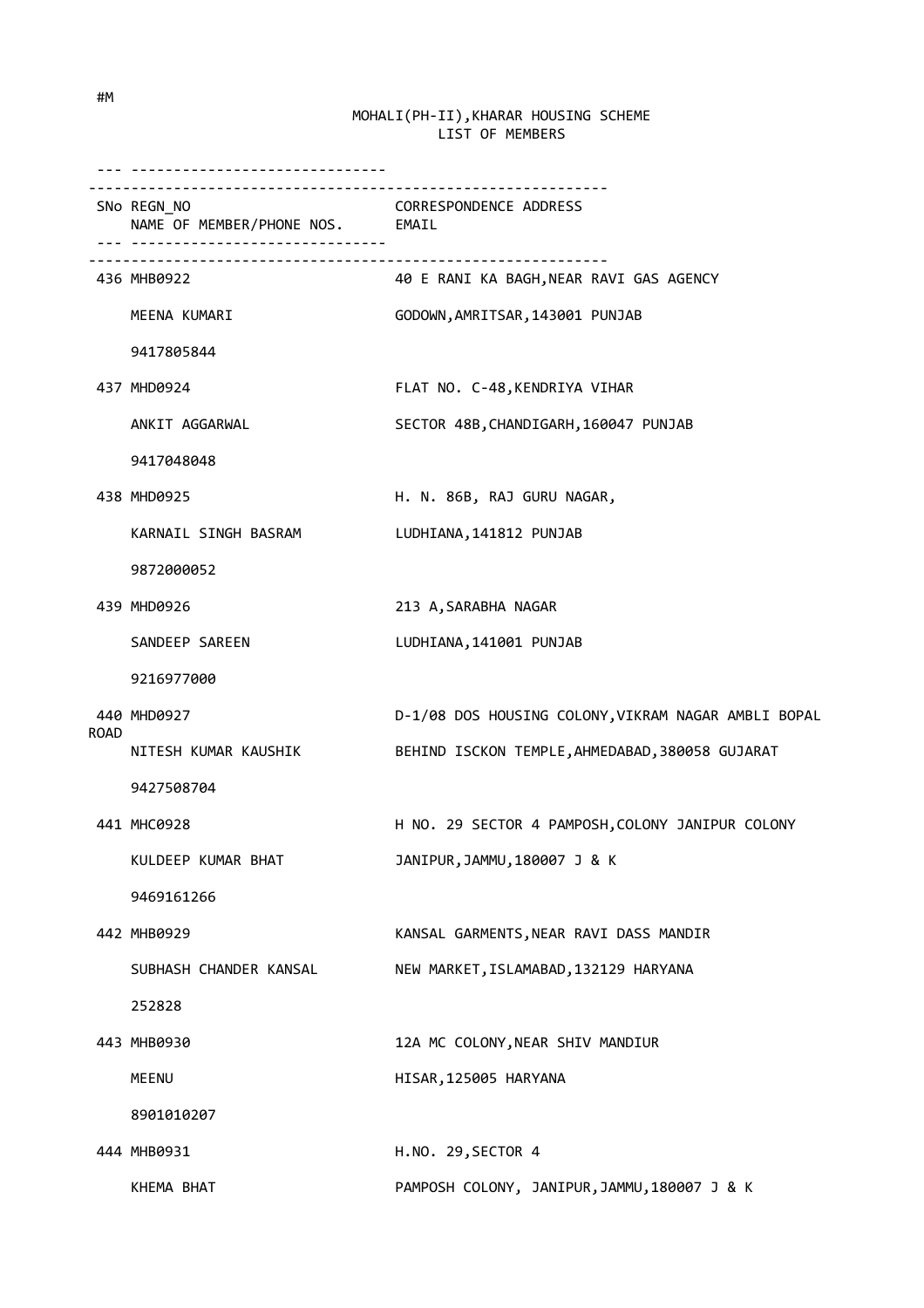| ENGG. | 445 MHB0932           | TRG. & PLACEMENT OFFICER, JAWAHAR LAL NEHRU GOVT.  |
|-------|-----------------------|----------------------------------------------------|
|       | SATISH KUMAR KATWAL   | COLLEGE SUNDERNAGAR DISSTT, MANDI, 175018 HIMACHAL |
|       | 9418003986            |                                                    |
|       | 446 MHD0933           | HOUSE NO. G8, FIRST FLOOR                          |
|       | SITAL SINGH           | SECTOR 56, NOIDA, 201301 UP                        |
|       | 9711338174            |                                                    |
|       | 447 MHB0935           | PKT E-19, PLOT NO. 207-208                         |
|       | MANJU                 | SECTOR - 3, ROHINI, DELHI, 110085                  |
|       | 9811254892            |                                                    |
|       | 448 MHD0936           | C - 605, SISPAL VIHAR                              |
|       | JASJIT SINGH RANDHAWA | SECTOR 49, GURGAON, 122002 HARYANA                 |
|       | 9811722028            | jassi_randy@yahoo.comn                             |
|       | 449 MHB0937           | D/O NARINDER SINGH, VPO ADDA TUGHALWALA DISTT      |
|       | <b>PARAMJIT KAUR</b>  | GURDASPUR, 143527 PUNJAB                           |
|       | 9891161180            |                                                    |
|       | 450 MHC0939           | FLAT NO. 8, NISKAM APARTMENT                       |
|       | SANJEEV SHARMA        | NASIRPUR DWARKA PHASE I, NEW DELHI, 110045         |
|       | 23407991,9818030919   |                                                    |
|       |                       |                                                    |

--------------------------------------------------------------------------------------- --------- 08/11/2013 PAGE

NO. 30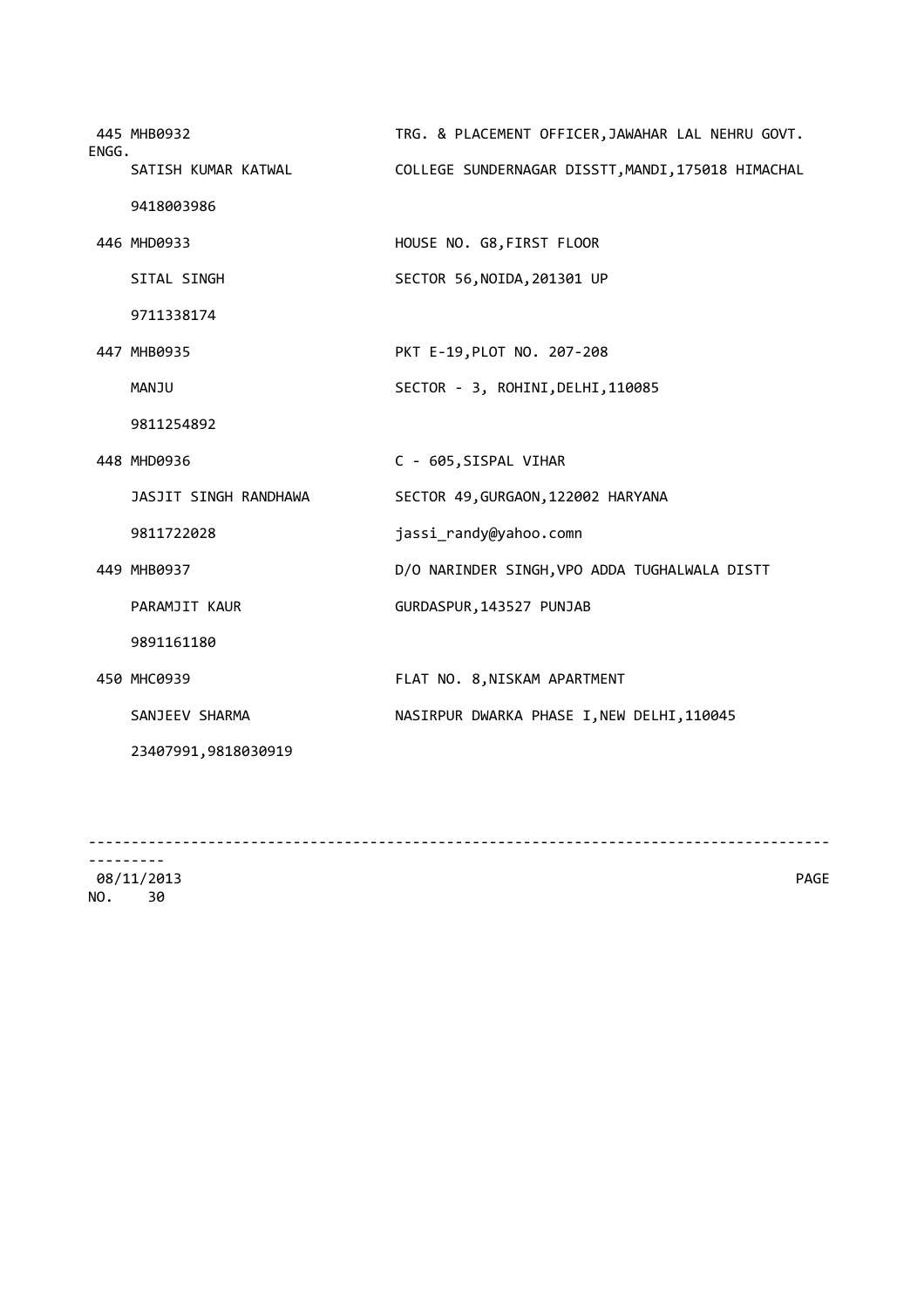| ___________________________________                                              |                                                     |
|----------------------------------------------------------------------------------|-----------------------------------------------------|
| ------------------------------<br>SNo REGN_NO<br>NAME OF MEMBER/PHONE NOS. EMAIL | <b>CORRESPONDENCE ADDRESS</b>                       |
| 451 MHD0941                                                                      | HOUSE NO. 7, STATE BANK COLONY                      |
| SHIV KUMAR CHAUHAN                                                               | OPP OLD SESSION COURT, AMBALA COURT, 134003 HARYANA |
| 7814654233                                                                       |                                                     |
| 452 MHB0942                                                                      | 8 NISHKAM APARTMENT POCKET 6, PLOT 23               |
| USHA SHARMA                                                                      | NISIRPUR DWARKA PHASE I, NEW DELHI, 110045          |
| 9871788747                                                                       |                                                     |
| 453 MHD0943                                                                      | 1003-A EVERSHINE EMBASSY, OPP COUNTRY CLUB          |
| NEERJA PASSI<br>MAHARASHTRA<br>9987671253                                        | VEERA DESAI ROAD ANDHERI WEST, MUMBAI, 400053       |
| 454 MHA0946                                                                      | BLOCK B-3, HOUSE NO. 70, JANAKPURI PANKHA ROAD      |
| JOGINDER PAL SINGH                                                               | NEW DELHI, 110058                                   |
| 9818212944                                                                       |                                                     |
| 455 MHD0947                                                                      | VILL JAIPURA PO DORAHA, TEHSIL PAYHAL               |
| SUKHJEEVAN PAL SINGH                                                             | DIST. LUDHIANA, LUDHIANA, 141421 PUNJAB             |
| 9877444000                                                                       |                                                     |
| 456 MHC0951                                                                      | 3C/44, NEW ROHTAK ROAD                              |
| SANDEEP SINGH                                                                    | NEW DELHI, 110005                                   |
| 9811352807                                                                       |                                                     |
| 457 MHB0953                                                                      | J-316 AGRASEN AWAS, 66 IP EXTENSION                 |
| SHUBHANGI TANEJA                                                                 | DELHI, 110092                                       |
| 9582406433                                                                       |                                                     |
| 458 MHD0955                                                                      | 69 ARMOURED REGIMENT, C/O 56 APO                    |
| IBANDEEP RANDHAWA                                                                | AMRITSAR, 143001 PUNJAB                             |
| 9779902469                                                                       |                                                     |
| 459 MHB0956                                                                      | II-A-40, LAJPAT NAGAR - 2                           |
| NEENA DHAWAN                                                                     | NEW DELHI, 110024                                   |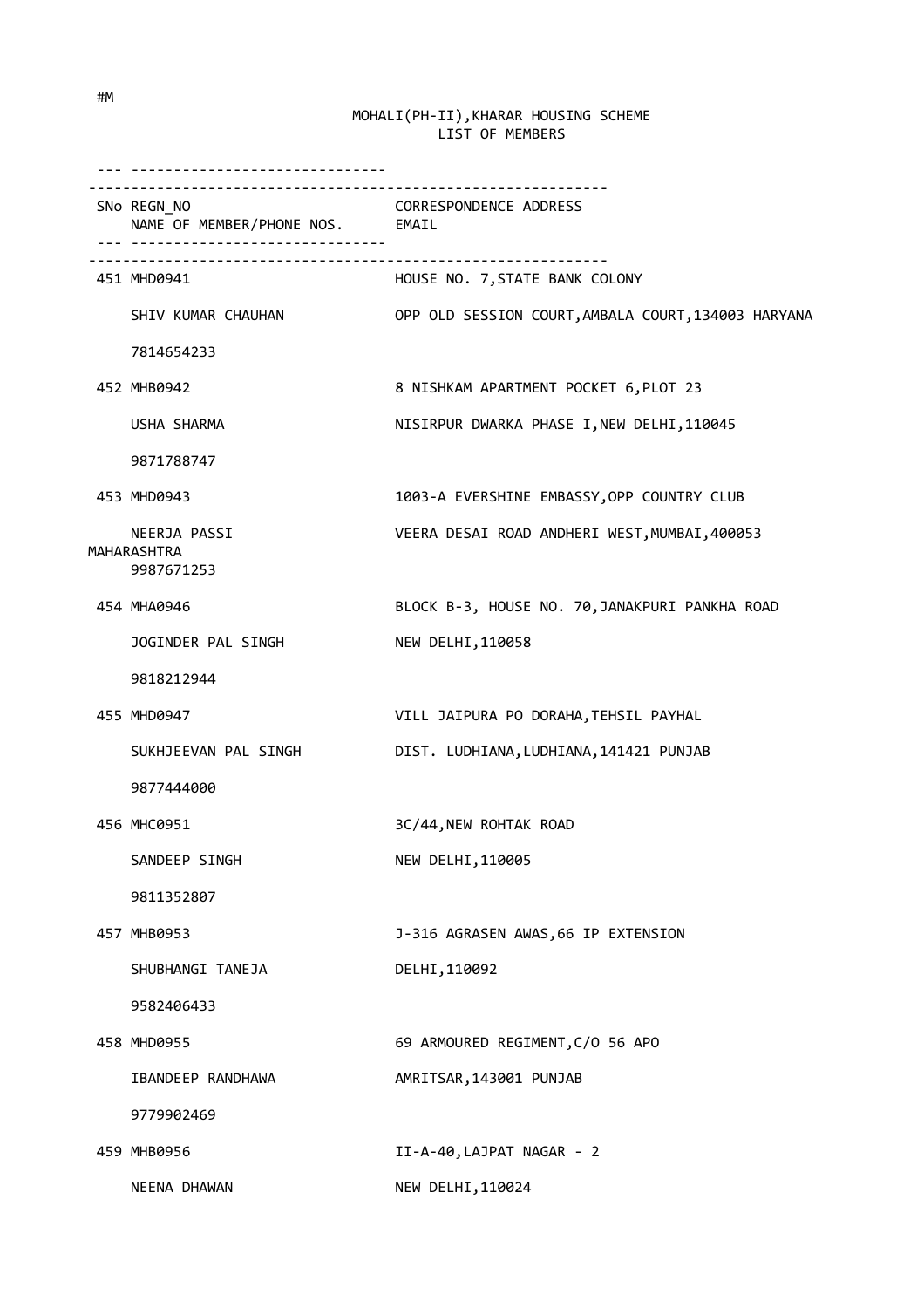|             | 9911516515           | ravi_dhawan1951@yahoo.com                        |
|-------------|----------------------|--------------------------------------------------|
| <b>TOWN</b> | 460 MHB0958          | PE4 PARK ENCLAVE EXTENSION, OFFICE ROAD NORTHERN |
|             | CHAITANYA BHANU      | TATA STEEL LTD., JAMSHEDPUR, 831001 JHARKHAND    |
|             |                      | cbhanu123@yahoo.co.in                            |
|             | 461 MHD0959          | HOUSE NO. 1841, SECTOR 34D                       |
|             | SURINDER SINGH KANG  | UPPER FLOOR, CHANDIGARH, 160035                  |
|             | 9417013693           | harshit1985@indiatimes.com                       |
|             | 462 MHB0960          | BIOLOGICAL PRODUCTS DIVN., IVRI, IZAT NAGAR      |
|             | <b>BINA MISHRA</b>   | BAREILLY, 243127 UP                              |
|             | 9457468007           | binachauhanmishra@hotmail.com                    |
|             | 463 MHB0962          | G-61C, MANDIR MARG BENGALI COLONY                |
|             | <b>KIRAN CHAUHAN</b> | MAHAVIR ENCLAVE, NEW DELHI, 110045               |
|             | 9871174139           |                                                  |
|             | 464 MHC0964          | C-323 PANCHVATI APPARTMENT, F BLOCK              |
|             | JASBIR SINGH         | VIKAS PURI, NEW DELHI, 110018                    |
|             | 24368641,9818794203  | jasbir_jst@yahoo.com                             |
|             | 465 MHB0965          | PP CBI SPECIAL CRIME - I, B-5 CGO COMPLEX        |
|             | SURESH KUMAR         | LODHI ROAD, NEW DELHI, 110003                    |
|             | 24368641,9968103783  |                                                  |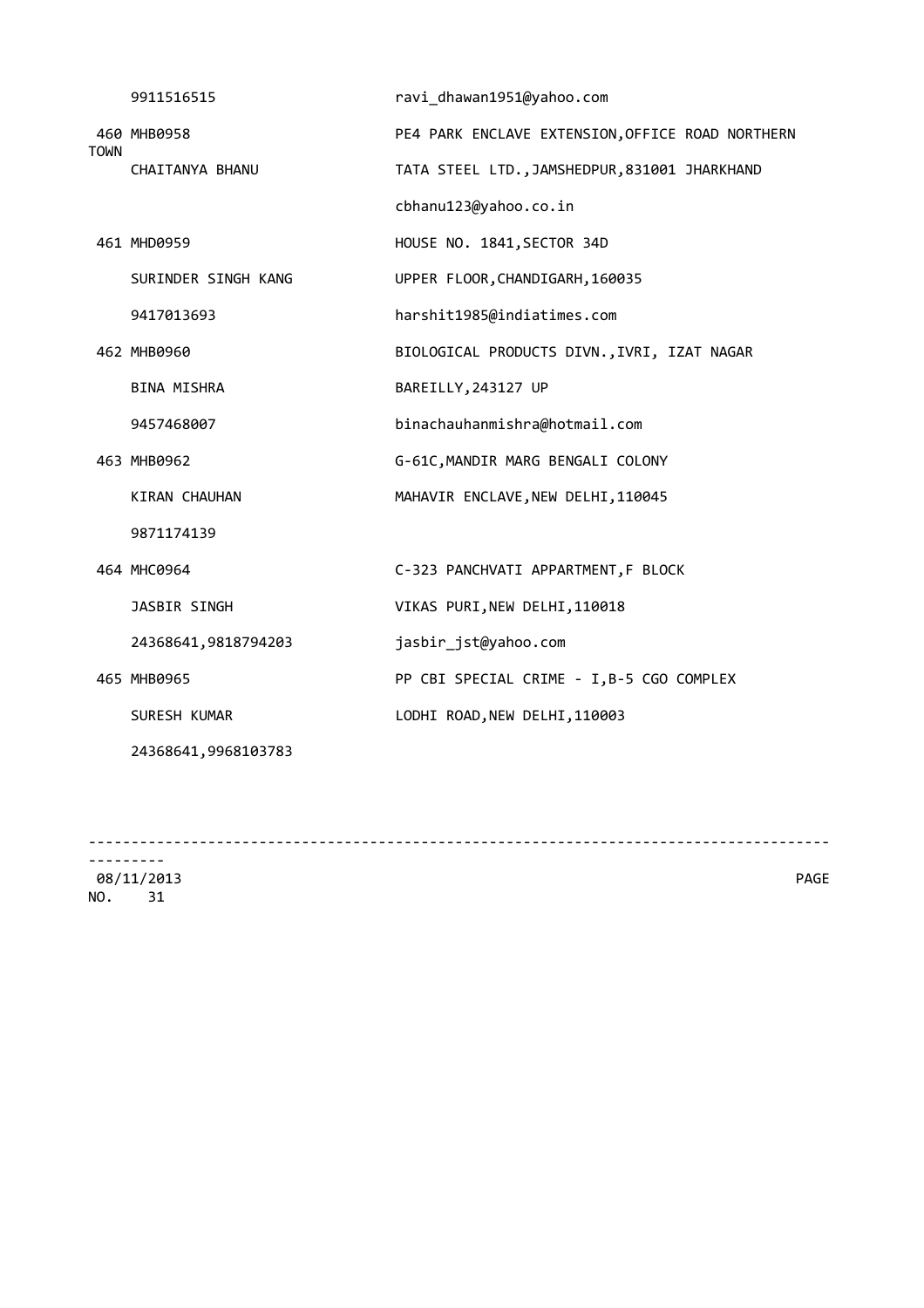| .                                                                              |                                            |
|--------------------------------------------------------------------------------|--------------------------------------------|
| SNo REGN NO<br>NAME OF MEMBER/PHONE NOS. EMAIL<br>---------------------------- | CORRESPONDENCE ADDRESS                     |
| 466 MHB0966                                                                    | H. NO. 600/69, MANBATA NAGAR               |
| JAGTAR SINGH                                                                   | SUTAIRY ROAD, HOSHIARPUR, 146001 PUNJAB    |
| 9815693886                                                                     |                                            |
| 467 MHD0967                                                                    | H. NO. 5684 DUPLEX, MODERN HOUSING COMPLEX |
| RAJAT PAL                                                                      | MANI MAJRA PHASE III, CHANDIGARH, 160101   |
| 9418068708                                                                     | mpalifs@yahoo.com                          |
| 468 MHB0968                                                                    | KENDRIYA VIDYALAYA NO. 3, DELHI CANTT      |
| BHUBNESHWARI                                                                   | NARAYANA RING ROAD, NEW DELHI, 110028      |
| 25693499,9312782581                                                            | bhavnarao24@gmail.com                      |
| 469 MHC0969                                                                    | H. NO. 5684 DUPLEX, MODERN HOUSING COMPLEX |
| RAHUL PAL                                                                      | MANI MAJRA PHASE III, CHANDIGARH, 160101   |
| 9041889688                                                                     | rahulthepal@gmail.com                      |
| 470 MHB0970                                                                    | HOUSE NO. 270, VILLAGE NAHARPUR            |
| SURENDER KUMAR YADAV                                                           | SECTOR 7, ROHINI, DELHI, 110085            |
| 24368641,9999760382                                                            |                                            |
| 471 MHC0973                                                                    | WZ-281 SECOND FLOOR, G BLOCK HARI NAGAR    |
| VISHAL                                                                         | STREET NO. 8A, NEW DELHI, 110058           |
| 24368641,9650394796                                                            | vishal@cbi.gov.in                          |
| 472 MHB0974                                                                    | HOUSE NO. 608 SECTOR 3, R K PURAM          |
| RAM KUMAR                                                                      | NEW DELHI, 110022                          |
| 24368641,9650394786                                                            | skumar6288@gmail.com                       |
| 473 MHB0975                                                                    | KOTHI NO. 22, PHASE 2                      |
| AMAN SAHI                                                                      | SECTOR 54, MOHALI, 160054 PUNJAB           |
| 2262125,8966910675                                                             | sudeep_sahi22@yahoo.com                    |
| 474 MHD0976                                                                    | 15/291, LODI COLONY                        |
| ANKUR KALRA                                                                    | NEW DELHI, 110003                          |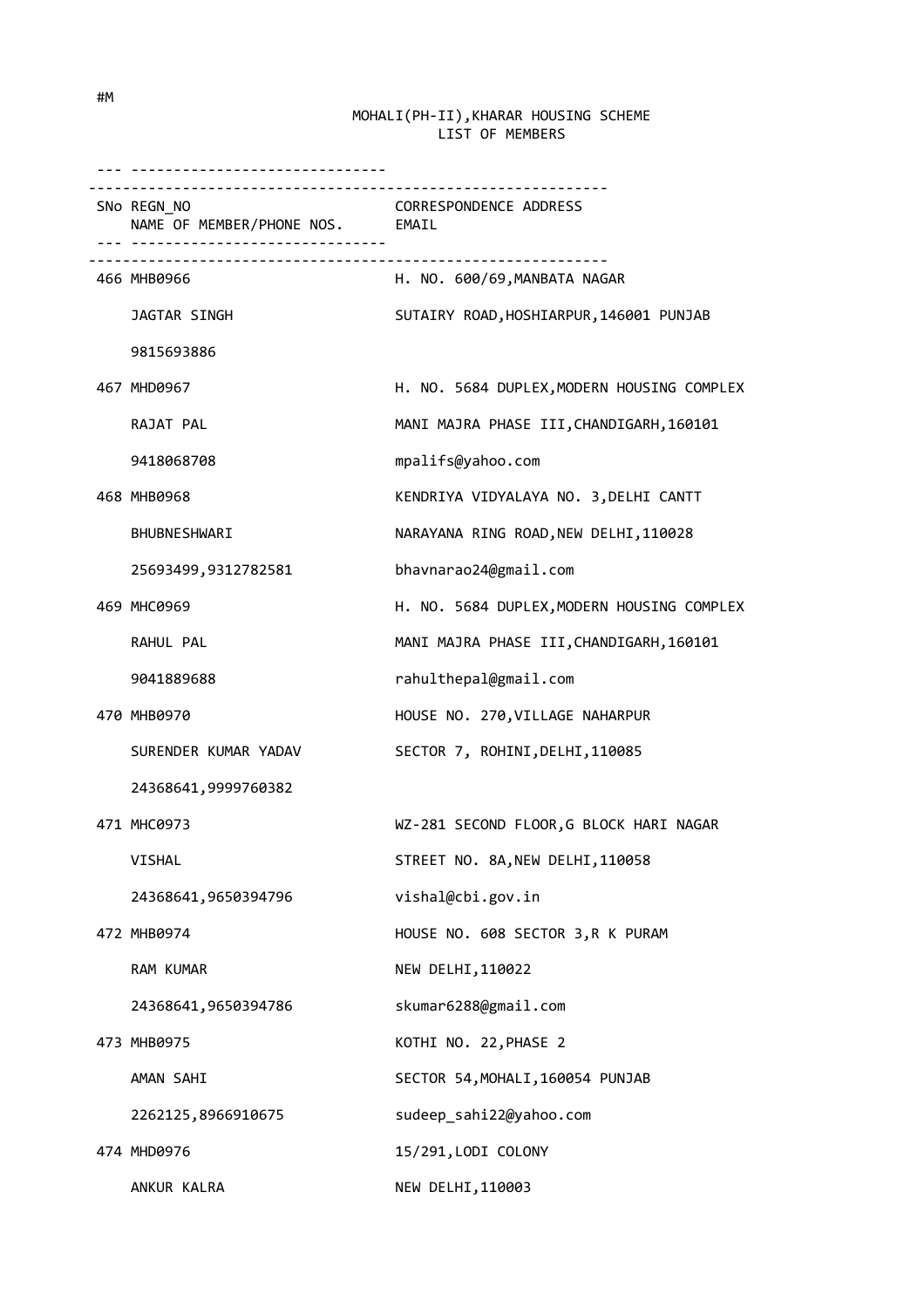|                | 475 MHD0977           | DBT BLOCK - 2, CGO COMPLEX                          |
|----------------|-----------------------|-----------------------------------------------------|
|                | DR RADHA RAMAN SINHA  | LODHI ROAD, NEW DELHI, 100003                       |
|                | 9868802086            |                                                     |
|                | 476 MHD0978           | HOUSE NO. 167, SECTOR 19 A                          |
|                | HARDYAL SINGH CHEEMA  | CHANDIGARH, 160019                                  |
|                | 1722544290,9316033692 |                                                     |
| <b>PADRANA</b> | 477 MHC0979           | C/O SH JAGIR SINGH LAMBERDAR, VILLAGE AND P O       |
|                | NARESH SINGH RANA     | TEHSIL GARHSHANKAR DIST., HOSHIARPUR, 144528 PUNJAB |
|                | 9876974340            | naresh.rana1964@yahoo.co.in                         |
|                | 478 MHD0981           | C/O DR BALBIR SINGH BABAR, H.NO. 6 RIKHI DEV MARG   |
|                | PAWANJIT KAUR SODHI   | NEW OFFICERS COLONY, PATIALA, 143001 PUNJAB         |
|                | 9715595399            |                                                     |
|                | 479 MHC0983           | C-97 SEC 26, NOIDA                                  |
|                | MANISH SHARMA         | DT G B NAGAR, NOIDA, 201301 UP                      |
|                | 9818019860            | DRMANI228@GMAIL.COM                                 |
|                | 480 MHB0984           | H.NO.1030, SEC - 15                                 |
|                | JASBIR SETHI          | PANCHKULA, 134113 HARYANA                           |
|                | 9814004208            |                                                     |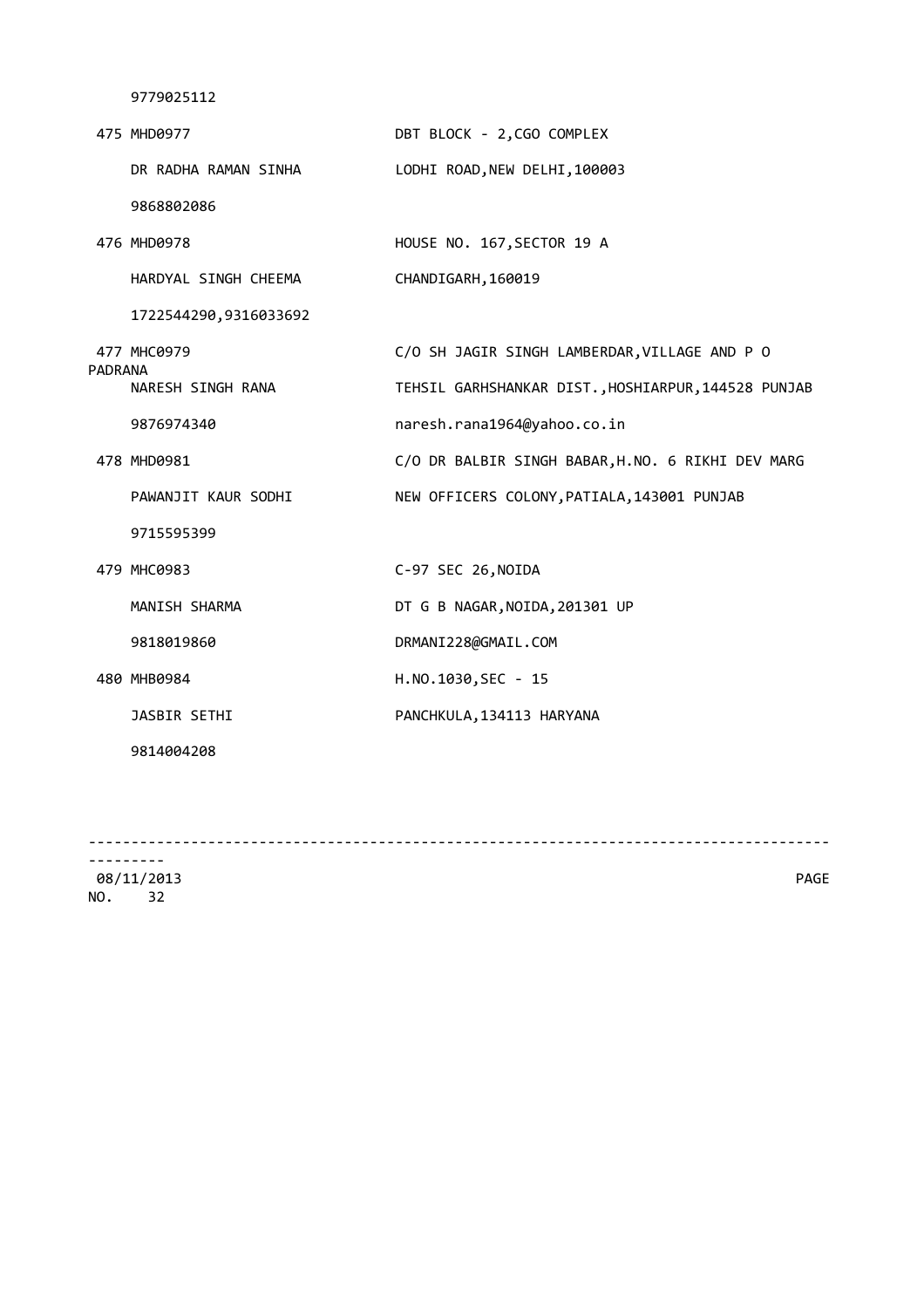| __________________________________                                               |                                                   |
|----------------------------------------------------------------------------------|---------------------------------------------------|
| ------------------------------<br>SNo REGN_NO<br>NAME OF MEMBER/PHONE NOS. EMAIL | <b>CORRESPONDENCE ADDRESS</b>                     |
| 481 MHB0985                                                                      | 1888/G PHASE 10, MOHALI HOUSEFED COMPLEX          |
| SATINDER SINGH                                                                   | NABARD STAFF QTRS, MOHALI, 160064 PUNJAB          |
| 1722210472                                                                       |                                                   |
| 482 MHD0986                                                                      | 594 MOHALLA MISSRA, NEAR SITLA MANDIR             |
| INDER MOHAN SHARMA                                                               | HOSIARPUR, 146001 PUNJAB                          |
| 9815252444                                                                       | MANUMISOT@YAHOO.COM                               |
| 483 MHD0987                                                                      | B-12 A, SECTOR - 55                               |
| NAMITA AGARWAL                                                                   | NOIDA, 201301 UP                                  |
| 9818498687                                                                       |                                                   |
| 484 MHB0988                                                                      | 16/16 GULMOHAR ROAD, SHIPRA SUNCITY               |
| RAJNI ARORA                                                                      | INDIRAPURAM, GHAZIABAD, 201014 UP                 |
| 9891624694                                                                       |                                                   |
| 485 MHB0989                                                                      | S-65 A HARGOBIND ENCLAVE, RAJPUR KHURD CHHATARPUR |
| DURGADAS SINHA THAKUR                                                            | NEW DELHI, 110068                                 |
| 23984200,9878935267                                                              |                                                   |
| 486 MHC0990                                                                      | 193 BATTALION, BSF                                |
| SAIFUR REHMAN KHAN                                                               | PO RSPURA DIST. JAMMU, JAMMU, 181102 J & K        |
| 9469356926                                                                       |                                                   |
| 487 MHC0991                                                                      | A-6 VISHNU HILL TOWN, BEHIND SARASWATI SCHOOL     |
| ARVIND KUMAR SHARMA                                                              | GOLF COURSE ROAD, AJMER, 305007 RAJASTHAN         |
| 9414515886                                                                       | GAUTAM AK2000@YAHOO.COM                           |
| 488 MHB0992                                                                      | 191 GANGOTRI APPTS, VIKAS PURI                    |
| ANIL KUMAR                                                                       | NEW DELHI, 110018                                 |
| 9810557157                                                                       |                                                   |
| 489 MHD0994                                                                      | A-602, NAVSANJIVAN CGHS LTD                       |
| GIRI RAJ RAJORA                                                                  | PLOT NO.1 SEC - 12 DWARKA, NEW DELHI, 110075      |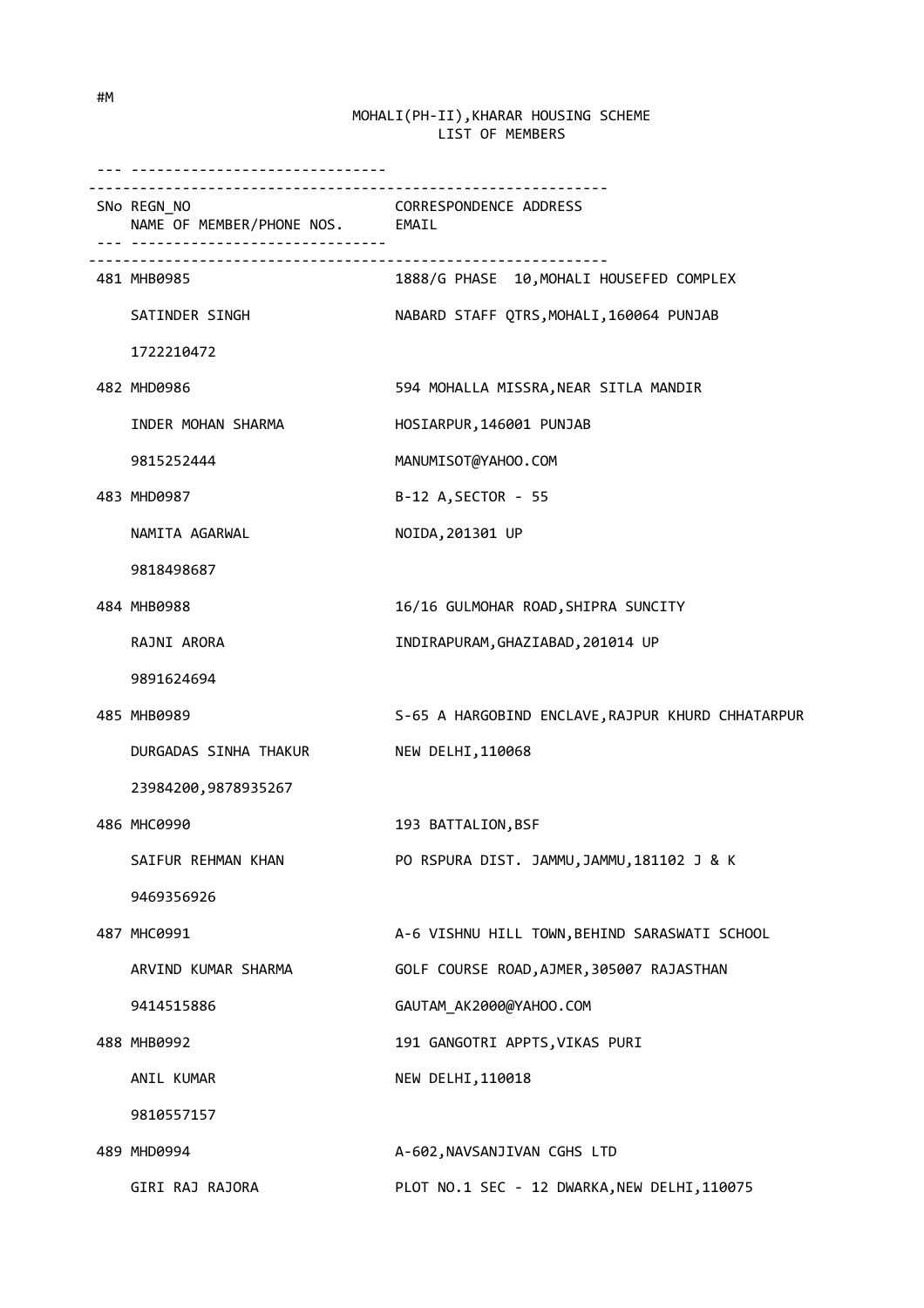|             | 9811323707           | cgmtravel107@yahoo.co.in                             |
|-------------|----------------------|------------------------------------------------------|
|             | 490 MHB0995          | H.NO. 0675, GYANI ZAIL SINGH NAGAR                   |
|             | SUNNY THAKUR         | ROPAR, 140001 PUNJAB                                 |
| <b>ROAD</b> | 98050096,9805009620  |                                                      |
|             | 491 MHD0996          | DOOR NO. 22(NEW) NU-TECH FLATS, G 2ND FLOOR 1ST MAIN |
|             | PUSHPENDER KUMAR     | UNITED INDIA COLONY KODAMBAKAM, CHENNAI, 600024 TN   |
|             | 9445005958           | KUMAR_PKS2002@HOTMAIL.COM                            |
|             | 492 MHC0998          | F 4 PRESS ENCLAVE, SAKET                             |
|             | KALPANA R KAUL       | NEW DELHI, 110017                                    |
|             | 9868549080           | kalpana kaul@hotmail.com                             |
|             | 493 MHD0999          | C/O D M UPPAL, 3043/1 SECTOR - 47-D                  |
|             | SUKHDEV BHARGAV      | CHANDIGARH, 160047 UT                                |
|             |                      |                                                      |
|             | 494 MHC1000          | C/O RAKESH SEHGAL, DIRECTOR FINANCE IPGCL            |
|             | ABHISHEK SEHGAL      | HIMADRI RAJGHAT POWER COMPLEX, NEW DELHI, 110002     |
|             | 9650231115           | vsehgal59@gmail.com                                  |
|             | 495 MHD1001          | H.NO. 213, SECTOR - 36 A                             |
|             | JUGWINDER SINGH BRAR | CHANDIGARH, 160036                                   |
|             | 9872230734           |                                                      |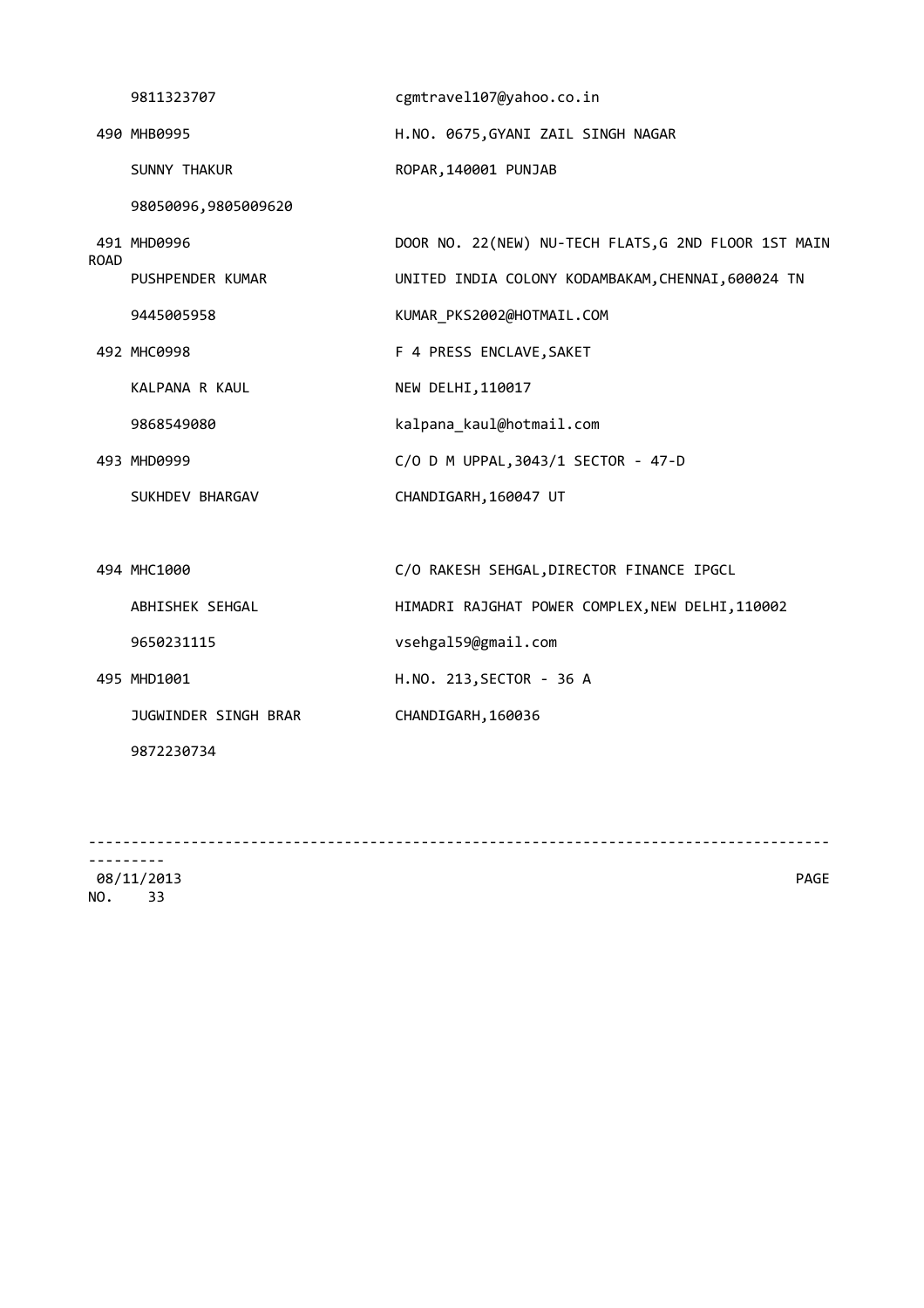| <u>. </u>                                      |                                             |
|------------------------------------------------|---------------------------------------------|
| SNo REGN NO<br>NAME OF MEMBER/PHONE NOS. EMAIL | CORRESPONDENCE ADDRESS                      |
| 496 MHD1003                                    | 12 VASANT VIHAR, NEAR INCOME TAX COLONY     |
| NARESH KUMAR TEWARI                            | JALANDHAR CITY, JALANDHAR, 144003 PUNJAB    |
| 1812272008,9878045566                          | NARESHTEWARI2011@GMAIL.COM                  |
| 497 MHB1005                                    | S/O SHRI VIDYA SAGAR, RAILWAY COLONY        |
| RAJAT SAGAR                                    | H.NO.T 5 A, HOSIARPUR, 146001 PUNJAB        |
| 85680307,9417648726                            |                                             |
| 498 MHC1006                                    | C-97 SECTOR - 26, NOIDA                     |
| DR UMA SHARMA                                  | GAUTAM BUDH NAGAR, NOIDA, 201301 UP         |
| 94183823, 9871371431                           |                                             |
| 499 MHC1007                                    | H.NO. 16/2011, CIVIL LINES                  |
| MOHINI SAINI                                   | OPP CITY HOSPITAL, GURDASPUR, 143521 PUNJAB |
| 9814938978                                     | MOHINI_SAINI@REDIFFMAIL.COM                 |
| 500 MHA1008                                    | B-337 PRASHANT VIHAR, ROHINI                |
| MANPREET KAUR                                  | SECTOR - 14, NEW DELHI, 110085              |
| 9958944756                                     | manpreet3108@gmail.com                      |
| 501 MHD1009                                    | K-701 SISPAL VIHAR, SECTOR - 49             |
| SARITA MALIK                                   | GURGAON, 122018 HARYANA                     |
| 9971129888                                     | KPMALIK@GMAIL.COM                           |
| 502 MHD1010                                    | A2/7 SH AGRASEN APTS, SEC - 7 PLOT NO. 10   |
| DEV RAJ ARORA                                  | DWARKA, NEW DELHI, 110075                   |
| 9810048669                                     |                                             |
| 503 MHB1011                                    | VILL. RANAPUR, PO RANIPOKHRI                |
| KHEMRAJ                                        | DISTT DEHRADUN, DEHRADUN, 248145 UTTRAKHAND |
| 9968394467                                     |                                             |
| 504 MHC1012                                    | H.NO. 3006 SECTOR - 39 D,                   |
| HARBANS LAL (JUSTICE RETD)                     | CHANDIGARH, 160001                          |

#M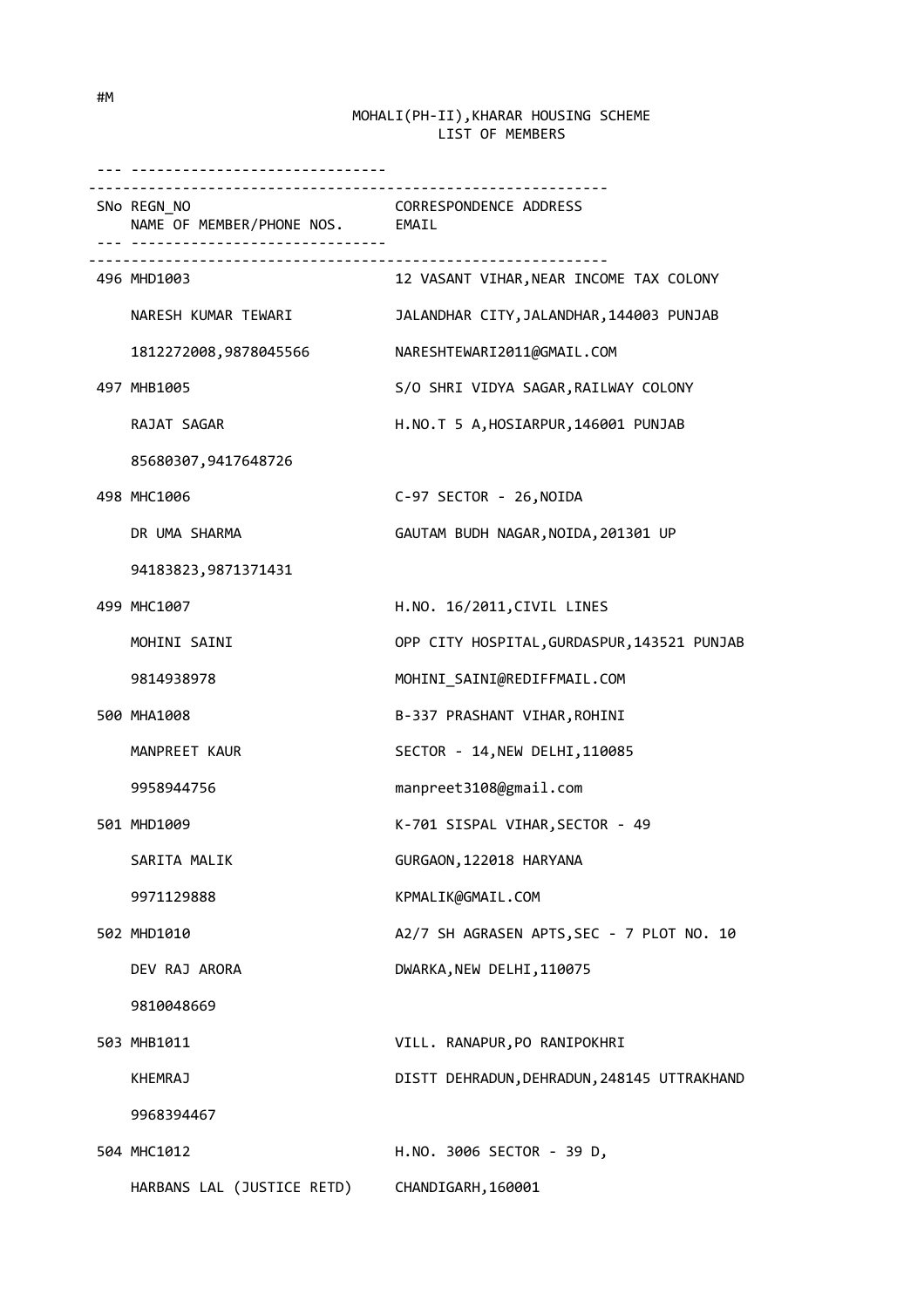| 505 MHD1013   | 1323 AHATA BADAN SINGH, |
|---------------|-------------------------|
| BHAVNA BANSAL | MOGA,142001 PUNJAB      |
| 1636239545    | BHAVNABANSAL@GMAIL.COM  |